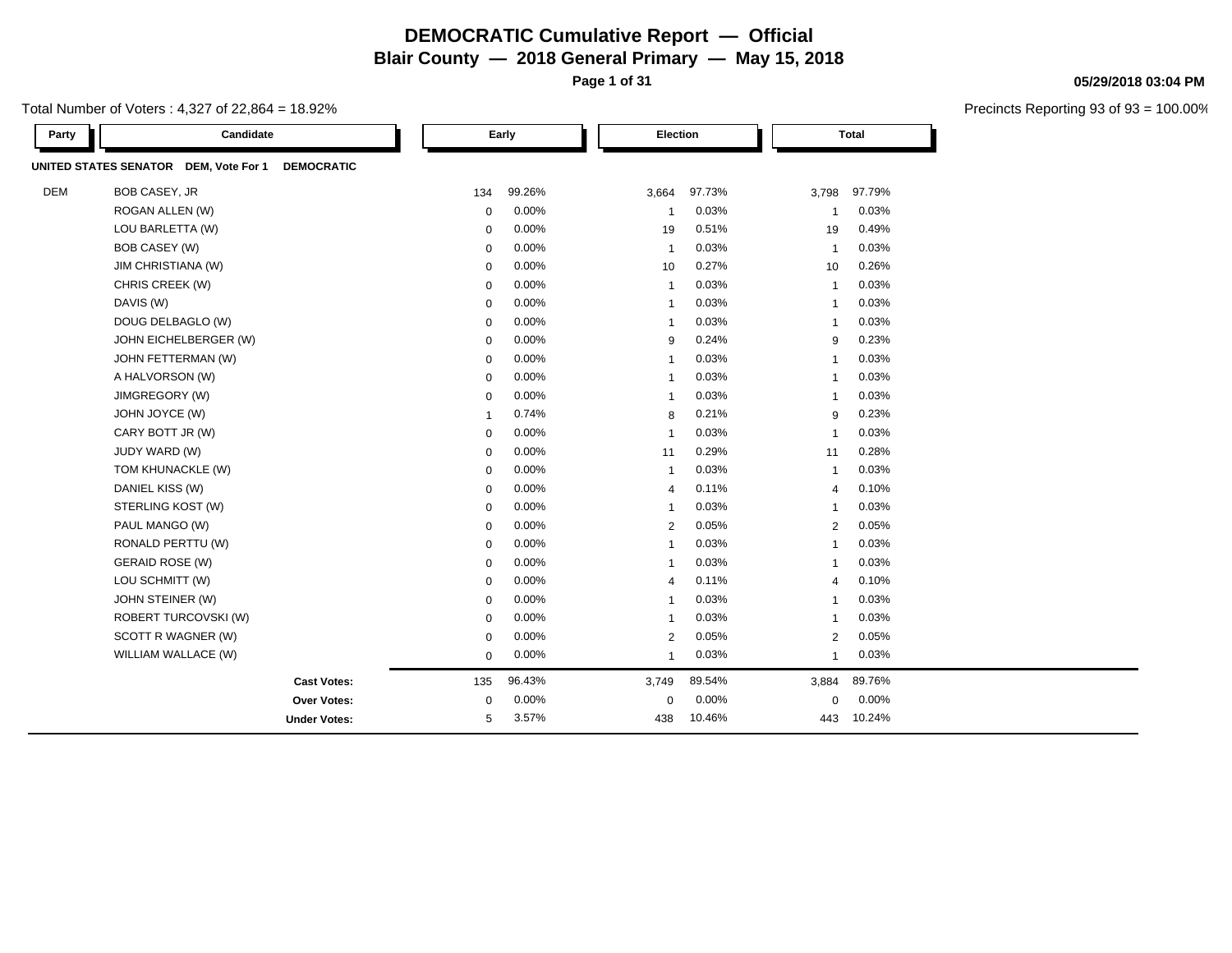**Page 2 of 31**

Total Number of Voters : 4,327 of 22,864 = 18.92%

| Party           | Candidate                            |             | Early  |                | Election |       | <b>Total</b> |  |  |
|-----------------|--------------------------------------|-------------|--------|----------------|----------|-------|--------------|--|--|
| <b>GOVERNOR</b> | DEM, Vote For 1<br><b>DEMOCRATIC</b> |             |        |                |          |       |              |  |  |
| <b>DEM</b>      | TOM WOLF                             | 127         | 99.22% | 3,483          | 96.83%   |       | 3,610 96.91% |  |  |
|                 | LOU BARLETTA (W)                     | $\mathbf 0$ | 0.00%  | 2              | 0.06%    | 2     | 0.05%        |  |  |
|                 | CREEK (W)                            | $\mathbf 0$ | 0.00%  |                | 0.03%    |       | 0.03%        |  |  |
|                 | KIRK DODSON (W)                      | $\mathbf 0$ | 0.00%  | $\overline{ }$ | 0.03%    |       | 0.03%        |  |  |
|                 | LAURA ELLSWORTH (W)                  | $\mathbf 0$ | 0.00%  | 17             | 0.47%    | 17    | 0.46%        |  |  |
|                 | JOHN FETTERMAN (W)                   | $\mathbf 0$ | 0.00%  | -1             | 0.03%    |       | 0.03%        |  |  |
|                 | ART HALVORSON (W)                    | $\mathbf 0$ | 0.00%  | $\overline{4}$ | 0.11%    | 4     | 0.11%        |  |  |
|                 | <b>BOB HUGHES (W)</b>                | 0           | 0.00%  | $\overline{2}$ | 0.06%    | 2     | 0.05%        |  |  |
|                 | DR JOHN JOYCE (W)                    | 0           | 0.00%  | $\overline{2}$ | 0.06%    | 2     | 0.05%        |  |  |
|                 | BELLE KOST (W)                       | $\mathbf 0$ | 0.00%  |                | 0.03%    |       | 0.03%        |  |  |
|                 | PAUL MANGO (W)                       | $\mathbf 0$ | 0.00%  | 26             | 0.72%    | 26    | 0.70%        |  |  |
|                 | TROY MCMULLEN (W)                    | $\mathbf 0$ | 0.00%  | -1             | 0.03%    | -1    | 0.03%        |  |  |
|                 | RICHARD REIMER (W)                   | $\mathbf 0$ | 0.00%  | $\mathbf{1}$   | 0.03%    |       | 0.03%        |  |  |
|                 | SCOTT WAGNER (W)                     | 1           | 0.78%  | 51             | 1.42%    | 52    | 1.40%        |  |  |
|                 | TOM SETTLE (W)                       | $\mathbf 0$ | 0.00%  | -1             | 0.03%    |       | 0.03%        |  |  |
|                 | JOHN STEINER (W)                     | 0           | 0.00%  | -1             | 0.03%    |       | 0.03%        |  |  |
|                 | <b>IREY VAUGHN (W)</b>               | $\mathbf 0$ | 0.00%  | 1              | 0.03%    |       | 0.03%        |  |  |
|                 | JUDY WARD (W)                        | $\mathbf 0$ | 0.00%  | -1             | 0.03%    |       | 0.03%        |  |  |
|                 | <b>Cast Votes:</b>                   | 128         | 91.43% | 3,597          | 85.91%   | 3,725 | 86.09%       |  |  |
|                 | <b>Over Votes:</b>                   | $\mathbf 0$ | 0.00%  | $\mathbf 0$    | 0.00%    | 0     | 0.00%        |  |  |
|                 | <b>Under Votes:</b>                  | 12          | 8.57%  | 590            | 14.09%   | 602   | 13.91%       |  |  |

**05/29/2018 03:04 PM**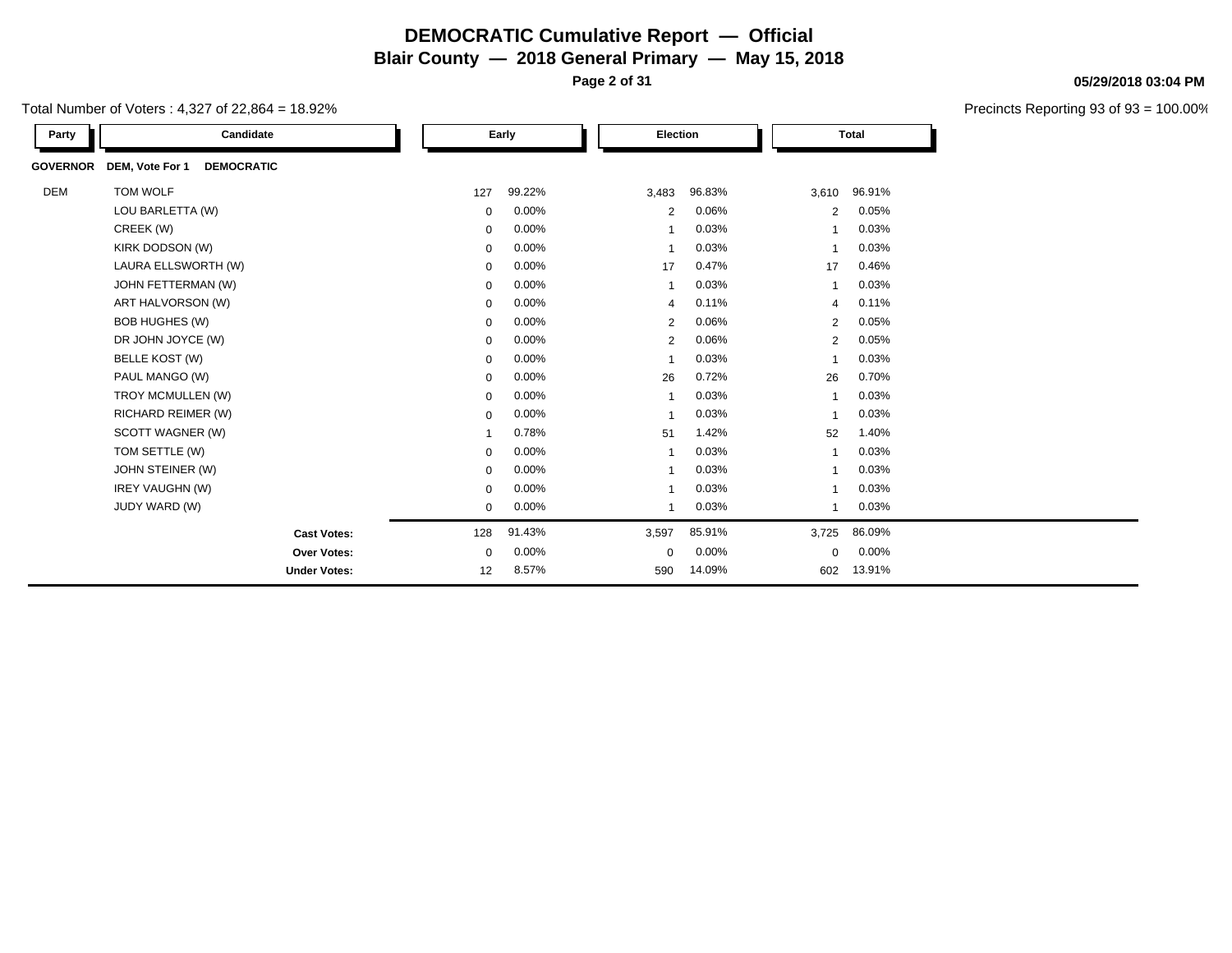**Page 3 of 31**

**05/29/2018 03:04 PM**

| Total Number of Voters : 4,327 of 22,864 = 18.92% |  |
|---------------------------------------------------|--|
|---------------------------------------------------|--|

| Party | Candidate                                                |                | Early    |             | Election |       | <b>Total</b>            |  |
|-------|----------------------------------------------------------|----------------|----------|-------------|----------|-------|-------------------------|--|
|       | LIEUTENANT GOVERNOR DEM, Vote For 1<br><b>DEMOCRATIC</b> |                |          |             |          |       |                         |  |
| DEM   | KATHI COZZONE                                            | 47             | 35.88%   | 1,073       | 27.66%   | 1,120 | 27.93%                  |  |
| DEM   | <b>JOHN FETTERMAN</b>                                    | 59             | 45.04%   | 1,969       | 50.76%   | 2,028 | 50.57%                  |  |
| DEM   | <b>MIKE STACK</b>                                        | 12             | 9.16%    | 302         | 7.79%    | 314   | 7.83%                   |  |
| DEM   | RAY SOSA                                                 | $\overline{2}$ | 1.53%    | 134         | 3.45%    | 136   | 3.39%                   |  |
| DEM   | NINA AHMAD                                               | 10             | 7.63%    | 365         | 9.41%    | 375   | 9.35%                   |  |
|       | JEFF BARTOS (W)                                          |                | 0.76%    | 13          | 0.34%    | 14    | 0.35%                   |  |
|       | KATHY CODER (W)                                          | $\mathbf{0}$   | 0.00%    | 6           | 0.15%    |       | 0.15%<br>6              |  |
|       | JOHN EICHELBURGER (W)                                    | 0              | 0.00%    |             | 0.03%    |       | 0.02%                   |  |
|       | KATY FEATHER (W)                                         | $\mathbf{0}$   | 0.00%    |             | 0.03%    |       | 0.02%                   |  |
|       | GALEE (W)                                                | $\mathbf{0}$   | $0.00\%$ |             | 0.03%    |       | 0.02%                   |  |
|       | HALVORSON (W)                                            | 0              | 0.00%    |             | 0.03%    |       | 0.02%                   |  |
|       | JOHN JOYCEE (W)                                          | $\mathbf{0}$   | 0.00%    |             | 0.03%    |       | 0.02%                   |  |
|       | PEG LUKSIK (W)                                           | $\mathbf{0}$   | 0.00%    | 9           | 0.23%    |       | 0.22%<br>9              |  |
|       | LUSHIMTT (W)                                             | 0              | $0.00\%$ |             | 0.03%    |       | 0.02%                   |  |
|       | DIANA VAUGHAN (W)                                        | $\mathbf{0}$   | $0.00\%$ | 2           | 0.05%    |       | 0.05%<br>$\overline{2}$ |  |
|       | <b>Cast Votes:</b>                                       | 131            | 93.57%   | 3,879       | 92.64%   | 4,010 | 92.67%                  |  |
|       | <b>Over Votes:</b>                                       | 3              | 2.14%    | $\mathbf 0$ | 0.00%    | 3     | 0.07%                   |  |
|       | <b>Under Votes:</b>                                      | 6              | 4.29%    | 308         | 7.36%    | 314   | 7.26%                   |  |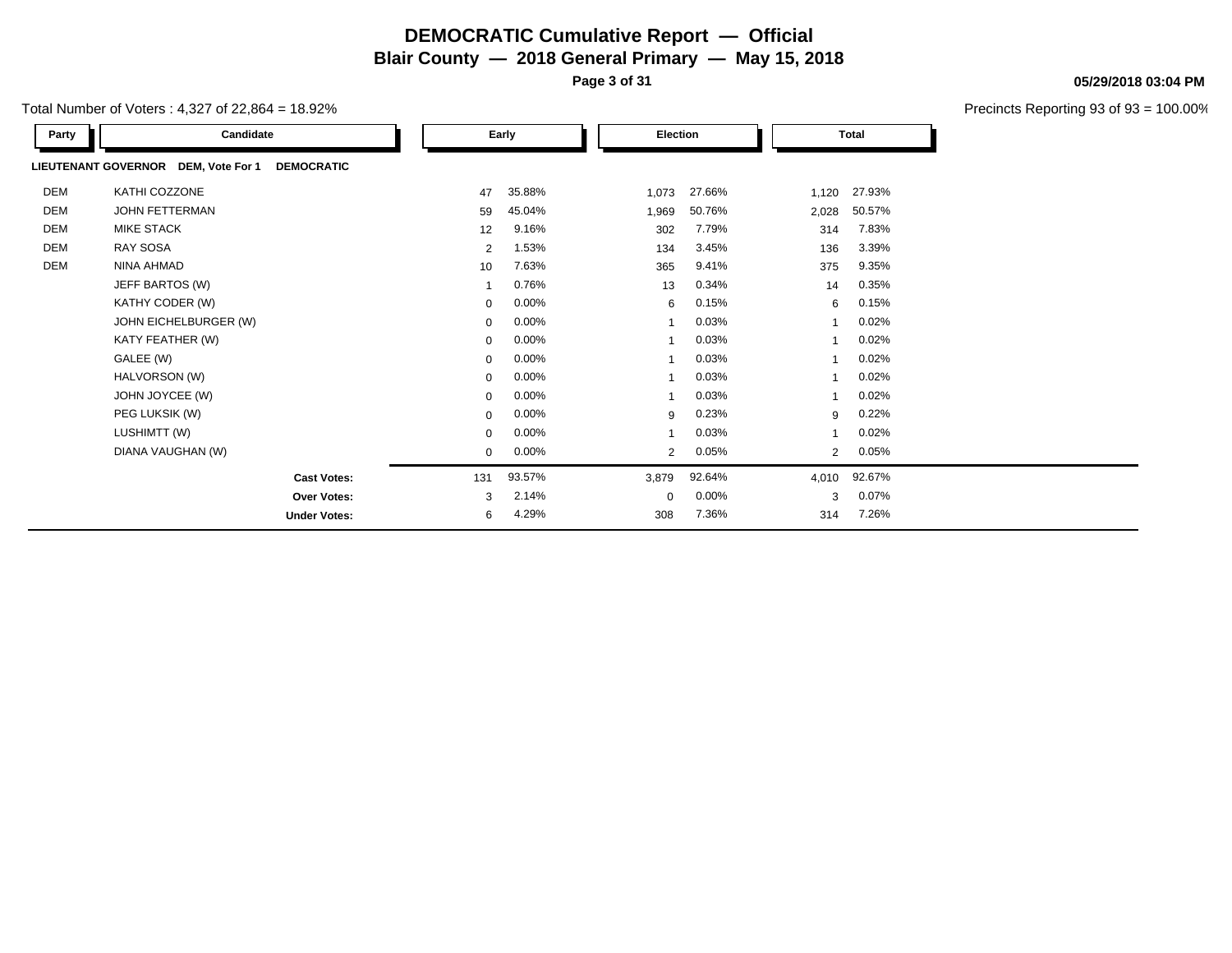**Page 4 of 31**

Precincts Reporting 93 of 93 = 100.00%

| Total Number of Voters : 4.327 of 22.864 = 18.92% |  |
|---------------------------------------------------|--|
|---------------------------------------------------|--|

| Party      | Candidate                                                   |                   | Early    | Election                |        |                         | <b>Total</b> |  |
|------------|-------------------------------------------------------------|-------------------|----------|-------------------------|--------|-------------------------|--------------|--|
|            | REPRESENTATIVE IN CONGRESS 13TH DISTRICT<br>DEM, Vote For 1 | <b>DEMOCRATIC</b> |          |                         |        |                         |              |  |
| <b>DEM</b> | <b>BRENT OTTAWAY</b>                                        | 124               | 95.38%   | 3,641                   | 95.92% | 3,765                   | 95.90%       |  |
|            | ART HALVORSON (W)                                           | -1                | 0.77%    | 19                      | 0.50%  | 20                      | 0.51%        |  |
|            | STEVE BLOOM (W)                                             | $\mathbf 0$       | 0.00%    | 3                       | 0.08%  | 3                       | 0.08%        |  |
|            | SHARON BREAM (W)                                            | $\mathbf 0$       | 0.00%    | 2                       | 0.05%  | 2                       | 0.05%        |  |
|            | CHRIS CREEK (W)                                             | $\mathbf 0$       | 0.00%    | 3                       | 0.08%  | 3                       | 0.08%        |  |
|            | TIMOTHY CRUST (W)                                           | $\mathbf 0$       | 0.00%    | $\overline{\mathbf{1}}$ | 0.03%  | $\overline{\mathbf{1}}$ | 0.03%        |  |
|            | KIRK DODSON (W)                                             | $\overline{2}$    | 1.54%    | $\overline{2}$          | 0.05%  | $\overline{4}$          | 0.10%        |  |
|            | JOHN EICHELBERGER (W)                                       | 0                 | 0.00%    | 23                      | 0.61%  | 23                      | 0.59%        |  |
|            | JIM GREGORY (W)                                             | $\mathbf 0$       | 0.00%    | 3                       | 0.08%  | 3                       | 0.08%        |  |
|            | JOHN JOYCE (W)                                              | 3                 | 2.31%    | 77                      | 2.03%  | 80                      | 2.04%        |  |
|            | STEPHEN DAWKINS JR (W)                                      | $\mathbf 0$       | 0.00%    | $\overline{1}$          | 0.03%  | $\overline{1}$          | 0.03%        |  |
|            | STEVE KINONEN (W)                                           | $\mathbf 0$       | 0.00%    | $\overline{\mathbf{1}}$ | 0.03%  | $\overline{1}$          | 0.03%        |  |
|            | DOUG MASTRIANO (W)                                          | $\mathbf 0$       | 0.00%    | 6                       | 0.16%  | 6                       | 0.15%        |  |
|            | CHERRY PARKS (W)                                            | 0                 | $0.00\%$ | $\overline{\mathbf{1}}$ | 0.03%  | $\overline{1}$          | 0.03%        |  |
|            | AMY PICK (W)                                                | $\mathbf 0$       | 0.00%    | $\overline{\mathbf{1}}$ | 0.03%  | $\overline{1}$          | 0.03%        |  |
|            | LOU SCHMITT (W)                                             | 0                 | 0.00%    | 5                       | 0.13%  | 5                       | 0.13%        |  |
|            | JUDY WARD (W)                                               | $\mathbf 0$       | 0.00%    | 3                       | 0.08%  | 3                       | 0.08%        |  |
|            | <b>ASHTON ROMANO (W)</b>                                    | $\mathbf 0$       | 0.00%    | $\overline{\mathbf{1}}$ | 0.03%  | $\overline{1}$          | 0.03%        |  |
|            | SCHOLEY (W)                                                 | $\mathbf 0$       | 0.00%    | -1                      | 0.03%  | -1                      | 0.03%        |  |
|            | WILLIAM WALLACE (W)                                         | $\mathbf 0$       | 0.00%    | $\overline{\mathbf{1}}$ | 0.03%  | 1                       | 0.03%        |  |
|            | DAVE WOLESLAGLE (W)                                         | $\mathbf 0$       | 0.00%    | -1                      | 0.03%  | -1                      | 0.03%        |  |
|            | <b>Cast Votes:</b>                                          | 130               | 92.86%   | 3,796                   | 90.66% | 3,926                   | 90.73%       |  |
|            | Over Votes:                                                 | $\mathbf 0$       | 0.00%    | $\mathbf 0$             | 0.00%  | $\mathbf 0$             | 0.00%        |  |
|            | <b>Under Votes:</b>                                         | 10                | 7.14%    | 391                     | 9.34%  | 401                     | 9.27%        |  |

**05/29/2018 03:04 PM**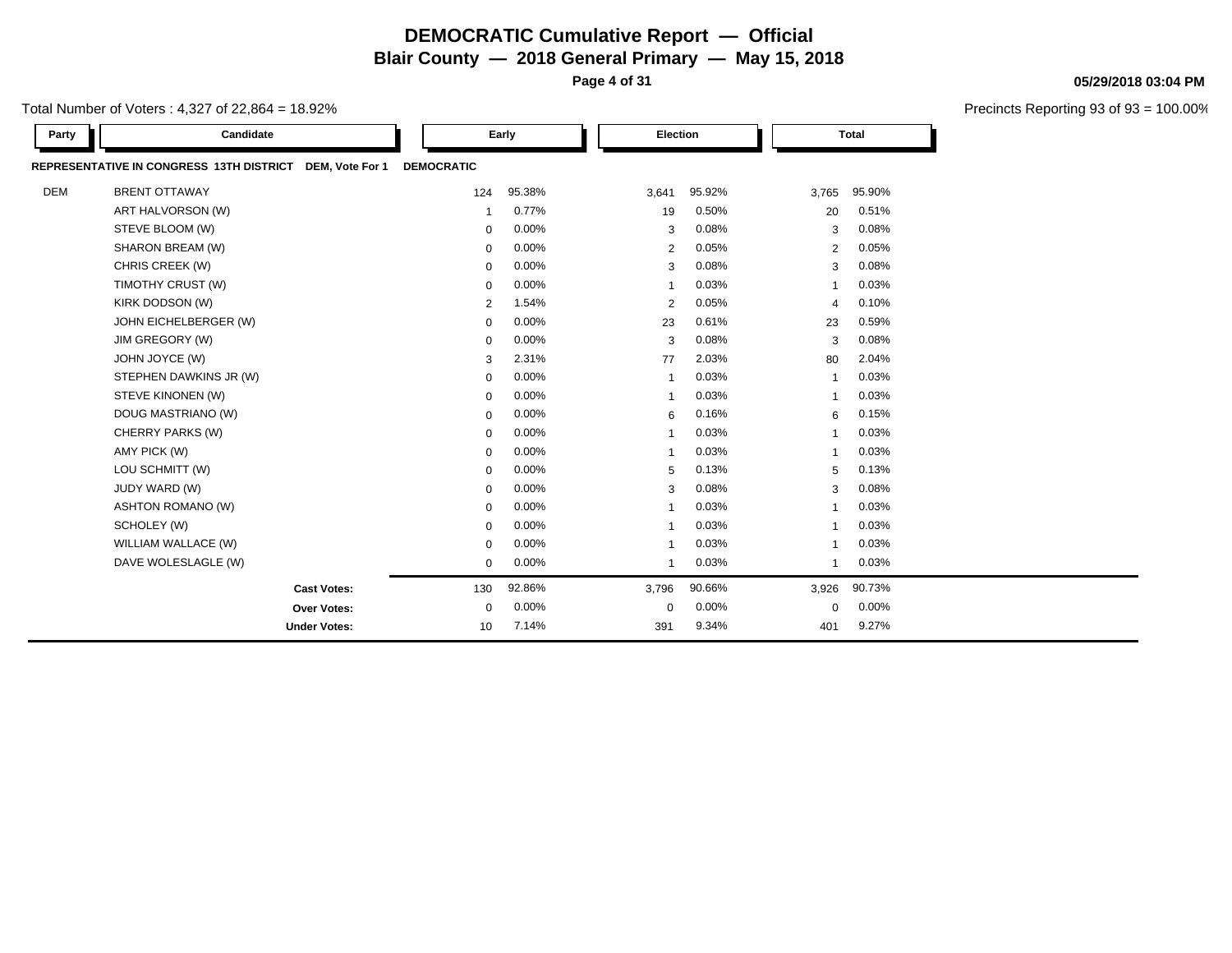**Page 5 of 31**

**05/29/2018 03:04 PM**

| Total Number of Voters : 4,327 of 22,864 = 18.92% |  |
|---------------------------------------------------|--|
|---------------------------------------------------|--|

| Party      | Candidate                                                        |                | Early             | Election                |          | <b>Total</b>   |        |
|------------|------------------------------------------------------------------|----------------|-------------------|-------------------------|----------|----------------|--------|
|            | SENATOR IN THE GENERAL ASSEMBLY 30TH DISTRICT<br>DEM, Vote For 1 |                | <b>DEMOCRATIC</b> |                         |          |                |        |
| <b>DEM</b> | <b>EMILY BEST</b>                                                | 130            | 97.74%            | 3,635                   | 97.69%   | 3,765          | 97.69% |
|            | Art Halverson (W)                                                |                | 0.75%             | 1                       | 0.03%    | $\overline{2}$ | 0.05%  |
|            | JOHN JOYCE (W)                                                   | $\mathbf{0}$   | $0.00\%$          | 3                       | 0.08%    | 3              | 0.08%  |
|            | EICHELBERGER JR (W)                                              | $\mathbf{0}$   | $0.00\%$          | 1                       | 0.03%    |                | 0.03%  |
|            | JOHN LUKE JR (W)                                                 | 0              | $0.00\%$          | $\mathbf 1$             | 0.03%    |                | 0.03%  |
|            | MARK RAFFETTO JR (W)                                             | $\mathbf{0}$   | $0.00\%$          | 1                       | 0.03%    |                | 0.03%  |
|            | JUDY WARD (W)                                                    | 2              | 1.50%             | 58                      | 1.56%    | 60             | 1.56%  |
|            | SEAN KELLY (W)                                                   | $\mathbf{0}$   | $0.00\%$          | $\mathbf 1$             | 0.03%    |                | 0.03%  |
|            | DANIEL KISS (W)                                                  | $\mathbf{0}$   | $0.00\%$          | 13                      | 0.35%    | 13             | 0.34%  |
|            | PATRICK LOVE (W)                                                 | $\mathbf{0}$   | $0.00\%$          | 1                       | 0.03%    |                | 0.03%  |
|            | PAUL MISKO (W)                                                   | $\mathbf{0}$   | $0.00\%$          | $\overline{\mathbf{1}}$ | 0.03%    |                | 0.03%  |
|            | ASHTON ROMANO (W)                                                | $\mathbf{0}$   | $0.00\%$          | $\mathbf 1$             | 0.03%    |                | 0.03%  |
|            | LOU SCHMITT (W)                                                  | $\mathbf{0}$   | $0.00\%$          | 3                       | 0.08%    | 3              | 0.08%  |
|            | BILL WARD (W)                                                    | 0              | $0.00\%$          | 1                       | 0.03%    |                | 0.03%  |
|            | <b>Cast Votes:</b>                                               | 133            | 95.00%            | 3,721                   | 88.87%   | 3,854          | 89.07% |
|            | <b>Over Votes:</b>                                               | $\mathbf 0$    | $0.00\%$          | $\mathbf 0$             | $0.00\%$ | $\Omega$       | 0.00%  |
|            | <b>Under Votes:</b>                                              | $\overline{7}$ | 5.00%             | 466                     | 11.13%   | 473            | 10.93% |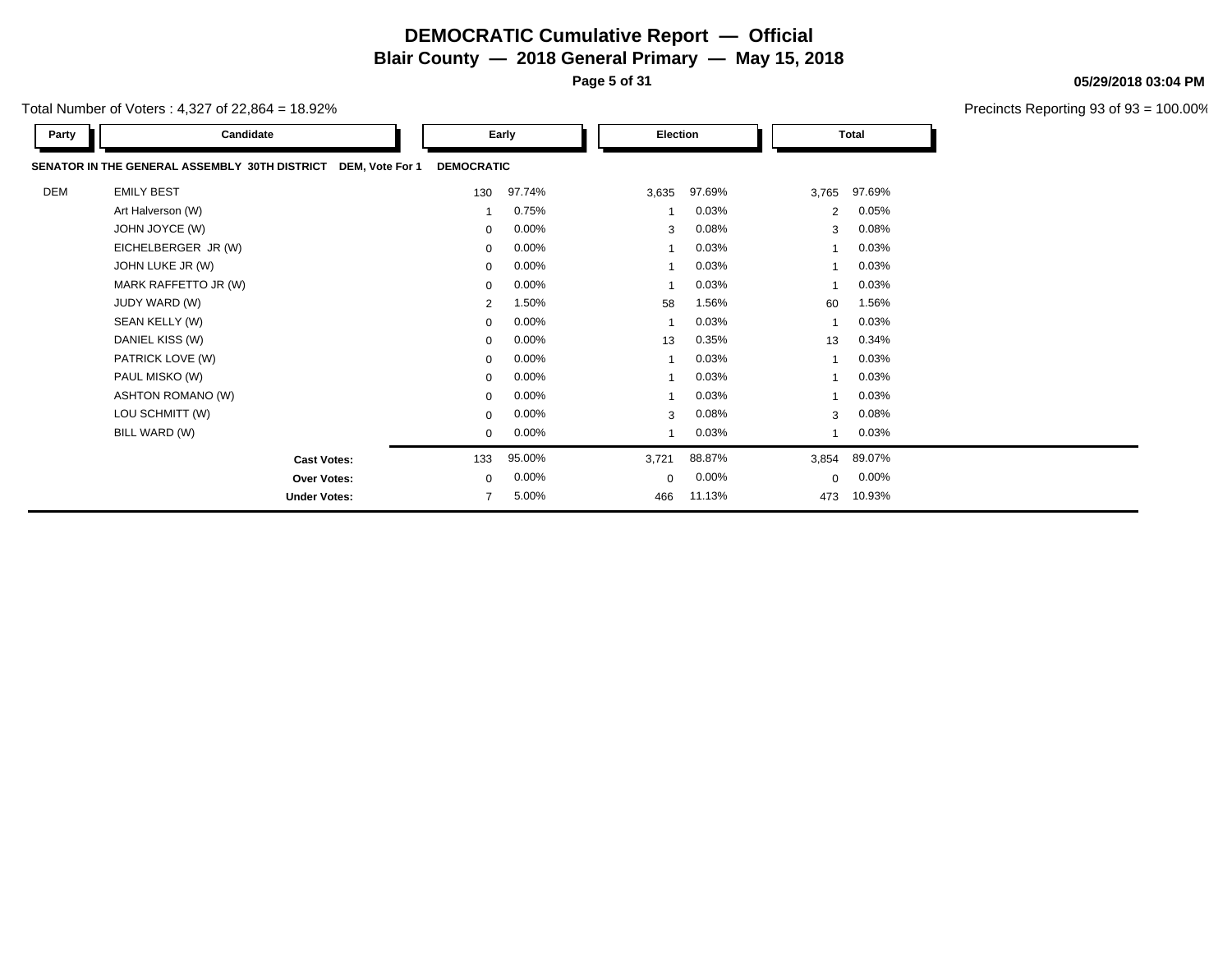**Page 6 of 31**

#### Total Number of Voters : 4,327 of 22,864 = 18.92%

**05/29/2018 03:04 PM**

Precincts Reporting 93 of 93 = 100.00%

| Party | Candidate                                                            |                | Early             | Election                |        |                | <b>Total</b> |
|-------|----------------------------------------------------------------------|----------------|-------------------|-------------------------|--------|----------------|--------------|
|       | REPRESENTATIVE IN THE GENERAL ASSEMBLY 79TH DISTRICT DEM, Vote For 1 |                | <b>DEMOCRATIC</b> |                         |        |                |              |
|       | No Candidate Filed (W)                                               | $\mathbf 0$    | 0.00%             | 0                       | 0.00%  | 0              | 0.00%        |
|       | <b>JOSH ABOUD (W)</b>                                                | $\mathbf 0$    | 0.00%             | $\overline{1}$          | 0.57%  | $\mathbf{1}$   | 0.55%        |
|       | AMY ADAMS (W)                                                        | $\mathbf 0$    | 0.00%             | $\overline{1}$          | 0.57%  | $\overline{1}$ | 0.55%        |
|       | NINA AHMAD (W)                                                       | $\mathbf 0$    | 0.00%             | $\overline{1}$          | 0.57%  | $\overline{1}$ | 0.55%        |
|       | ROBERT AREND (W)                                                     | $\mathbf 0$    | 0.00%             | $\overline{1}$          | 0.57%  | $\overline{1}$ | 0.55%        |
|       | TIM BAKER (W)                                                        | $\overline{1}$ | 12.50%            | 6                       | 3.43%  | $\overline{7}$ | 3.83%        |
|       | ADAM BANKS (W)                                                       | $\mathbf 0$    | 0.00%             | $\overline{\mathbf{1}}$ | 0.57%  | $\overline{1}$ | 0.55%        |
|       | <b>ACKLEY BATTEN (W)</b>                                             | $\mathbf 0$    | 0.00%             | $\overline{1}$          | 0.57%  | $\overline{1}$ | 0.55%        |
|       | SHARON BREAM (W)                                                     | $\overline{1}$ | 12.50%            | 21                      | 12.00% | 22             | 12.02%       |
|       | TED BEAM (W)                                                         | $\mathbf 0$    | 0.00%             | $\overline{1}$          | 0.57%  | $\overline{1}$ | 0.55%        |
|       | STEVE BETTWY (W)                                                     | 0              | 0.00%             | $\overline{\mathbf{1}}$ | 0.57%  | $\overline{1}$ | 0.55%        |
|       | JOSEPH BOLLMAN (W)                                                   | $\mathbf 0$    | 0.00%             | $\overline{\mathbf{1}}$ | 0.57%  | $\mathbf{1}$   | 0.55%        |
|       | LAWRENCE BOWERS (W)                                                  | 0              | 0.00%             | $\overline{\mathbf{1}}$ | 0.57%  | $\overline{1}$ | 0.55%        |
|       | ABE BRON (W)                                                         | $\mathbf 0$    | 0.00%             | $\overline{1}$          | 0.57%  | $\overline{1}$ | 0.55%        |
|       | LAURA BURKE (W)                                                      | $\mathbf 0$    | 0.00%             | 5                       | 2.86%  | 5              | 2.73%        |
|       | DAN COVINO (W)                                                       | $\mathbf 0$    | 0.00%             | $\overline{\mathbf{1}}$ | 0.57%  | $\overline{1}$ | 0.55%        |
|       | NICHOLAS CROSS (W)                                                   | $\mathbf 0$    | 0.00%             | $\overline{1}$          | 0.57%  | $\mathbf{1}$   | 0.55%        |
|       | MIKE DAVIS (W)                                                       | $\mathbf 0$    | 0.00%             | $\overline{1}$          | 0.57%  | $\mathbf{1}$   | 0.55%        |
|       | DelGroso (W)                                                         | $\overline{1}$ | 12.50%            | $\mathbf 0$             | 0.00%  | $\overline{1}$ | 0.55%        |
|       | EICHELBERGER (W)                                                     | $\mathbf 0$    | 0.00%             | $\overline{2}$          | 1.14%  | $\mathbf{2}$   | 1.09%        |
|       | KATY FEATHER (W)                                                     | $\mathbf 0$    | 0.00%             | 2                       | 1.14%  | 2              | 1.09%        |
|       | DONNA GORITY (W)                                                     | $\mathbf 0$    | 0.00%             | $\overline{1}$          | 0.57%  | $\overline{1}$ | 0.55%        |
|       | ART HALVERSON (W)                                                    | $\mathbf 0$    | 0.00%             | $\overline{4}$          | 2.29%  | 4              | 2.19%        |
|       | TERRANCE HEISS (W)                                                   | $\mathbf 0$    | 0.00%             | $\overline{1}$          | 0.57%  | $\overline{1}$ | 0.55%        |
|       | THERESA M HEISS (W)                                                  | $\mathbf 0$    | 0.00%             | $\overline{1}$          | 0.57%  | $\overline{1}$ | 0.55%        |
|       | PAUL HERSHBERGER (W)                                                 | $\mathbf 0$    | 0.00%             | $\overline{1}$          | 0.57%  | $\overline{1}$ | 0.55%        |
|       | MICHAEL HOLZER (W)                                                   | $\mathbf 0$    | 0.00%             | $\overline{1}$          | 0.57%  | $\overline{1}$ | 0.55%        |
|       | ROBERT HOUSEMAN (W)                                                  | $\mathbf 0$    | 0.00%             | 6                       | 3.43%  | 6              | 3.28%        |
|       | JB SWAN II (W)                                                       | $\mathbf 0$    | 0.00%             | $\overline{1}$          | 0.57%  | $\overline{1}$ | 0.55%        |
|       | JASON IMLER (W)                                                      | $\mathbf 0$    | 0.00%             | $\overline{1}$          | 0.57%  | $\overline{1}$ | 0.55%        |
|       | FRED JONES (W)                                                       | $\mathbf 0$    | 0.00%             | $\overline{1}$          | 0.57%  | $\overline{1}$ | 0.55%        |
|       | TARA KIFER (W)                                                       | $\mathbf 0$    | 0.00%             | $\overline{1}$          | 0.57%  | $\overline{1}$ | 0.55%        |
|       | STEVE KINONEN (W)                                                    | $\mathbf 0$    | 0.00%             | $\overline{1}$          | 0.57%  | $\overline{1}$ | 0.55%        |
|       | KISS (W)                                                             | $\mathbf 0$    | $0.00\%$          | $\overline{1}$          | 0.57%  | $\overline{1}$ | 0.55%        |
|       | DAVID KORMANN (W)                                                    | $\mathbf 0$    | 0.00%             | $\overline{1}$          | 0.57%  | $\overline{1}$ | 0.55%        |
|       | GILLIAN KRATZER (W)                                                  | $\mathbf 0$    | 0.00%             | 11                      | 6.29%  | 11             | 6.01%        |
|       | LAURA EMILY LETSCHE (W)                                              | $\mathbf 0$    | 0.00%             | $\overline{1}$          | 0.57%  | $\overline{1}$ | 0.55%        |
|       | LOU SCHMITT (W)                                                      | $\overline{2}$ | 25.00%            | 64                      | 36.57% | 66             | 36.07%       |
|       | PAT LOVE (W)                                                         | $\mathbf 0$    | 0.00%             | $\overline{1}$          | 0.57%  | $\mathbf{1}$   | 0.55%        |

RACHEL MADDOW (W) 0 0.00% 1 0.57% 1 0.55%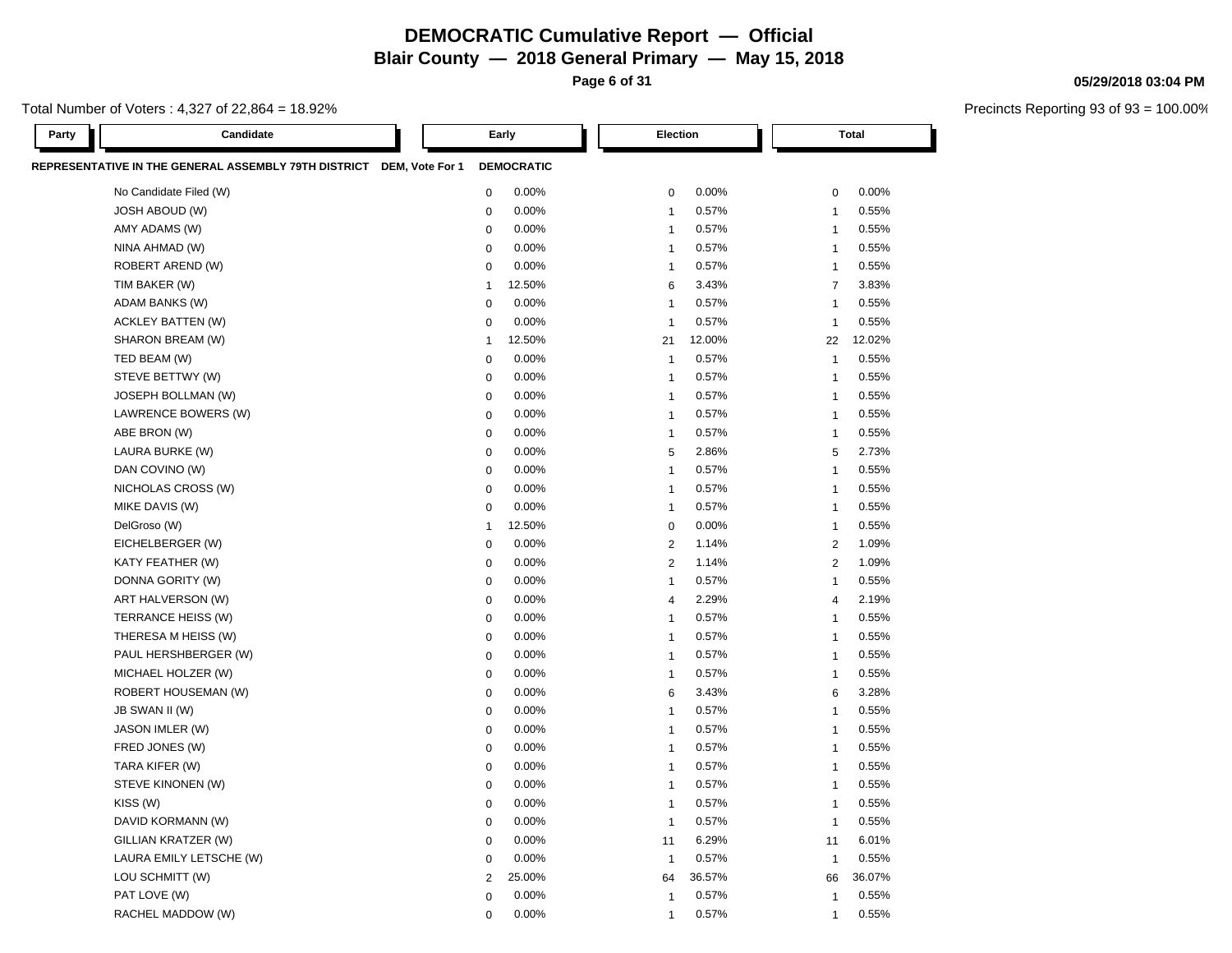**Page 7 of 31**

#### Total Number of Voters : 4,327 of 22,864 = 18.92%

г

| Party | Candidate                                                            |                     |                | Early             | <b>Election</b> |        |       | <b>Total</b>   |        |
|-------|----------------------------------------------------------------------|---------------------|----------------|-------------------|-----------------|--------|-------|----------------|--------|
|       | George Massobni (W)                                                  |                     | $\mathbf{1}$   | 12.50%            | $\mathbf 0$     | 0.00%  |       | $\mathbf{1}$   | 0.55%  |
|       | JEROME MCCONNELL (W)                                                 |                     | $\mathbf 0$    | 0.00%             | $\overline{1}$  | 0.57%  |       | $\overline{1}$ | 0.55%  |
|       | DAN MCCOY (W)                                                        |                     | $\mathbf 0$    | 0.00%             | $\overline{1}$  | 0.57%  |       | $\mathbf{1}$   | 0.55%  |
|       | MCGIGAISS (W)                                                        |                     | $\mathbf 0$    | 0.00%             | $\overline{1}$  | 0.57%  |       | $\overline{1}$ | 0.55%  |
|       | MATTHEW MICHRINA (W)                                                 |                     | $\mathbf 0$    | 0.00%             | $\overline{1}$  | 0.57%  |       | $\overline{1}$ | 0.55%  |
|       | NATHAN MYERS (W)                                                     |                     | $\mathbf 0$    | 0.00%             | $\overline{1}$  | 0.57%  |       | $\overline{1}$ | 0.55%  |
|       | JOHN WESLEY PARK (W)                                                 |                     | $\mathbf 0$    | 0.00%             | $\overline{1}$  | 0.57%  |       | $\overline{1}$ | 0.55%  |
|       | JORDAN RHONE (W)                                                     |                     | $\mathsf 0$    | 0.00%             | $\overline{1}$  | 0.57%  |       | $\mathbf{1}$   | 0.55%  |
|       | <b>ASHTON ROMANO (W)</b>                                             |                     | $\mathbf 0$    | 0.00%             | $\overline{1}$  | 0.57%  |       | $\overline{1}$ | 0.55%  |
|       | ANTHONY SABATINO (W)                                                 |                     | $\mathbf 0$    | 0.00%             | $\overline{1}$  | 0.57%  |       | $\overline{1}$ | 0.55%  |
|       | TERRI SHORE (W)                                                      |                     | $\mathbf 0$    | 0.00%             | $\overline{1}$  | 0.57%  |       | $\overline{1}$ | 0.55%  |
|       | TRAVIS SINGER (W)                                                    |                     | $\mathbf 0$    | 0.00%             | $\overline{2}$  | 1.14%  |       | $\overline{2}$ | 1.09%  |
|       | DAVID SERVELLO SR (W)                                                |                     | 0              | 0.00%             | $\overline{1}$  | 0.57%  |       | $\mathbf{1}$   | 0.55%  |
|       | SONDRA STACEY (W)                                                    |                     | 0              | 0.00%             | $\overline{1}$  | 0.57%  |       | $\overline{1}$ | 0.55%  |
|       | PATRICK STALTER (W)                                                  |                     | $\mathbf 0$    | 0.00%             | $\mathbf{1}$    | 0.57%  |       | $\overline{1}$ | 0.55%  |
|       | SARAH STEINBUGL (W)                                                  |                     | $\mathbf 0$    | 0.00%             | $\overline{1}$  | 0.57%  |       | $\overline{1}$ | 0.55%  |
|       | Bob Strawser (W)                                                     |                     | $\overline{1}$ | 12.50%            | $\mathbf 0$     | 0.00%  |       | $\overline{1}$ | 0.55%  |
|       | DONALD SWANGER (W)                                                   |                     | $\mathbf 0$    | 0.00%             | $\overline{1}$  | 0.57%  |       | $\overline{1}$ | 0.55%  |
|       | JUDY WARD (W)                                                        |                     | -1             | 12.50%            | 3               | 1.71%  |       | $\overline{4}$ | 2.19%  |
|       | NANCY WARD (W)                                                       |                     | $\mathbf 0$    | 0.00%             | $\overline{1}$  | 0.57%  |       | $\overline{1}$ | 0.55%  |
|       | <b>GERALD MARK WARING (W)</b>                                        |                     | $\mathbf 0$    | 0.00%             | $\overline{1}$  | 0.57%  |       | $\overline{1}$ | 0.55%  |
|       | JOHN WAYNE (W)                                                       |                     | $\mathbf 0$    | 0.00%             | $\overline{1}$  | 0.57%  |       | $\overline{1}$ | 0.55%  |
|       | MAKENZIE WILT (W)                                                    |                     | $\mathbf 0$    | 0.00%             | $\overline{1}$  | 0.57%  |       | $\overline{1}$ | 0.55%  |
|       | WENDY ZOLNAK (W)                                                     |                     | $\mathbf 0$    | 0.00%             | $\mathbf{1}$    | 0.57%  |       | $\mathbf{1}$   | 0.55%  |
|       |                                                                      | <b>Cast Votes:</b>  | 8              | 9.88%             | 175             | 7.93%  | 183   |                | 8.00%  |
|       |                                                                      | Over Votes:         | $\mathbf 0$    | 0.00%             | $\mathbf 0$     | 0.00%  |       | $\mathbf 0$    | 0.00%  |
|       |                                                                      | <b>Under Votes:</b> | 73             | 90.12%            | 2,031           | 92.07% | 2,104 |                | 92.00% |
|       | REPRESENTATIVE IN THE GENERAL ASSEMBLY 80TH DISTRICT DEM, Vote For 1 |                     |                | <b>DEMOCRATIC</b> |                 |        |       |                |        |
| DEM   | <b>LAURA BURKE</b>                                                   |                     |                | 57 100.00%        | 1,784           | 98.18% | 1,841 |                | 98.24% |
|       | CHRIS CREEK (W)                                                      |                     | $\mathsf 0$    | 0.00%             | 11              | 0.61%  | 11    |                | 0.59%  |
|       | JOHN EICHELBERGER (W)                                                |                     | $\mathsf 0$    | 0.00%             | $\overline{2}$  | 0.11%  |       | $\overline{2}$ | 0.11%  |
|       | JIM GREGORY (W)                                                      |                     | $\mathbf 0$    | 0.00%             | 16              | 0.88%  | 16    |                | 0.85%  |
|       | JUDY WARD (W)                                                        |                     | $\mathbf 0$    | 0.00%             | 3               | 0.17%  |       | 3              | 0.16%  |
|       | BEN HORNBERGER (W)                                                   |                     | $\mathbf 0$    | 0.00%             | $\overline{1}$  | 0.06%  |       | $\mathbf{1}$   | 0.05%  |
|       |                                                                      | <b>Cast Votes:</b>  | 57             | 96.61%            | 1,817           | 91.72% | 1,874 |                | 91.86% |
|       |                                                                      | <b>Over Votes:</b>  | 0              | 0.00%             | $\mathbf 0$     | 0.00%  |       | 0              | 0.00%  |
|       |                                                                      | <b>Under Votes:</b> | $\overline{2}$ | 3.39%             | 164             | 8.28%  | 166   |                | 8.14%  |

#### **05/29/2018 03:04 PM**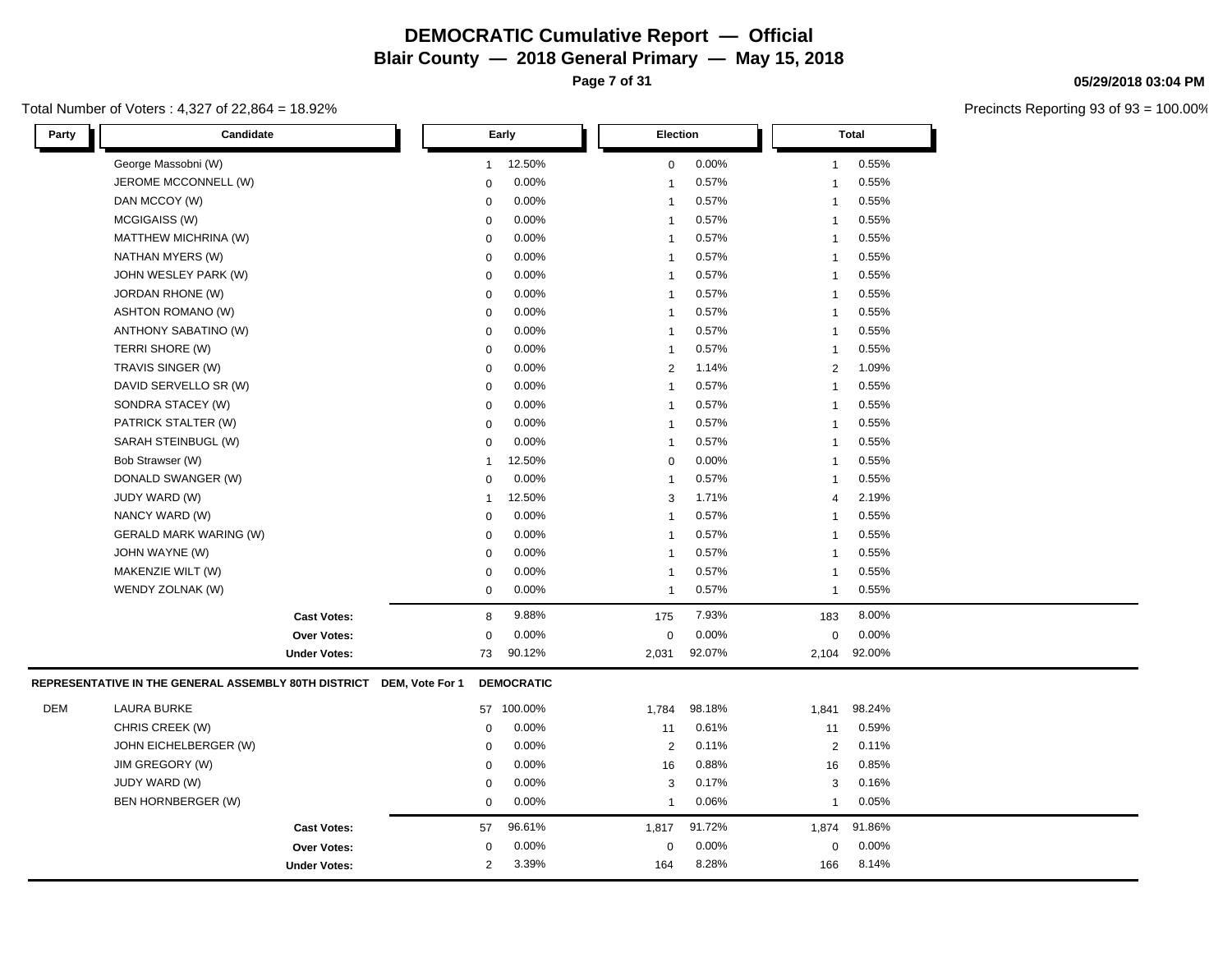**Page 8 of 31**

**05/29/2018 03:04 PM**

| Total Number of Voters : 4,327 of 22,864 = 18.92% |  |
|---------------------------------------------------|--|
|---------------------------------------------------|--|

| Party      | Candidate                                                         |                     |                   | Early             | <b>Election</b> |        |                 | <b>Total</b> |  |  |
|------------|-------------------------------------------------------------------|---------------------|-------------------|-------------------|-----------------|--------|-----------------|--------------|--|--|
|            | MEMBER OF DEMOCRATIC STATE COMMITTEE, 4 YEAR TERM DEM, Vote For 1 |                     |                   | <b>DEMOCRATIC</b> |                 |        |                 |              |  |  |
| <b>DEM</b> | <b>FRANK ROSENHOOVER</b>                                          |                     |                   | 130 100.00%       | 3,745           | 99.10% | 3,875           | 99.13%       |  |  |
|            | LAURA BURCK (W)                                                   |                     | $\mathbf 0$       | 0.00%             | -1              | 0.03%  | $\mathbf{1}$    | 0.03%        |  |  |
|            | JIM FOREMAN (W)                                                   |                     | $\mathbf 0$       | 0.00%             | -1              | 0.03%  | $\mathbf{1}$    | 0.03%        |  |  |
|            | TRISH HAIGHT (W)                                                  |                     | $\mathbf 0$       | 0.00%             | 6               | 0.16%  | 6               | 0.15%        |  |  |
|            | NANCY HEAD (W)                                                    |                     | $\mathbf 0$       | 0.00%             | 4               | 0.11%  | $\overline{4}$  | 0.10%        |  |  |
|            | JASON IMLER (W)                                                   |                     | $\mathbf 0$       | 0.00%             | $\mathbf{1}$    | 0.03%  | $\overline{1}$  | 0.03%        |  |  |
|            | BILL WARD J (W)                                                   |                     | $\mathbf 0$       | 0.00%             | 6               | 0.16%  | $6\phantom{1}6$ | 0.15%        |  |  |
|            | JOHN LUKE JR (W)                                                  |                     | $\mathbf 0$       | 0.00%             | $\mathbf{1}$    | 0.03%  | $\mathbf{1}$    | 0.03%        |  |  |
|            | LESLIE LONG (W)                                                   |                     | $\mathbf 0$       | 0.00%             | -1              | 0.03%  | $\mathbf{1}$    | 0.03%        |  |  |
|            | STEVE JEFFCO (W)                                                  |                     | $\mathbf 0$       | 0.00%             | $\mathbf{1}$    | 0.03%  | $\overline{1}$  | 0.03%        |  |  |
|            | <b>JOE MANCIN (W)</b>                                             |                     | $\mathbf 0$       | 0.00%             | -1              | 0.03%  | $\overline{1}$  | 0.03%        |  |  |
|            | JAN MCCREADY (W)                                                  |                     | $\mathbf 0$       | 0.00%             | 1               | 0.03%  | $\overline{1}$  | 0.03%        |  |  |
|            | MATTHEW MICHRINA (W)                                              |                     | $\pmb{0}$         | 0.00%             | $\mathbf{1}$    | 0.03%  | $\mathbf{1}$    | 0.03%        |  |  |
|            | CHERRY PARKS (W)                                                  |                     | $\mathbf 0$       | 0.00%             | $\mathbf{1}$    | 0.03%  | $\overline{1}$  | 0.03%        |  |  |
|            | CHERYL RAWLINGS (W)                                               |                     | $\mathbf 0$       | 0.00%             | $\overline{2}$  | 0.05%  | $\overline{2}$  | 0.05%        |  |  |
|            | <b>ASHTON ROMANO (W)</b>                                          |                     | $\mathbf 0$       | 0.00%             | $\mathbf{1}$    | 0.03%  | $\overline{1}$  | 0.03%        |  |  |
|            | LOU SCHMITT (W)                                                   |                     | $\Omega$          | 0.00%             | $\mathbf{1}$    | 0.03%  | $\overline{1}$  | 0.03%        |  |  |
|            | JUDY WARD (W)                                                     |                     | $\mathbf 0$       | 0.00%             | $\overline{2}$  | 0.05%  | $\overline{2}$  | 0.05%        |  |  |
|            | SEELYE (W)                                                        |                     | $\mathbf 0$       | 0.00%             | $\mathbf{1}$    | 0.03%  | $\overline{1}$  | 0.03%        |  |  |
|            | ERIC W ZOLNAK (W)                                                 |                     | $\mathbf 0$       | 0.00%             | $\mathbf{1}$    | 0.03%  | $\mathbf{1}$    | 0.03%        |  |  |
|            |                                                                   | <b>Cast Votes:</b>  | 130               | 92.86%            | 3,779           | 90.26% | 3,909           | 90.34%       |  |  |
|            |                                                                   | <b>Over Votes:</b>  | $\pmb{0}$         | 0.00%             | 0               | 0.00%  | $\mathbf 0$     | 0.00%        |  |  |
|            |                                                                   | <b>Under Votes:</b> | 10                | 7.14%             | 408             | 9.74%  | 418             | 9.66%        |  |  |
|            | DEMOCRATIC COUNTY COMMITTEE, 4 YEAR TERM ALT 1-1 DEM, Vote For 2  |                     | <b>DEMOCRATIC</b> |                   |                 |        |                 |              |  |  |
|            | No Candidate Filed (W)                                            |                     | $\mathbf 0$       | 0.00%             | $\mathbf 0$     | 0.00%  | $\pmb{0}$       | 0.00%        |  |  |
|            | MARK R EESTEFANO (W)                                              |                     | $\mathbf 0$       | 0.00%             | $\mathbf{1}$    | 20.00% | $\mathbf{1}$    | 20.00%       |  |  |
|            | DAVID KORMAN (W)                                                  |                     | $\mathbf 0$       | 0.00%             | $\mathbf{1}$    | 20.00% | $\mathbf{1}$    | 20.00%       |  |  |
|            | MARKRDESSANOP (W)                                                 |                     | $\mathbf 0$       | 0.00%             | -1              | 20.00% | $\mathbf{1}$    | 20.00%       |  |  |
|            | TERRY SMITM (W)                                                   |                     | $\mathbf 0$       | 0.00%             | 1               | 20.00% | -1              | 20.00%       |  |  |
|            | JUDY WARD (W)                                                     |                     | $\mathbf 0$       | 0.00%             | 1               | 20.00% | $\mathbf{1}$    | 20.00%       |  |  |
|            |                                                                   | <b>Cast Votes:</b>  | $\mathbf 0$       | $0.00\%$          | 5               | 6.76%  | 5               | 6.25%        |  |  |
|            |                                                                   | Over Votes:         | $\mathbf 0$       | 0.00%             | 0               | 0.00%  | $\mathbf 0$     | 0.00%        |  |  |
|            |                                                                   | <b>Under Votes:</b> | 6                 | 100.00%           | 69              | 93.24% | 75              | 93.75%       |  |  |
|            |                                                                   |                     |                   |                   |                 |        |                 |              |  |  |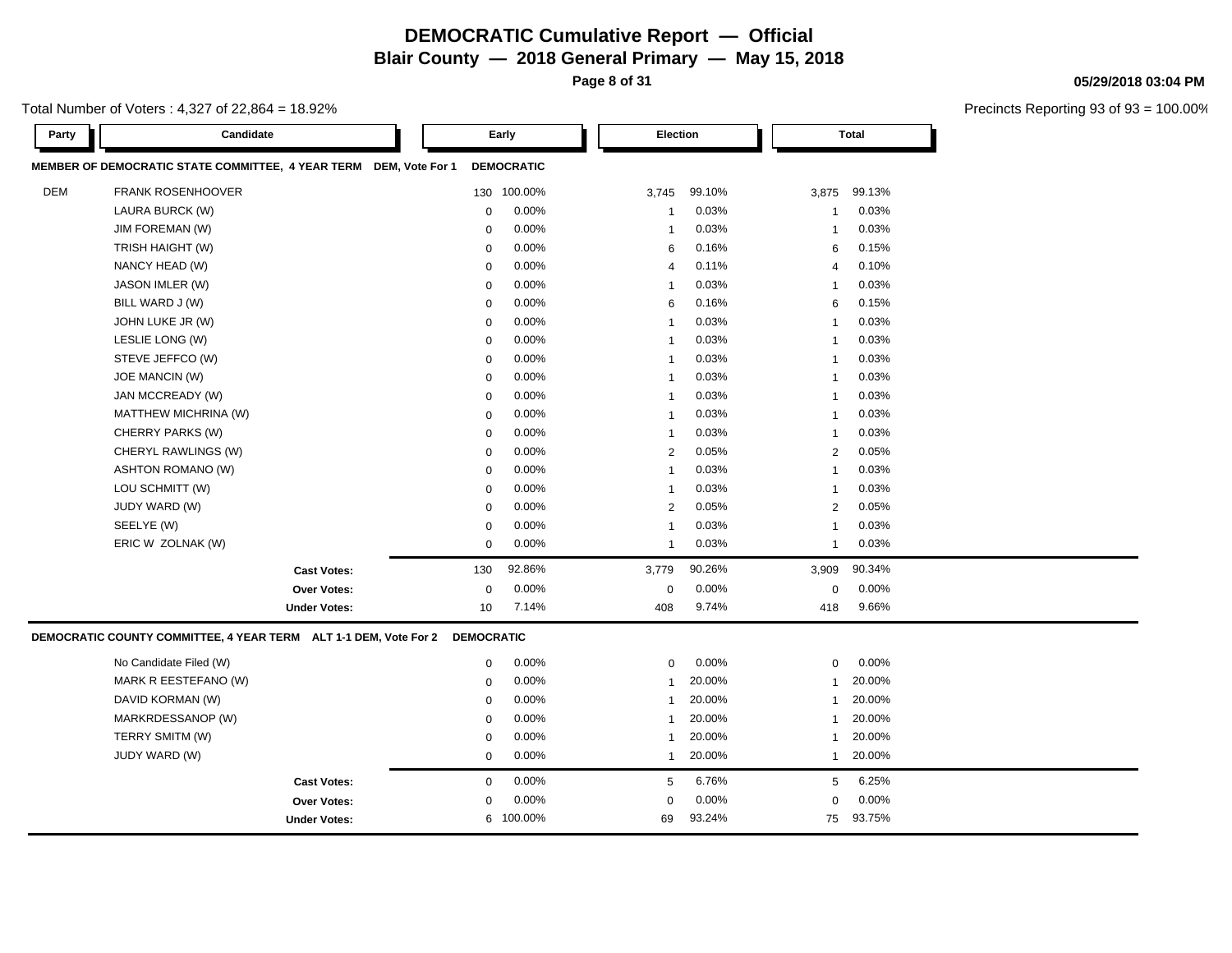**Page 9 of 31**

**05/29/2018 03:04 PM**

Total Number of Voters : 4,327 of 22,864 = 18.92% Precincts Reporting 93 of 93 = 100.00% **Party Candidate Early Election Total DEMOCRATIC COUNTY COMMITTEE, 4 YEAR TERM ALT 2-1 DEM, Vote For 2 DEMOCRATIC** No Candidate Filed (W)  $0.00\%$  0.00% 0 0.00% 0 0.00% 0 0.00% **Cast Votes:** 0 0.00% 0 0.00% 0 0.00% **Over Votes:** 0 0.00% **Under Votes:** 2 0.00% 0 100.00% 38 40 100.00% 100.00% 0.00% 0 0.00% **DEMOCRATIC COUNTY COMMITTEE, 4 YEAR TERM ALT 2-2 DEM, Vote For 2 DEMOCRATIC** No Candidate Filed (W)  $0.00\%$  0.00% 0 0.00% 0 0.00% 0 0.00% DONNA GORTIY (W) 0 0.00% 1 50.00% 1 50.00% SARAH STEINBUGL (W) 0 0.00% 1 50.00% 1 50.00% **Cast Votes:** 0 0.00% 2 2.44% 2 2.33% **Over Votes:** 0 0.00% **Under Votes:** 0.00% 0 100.00% 80 84 97.56% 97.67% 0.00% 0 0.00% **DEMOCRATIC COUNTY COMMITTEE, 4 YEAR TERM ALT 3-1 DEM, Vote For 2 DEMOCRATIC** No Candidate Filed (W) 0 0.00% 0 0.00% 0 0.00% ABERNATHY (W) 0 0.00% 1 33.33% 1 33.33% MCGUINNES (W) 0 0.00% 1 33.33% 1 33.33% JOHN WESLEY PARK (W) 0 0.00% 1 33.33% 1 33.33% **Cast Votes:** 0 0.00% 3 4.69% 3 4.69% **Over Votes:** 0 **Under Votes:** 0 0.00% 61 95.31%  $0.00%$  61 61 95.31% 95.31% 0.00% 0 0.00% **DEMOCRATIC COUNTY COMMITTEE, 4 YEAR TERM ALT 3-2 DEM, Vote For 2 DEMOCRATIC** No Candidate Filed (W)  $0.00\%$  0.00% 0 0.00% 0 0.00% 0 0.00% BOB SMITHH (W) 0 0.00% 1 100.00% 1 100.00% **Cast Votes:** 0 0.00% 1 0.81% 1 0.81% **Over Votes:** 0 0.00% **Under Votes:** 0 0.00% 0 123 99.19% 123 123 99.19% 99.19% 0.00% 0 0.00% **DEMOCRATIC COUNTY COMMITTEE, 4 YEAR TERM ALT 4-1 DEM, Vote For 2 DEMOCRATIC** DEM ROBERT KUTZ JR 1 100.00% 35 100.00% 36 100.00% **Cast Votes:** 1 25.00% 35 46.05% 36 45.00% **Over Votes:** 0 0.00% Under Votes: 3 75.00% 0.00% 0 75.00% 41 44 0.00% 0 0.00% 53.95% 55.00%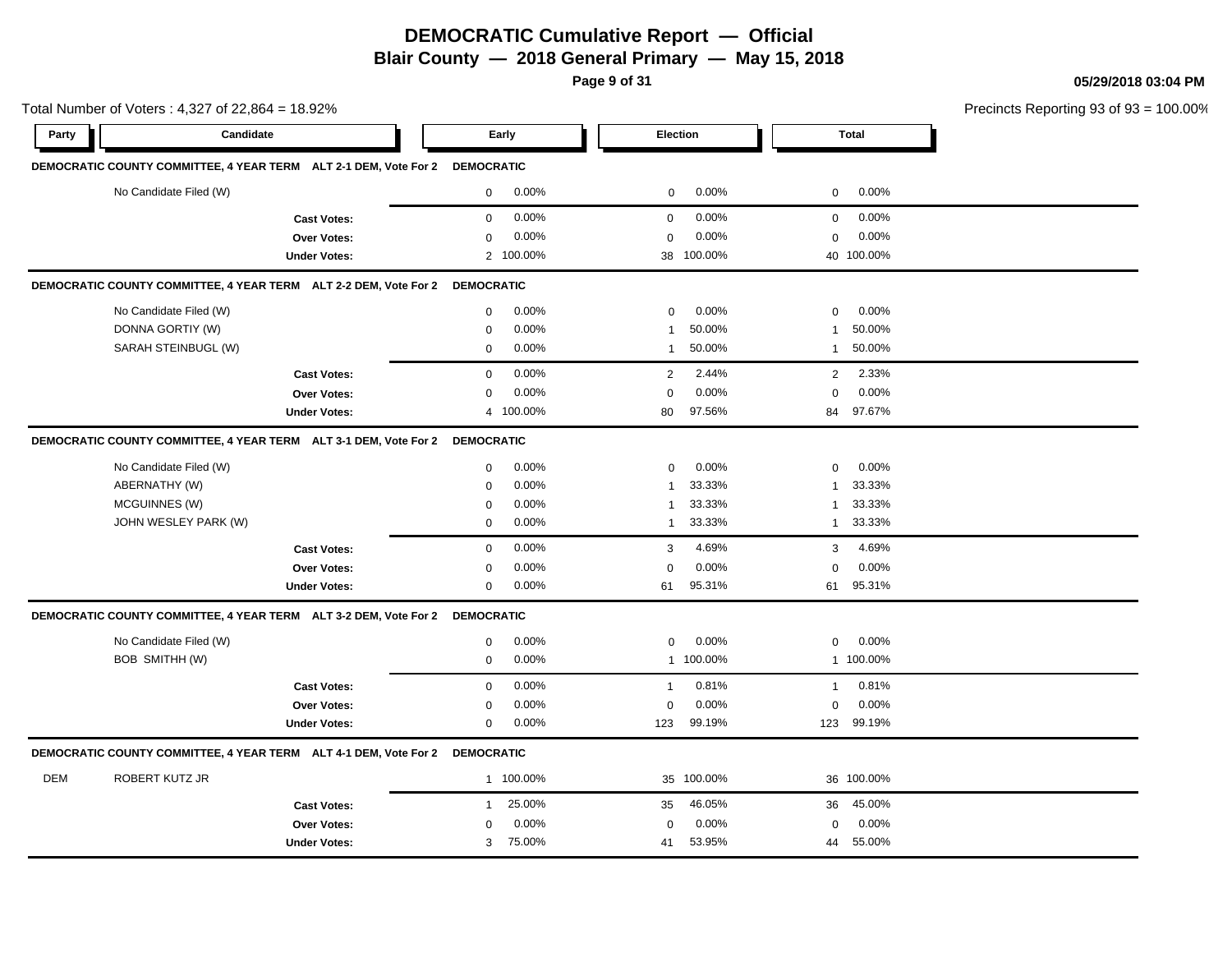**Page 10 of 31**

Total Number of Voters : 4,327 of 22,864 = 18.92%

#### **05/29/2018 03:04 PM**

| Party      | Candidate                                                                   | Early               |            | <b>Election</b> |            |                | <b>Total</b> |  |
|------------|-----------------------------------------------------------------------------|---------------------|------------|-----------------|------------|----------------|--------------|--|
|            | DEMOCRATIC COUNTY COMMITTEE, 4 YEAR TERM ALT 4-2 DEM, Vote For 2            | <b>DEMOCRATIC</b>   |            |                 |            |                |              |  |
| <b>DEM</b> | <b>JORDAN RHONE</b>                                                         |                     | 2 100.00%  | 41              | 89.13%     | 43             | 89.58%       |  |
|            | TED BEAM (W)                                                                | $\mathbf 0$         | 0.00%      | $\mathbf{1}$    | 2.17%      | $\mathbf{1}$   | 2.08%        |  |
|            | DONNA GORITY (W)                                                            | 0                   | 0.00%      | $\overline{1}$  | 2.17%      | -1             | 2.08%        |  |
|            | KAREN GREEN (W)                                                             | $\mathbf 0$         | 0.00%      | $\overline{1}$  | 2.17%      | -1             | 2.08%        |  |
|            | SHAWN PATOSKY (W)                                                           | $\mathbf 0$         | 0.00%      | $\overline{1}$  | 2.17%      | -1             | 2.08%        |  |
|            | TERESA SOLDENWAGNER (W)                                                     | $\mathbf 0$         | 0.00%      | $\overline{1}$  | 2.17%      | -1             | 2.08%        |  |
|            | <b>Cast Votes:</b>                                                          | $\overline{2}$      | 50.00%     | 46              | 50.00%     | 48             | 50.00%       |  |
|            | <b>Over Votes:</b>                                                          | $\mathbf 0$         | 0.00%      | $\mathbf 0$     | 0.00%      | $\mathbf 0$    | 0.00%        |  |
|            | <b>Under Votes:</b>                                                         | $\overline{2}$      | 50.00%     | 46              | 50.00%     | 48             | 50.00%       |  |
|            | DEMOCRATIC COUNTY COMMITTEE, 4 YEAR TERM ALT 5-1 DEM, Vote For 2 DEMOCRATIC |                     |            |                 |            |                |              |  |
|            | No Candidate Filed (W)                                                      | $\mathbf 0$         | 0.00%      | $\mathbf 0$     | 0.00%      | $\mathbf 0$    | $0.00\%$     |  |
|            | <b>Cast Votes:</b>                                                          | 0                   | 0.00%      | $\mathbf 0$     | 0.00%      | $\mathbf 0$    | 0.00%        |  |
|            | <b>Over Votes:</b>                                                          | 0                   | 0.00%      | $\mathbf 0$     | 0.00%      | 0              | 0.00%        |  |
|            | <b>Under Votes:</b>                                                         | 0                   | 0.00%      |                 | 34 100.00% |                | 34 100.00%   |  |
|            | DEMOCRATIC COUNTY COMMITTEE, 4 YEAR TERM ALT 5-2 DEM, Vote For 2 DEMOCRATIC |                     |            |                 |            |                |              |  |
|            | No Candidate Filed (W)                                                      | $\mathsf{O}\xspace$ | 0.00%      | $\mathbf 0$     | 0.00%      | 0              | 0.00%        |  |
|            | PATRICK LOVE (W)                                                            | 0                   | 0.00%      |                 | 1 100.00%  |                | 1 100.00%    |  |
|            | <b>Cast Votes:</b>                                                          | $\mathbf 0$         | 0.00%      | $\mathbf{1}$    | 1.06%      | $\mathbf{1}$   | 0.96%        |  |
|            | <b>Over Votes:</b>                                                          | $\mathbf 0$         | 0.00%      | $\mathbf 0$     | 0.00%      | $\mathbf 0$    | 0.00%        |  |
|            | <b>Under Votes:</b>                                                         |                     | 10 100.00% | 93              | 98.94%     | 103            | 99.04%       |  |
|            | DEMOCRATIC COUNTY COMMITTEE, 4 YEAR TERM ALT 5-3 DEM, Vote For 2 DEMOCRATIC |                     |            |                 |            |                |              |  |
|            | No Candidate Filed (W)                                                      | $\mathbf 0$         | 0.00%      | $\mathbf 0$     | 0.00%      | $\mathbf 0$    | 0.00%        |  |
|            | CHARLESDUPREE (W)                                                           | $\mathbf 0$         | 0.00%      | $\mathbf{1}$    | 20.00%     | $\mathbf{1}$   | 20.00%       |  |
|            | <b>BRIDGETTE JACKSON (W)</b>                                                | $\mathbf 0$         | 0.00%      | $\mathbf{1}$    | 20.00%     | $\mathbf{1}$   | 20.00%       |  |
|            | RICHARD SERVELLO (W)                                                        | 0                   | 0.00%      | $\overline{2}$  | 40.00%     | $\overline{2}$ | 40.00%       |  |
|            | REBECCA URBAN (W)                                                           | 0                   | 0.00%      | $\mathbf{1}$    | 20.00%     | $\mathbf{1}$   | 20.00%       |  |
|            | <b>Cast Votes:</b>                                                          | $\mathbf 0$         | 0.00%      | 5               | 5.68%      | 5              | 5.56%        |  |
|            | <b>Over Votes:</b>                                                          | $\mathbf 0$         | 0.00%      | $\mathbf 0$     | 0.00%      | $\mathbf 0$    | 0.00%        |  |
|            | <b>Under Votes:</b>                                                         |                     | 2 100.00%  | 83              | 94.32%     | 85             | 94.44%       |  |
|            |                                                                             |                     |            |                 |            |                |              |  |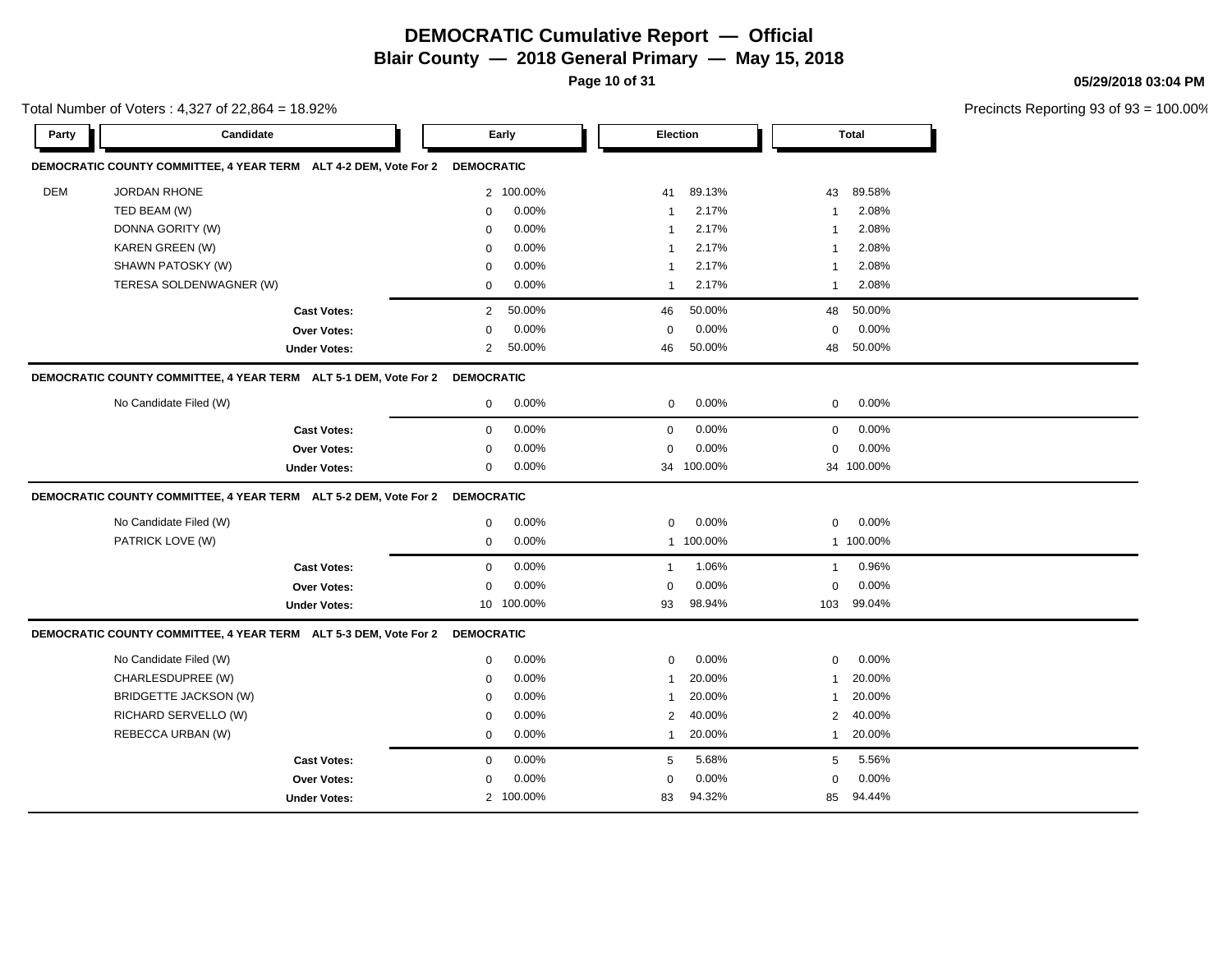# **DEMOCRATIC Cumulative Report — Official**

**Blair County — 2018 General Primary — May 15, 2018**

**Page 11 of 31**

**05/29/2018 03:04 PM**

| Total Number of Voters: 4,327 of 22,864 = 18.92% |                                                                             |                     |                   |           |                |                 |                |              | Precincts Reporting 93 of 93 |
|--------------------------------------------------|-----------------------------------------------------------------------------|---------------------|-------------------|-----------|----------------|-----------------|----------------|--------------|------------------------------|
| Party                                            | Candidate                                                                   |                     |                   | Early     |                | <b>Election</b> |                | <b>Total</b> |                              |
|                                                  | DEMOCRATIC COUNTY COMMITTEE, 4 YEAR TERM ALT 6-1 DEM, Vote For 2 DEMOCRATIC |                     |                   |           |                |                 |                |              |                              |
|                                                  | No Candidate Filed (W)                                                      |                     | 0                 | 0.00%     | 0              | 0.00%           | 0              | 0.00%        |                              |
|                                                  | MICHELE GROVE (W)                                                           |                     | $\mathbf 0$       | 0.00%     | $\mathbf{1}$   | 50.00%          | -1             | 50.00%       |                              |
|                                                  | SARAH HARMON (W)                                                            |                     | $\mathbf 0$       | 0.00%     | $\mathbf{1}$   | 50.00%          | $\mathbf{1}$   | 50.00%       |                              |
|                                                  |                                                                             | <b>Cast Votes:</b>  | $\mathbf 0$       | 0.00%     | $\overline{2}$ | 2.04%           | $\overline{2}$ | 1.92%        |                              |
|                                                  |                                                                             | Over Votes:         | $\mathbf 0$       | 0.00%     | $\mathbf 0$    | 0.00%           | $\mathbf 0$    | 0.00%        |                              |
|                                                  |                                                                             | <b>Under Votes:</b> | 6                 | 100.00%   | 96             | 97.96%          | 102            | 98.08%       |                              |
|                                                  | DEMOCRATIC COUNTY COMMITTEE, 4 YEAR TERM ALT 6-2 DEM, Vote For 2 DEMOCRATIC |                     |                   |           |                |                 |                |              |                              |
|                                                  | No Candidate Filed (W)                                                      |                     | 0                 | 0.00%     | $\mathbf 0$    | 0.00%           | $\mathbf 0$    | 0.00%        |                              |
|                                                  | BERNARD CHATMAN (W)                                                         |                     | $\mathsf 0$       | 0.00%     | $\mathbf{1}$   | 100.00%         |                | 1 100.00%    |                              |
|                                                  |                                                                             | <b>Cast Votes:</b>  | $\mathbf 0$       | 0.00%     | $\mathbf{1}$   | 0.94%           | $\mathbf{1}$   | 0.94%        |                              |
|                                                  |                                                                             | Over Votes:         | $\mathbf 0$       | $0.00\%$  | $\mathbf 0$    | 0.00%           | $\mathbf 0$    | 0.00%        |                              |
|                                                  |                                                                             | <b>Under Votes:</b> | $\mathbf 0$       | 0.00%     | 105            | 99.06%          | 105            | 99.06%       |                              |
|                                                  | DEMOCRATIC COUNTY COMMITTEE, 4 YEAR TERM ALT 6-3 DEM, Vote For 2 DEMOCRATIC |                     |                   |           |                |                 |                |              |                              |
|                                                  | No Candidate Filed (W)                                                      |                     | 0                 | 0.00%     | $\mathbf 0$    | 0.00%           | $\mathbf 0$    | 0.00%        |                              |
|                                                  |                                                                             | <b>Cast Votes:</b>  | $\mathbf{0}$      | 0.00%     | $\mathbf 0$    | 0.00%           | $\mathbf 0$    | 0.00%        |                              |
|                                                  |                                                                             | <b>Over Votes:</b>  | $\mathbf 0$       | 0.00%     | $\mathbf 0$    | 0.00%           | $\mathbf 0$    | 0.00%        |                              |
|                                                  |                                                                             | <b>Under Votes:</b> | 8                 | 100.00%   |                | 126 100.00%     |                | 134 100.00%  |                              |
|                                                  | DEMOCRATIC COUNTY COMMITTEE, 4 YEAR TERM ALT 6-4 DEM, Vote For 2            |                     | <b>DEMOCRATIC</b> |           |                |                 |                |              |                              |
|                                                  | No Candidate Filed (W)                                                      |                     | $\mathbf 0$       | 0.00%     | $\mathbf 0$    | 0.00%           | $\mathbf 0$    | 0.00%        |                              |
|                                                  | AMY ADAMS (W)                                                               |                     | $\mathbf 0$       | 0.00%     | $\mathbf{1}$   | 33.33%          | $\mathbf{1}$   | 33.33%       |                              |
|                                                  | ED DECRISCIO (W)                                                            |                     | $\mathbf 0$       | 0.00%     | $\mathbf{1}$   | 33.33%          | $\mathbf{1}$   | 33.33%       |                              |
|                                                  | KATY FEATHER (W)                                                            |                     | $\mathsf 0$       | 0.00%     | $\mathbf{1}$   | 33.33%          | $\mathbf{1}$   | 33.33%       |                              |
|                                                  |                                                                             | <b>Cast Votes:</b>  | $\mathbf 0$       | 0.00%     | 3              | 3.19%           | 3              | 3.06%        |                              |
|                                                  |                                                                             | Over Votes:         | $\mathbf 0$       | 0.00%     | $\mathbf 0$    | 0.00%           | $\mathbf 0$    | 0.00%        |                              |
|                                                  |                                                                             | <b>Under Votes:</b> |                   | 4 100.00% | 91             | 96.81%          | 95             | 96.94%       |                              |
|                                                  | DEMOCRATIC COUNTY COMMITTEE, 4 YEAR TERM ALT 7 DEM, Vote For 2 DEMOCRATIC   |                     |                   |           |                |                 |                |              |                              |
|                                                  | No Candidate Filed (W)                                                      |                     | $\mathbf 0$       | 0.00%     | $\mathbf 0$    | 0.00%           | $\mathbf 0$    | 0.00%        |                              |
|                                                  | JIM FOREMAN (W)                                                             |                     | $\mathbf 0$       | 0.00%     |                | 1 100.00%       |                | 1 100.00%    |                              |
|                                                  |                                                                             | <b>Cast Votes:</b>  | $\mathbf 0$       | 0.00%     | 1              | 2.08%           | $\mathbf{1}$   | 2.08%        |                              |
|                                                  |                                                                             | Over Votes:         | 0                 | $0.00\%$  | $\Omega$       | 0.00%           | $\mathbf 0$    | 0.00%        |                              |
|                                                  |                                                                             | <b>Under Votes:</b> | 0                 | 0.00%     | 47             | 97.92%          | 47             | 97.92%       |                              |
|                                                  |                                                                             |                     |                   |           |                |                 |                |              |                              |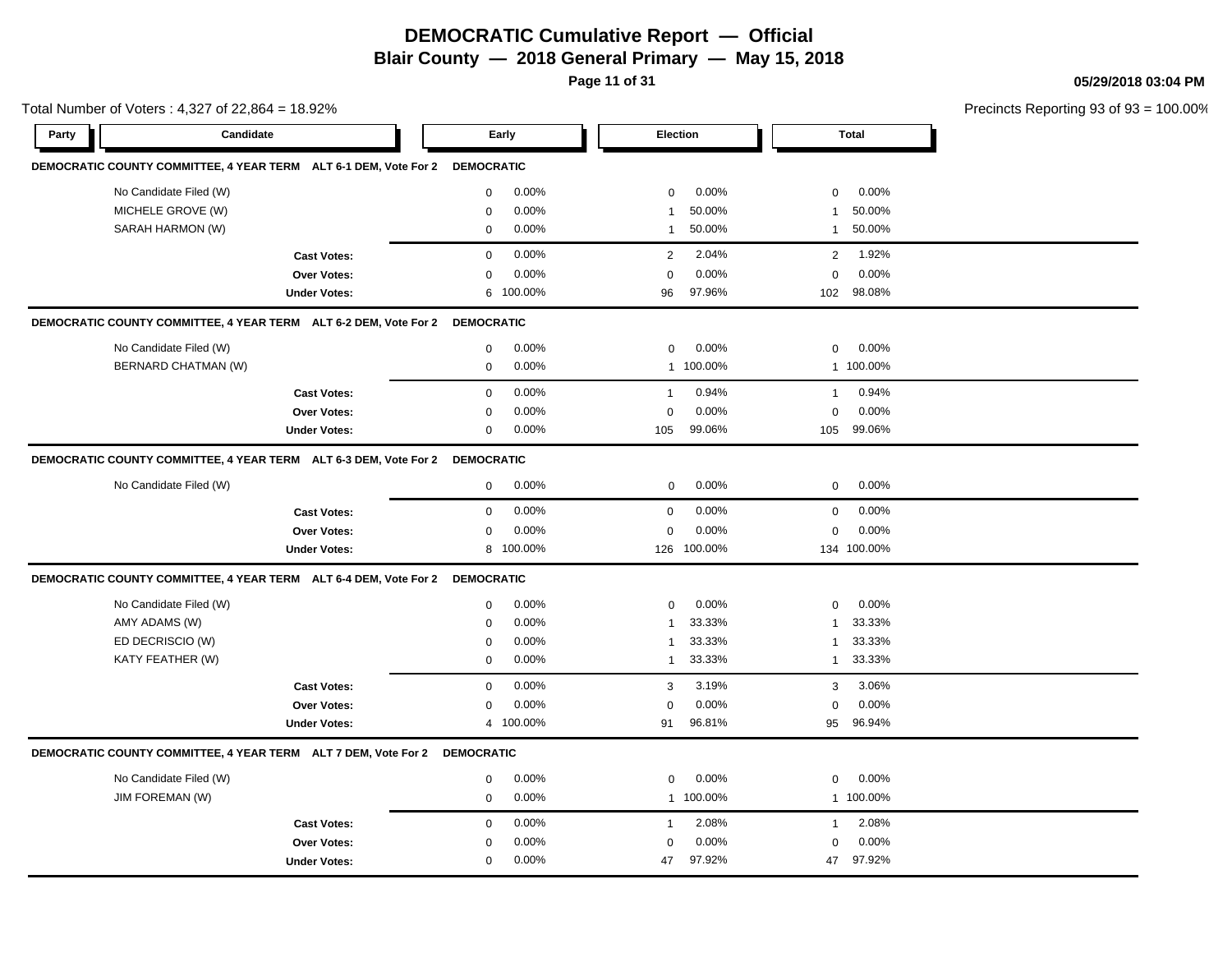**Page 12 of 31**

**05/29/2018 03:04 PM**

|       | Total Number of Voters: 4,327 of 22,864 = 18.92%                             |                     |                   |           |                 |            |              |              | Precincts Reporting 93 of 93 |
|-------|------------------------------------------------------------------------------|---------------------|-------------------|-----------|-----------------|------------|--------------|--------------|------------------------------|
| Party | <b>Candidate</b>                                                             |                     |                   | Early     | <b>Election</b> |            |              | <b>Total</b> |                              |
|       | DEMOCRATIC COUNTY COMMITTEE, 4 YEAR TERM ALT 8-1 DEM, Vote For 2 DEMOCRATIC  |                     |                   |           |                 |            |              |              |                              |
|       | No Candidate Filed (W)                                                       |                     | 0                 | 0.00%     | $\mathbf 0$     | 0.00%      | $\mathbf 0$  | 0.00%        |                              |
|       | NANETTE ANSLINGER (W)                                                        |                     | 0                 | 0.00%     | $\overline{1}$  | 33.33%     | $\mathbf{1}$ | 33.33%       |                              |
|       | STEVE EFELT (W)                                                              |                     | 0                 | 0.00%     | $\mathbf 1$     | 33.33%     | -1           | 33.33%       |                              |
|       | CHERRY PARKS (W)                                                             |                     | 0                 | 0.00%     | $\overline{1}$  | 33.33%     | $\mathbf{1}$ | 33.33%       |                              |
|       |                                                                              | <b>Cast Votes:</b>  | $\mathbf 0$       | 0.00%     | 3               | 5.36%      | 3            | 4.84%        |                              |
|       |                                                                              | Over Votes:         | 0                 | 0.00%     | $\Omega$        | 0.00%      | $\Omega$     | 0.00%        |                              |
|       |                                                                              | <b>Under Votes:</b> |                   | 6 100.00% | 53              | 94.64%     | 59           | 95.16%       |                              |
|       | DEMOCRATIC COUNTY COMMITTEE, 4 YEAR TERM ALT 8-2 DEM, Vote For 2 DEMOCRATIC  |                     |                   |           |                 |            |              |              |                              |
| DEM   | <b>JANET MCCREADY</b>                                                        |                     |                   | 3 100.00% |                 | 38 100.00% |              | 41 100.00%   |                              |
|       |                                                                              | <b>Cast Votes:</b>  | 3                 | 50.00%    | 38              | 44.19%     | 41           | 44.57%       |                              |
|       |                                                                              | Over Votes:         | 0                 | 0.00%     | $\mathbf 0$     | $0.00\%$   | $\mathbf 0$  | 0.00%        |                              |
|       |                                                                              | <b>Under Votes:</b> | 3                 | 50.00%    | 48              | 55.81%     | 51           | 55.43%       |                              |
|       | DEMOCRATIC COUNTY COMMITTEE, 4 YEAR TERM ALT 9 DEM, Vote For 2 DEMOCRATIC    |                     |                   |           |                 |            |              |              |                              |
|       | No Candidate Filed (W)                                                       |                     | 0                 | 0.00%     | $\mathbf 0$     | 0.00%      | 0            | 0.00%        |                              |
|       |                                                                              | <b>Cast Votes:</b>  | 0                 | 0.00%     | 0               | 0.00%      | $\mathbf 0$  | 0.00%        |                              |
|       |                                                                              | Over Votes:         | $\mathbf 0$       | 0.00%     | $\mathbf 0$     | 0.00%      | $\mathbf 0$  | 0.00%        |                              |
|       |                                                                              | <b>Under Votes:</b> |                   | 4 100.00% |                 | 78 100.00% |              | 82 100.00%   |                              |
|       | DEMOCRATIC COUNTY COMMITTEE, 4 YEAR TERM ALT 10-1 DEM, Vote For 2 DEMOCRATIC |                     |                   |           |                 |            |              |              |                              |
|       | No Candidate Filed (W)                                                       |                     | 0                 | 0.00%     | $\mathbf 0$     | 0.00%      | $\mathbf 0$  | 0.00%        |                              |
|       | TIM BAKER (W)                                                                |                     | 0                 | 0.00%     | $\overline{1}$  | 33.33%     | 1            | 33.33%       |                              |
|       | NANCY HEAD (W)                                                               |                     | 0                 | 0.00%     | $\mathbf{1}$    | 33.33%     | -1           | 33.33%       |                              |
|       | BILL WARD (W)                                                                |                     | 0                 | 0.00%     | $\overline{1}$  | 33.33%     | $\mathbf{1}$ | 33.33%       |                              |
|       |                                                                              | <b>Cast Votes:</b>  | $\mathbf 0$       | 0.00%     | 3               | 2.46%      | 3            | 2.31%        |                              |
|       |                                                                              | Over Votes:         | 0                 | 0.00%     | $\Omega$        | 0.00%      | $\Omega$     | 0.00%        |                              |
|       |                                                                              | <b>Under Votes:</b> |                   | 8 100.00% | 119             | 97.54%     | 127          | 97.69%       |                              |
|       | DEMOCRATIC COUNTY COMMITTEE, 4 YEAR TERM ALT 10-2 DEM, Vote For 2            |                     | <b>DEMOCRATIC</b> |           |                 |            |              |              |                              |
|       | No Candidate Filed (W)                                                       |                     | 0                 | 0.00%     | $\mathbf 0$     | 0.00%      | $\mathbf 0$  | 0.00%        |                              |
|       | CHRIS HAYES (W)                                                              |                     | $\mathbf 0$       | 0.00%     | $\mathbf 1$     | 33.33%     | 1            | 33.33%       |                              |
|       | CHERYL HUGHES (W)                                                            |                     | 0                 | 0.00%     | $\mathbf 1$     | 33.33%     | 1            | 33.33%       |                              |
|       | GILLIAN KRATZER (W)                                                          |                     | $\mathbf 0$       | 0.00%     | $\overline{1}$  | 33.33%     | $\mathbf{1}$ | 33.33%       |                              |
|       |                                                                              | <b>Cast Votes:</b>  | $\mathbf 0$       | 0.00%     | 3               | 1.95%      | 3            | 1.88%        |                              |
|       |                                                                              | <b>Over Votes:</b>  | 0                 | 0.00%     | $\mathbf 0$     | 0.00%      | $\mathbf 0$  | 0.00%        |                              |
|       |                                                                              | <b>Under Votes:</b> |                   | 6 100.00% | 151             | 98.05%     | 157          | 98.13%       |                              |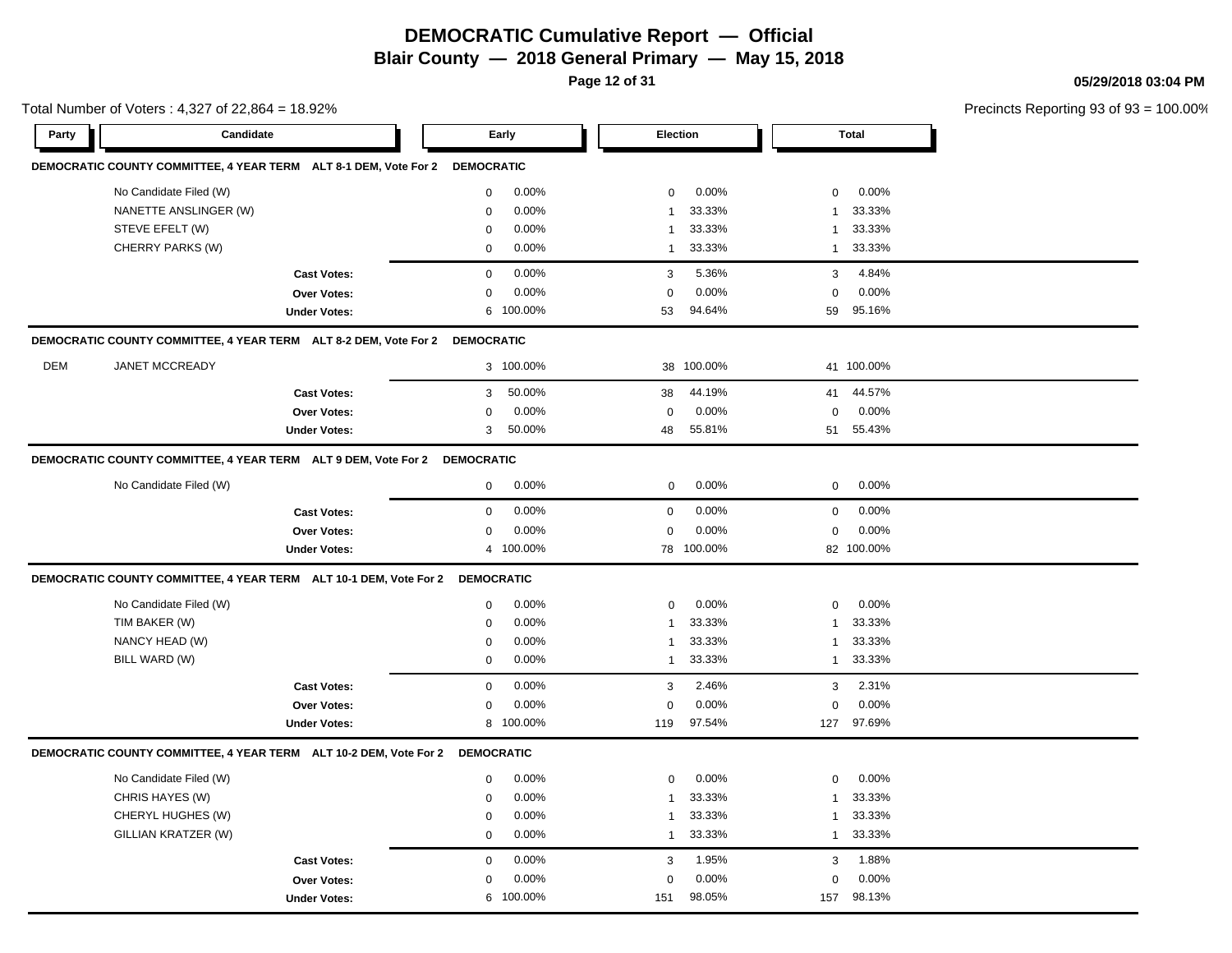**Page 13 of 31**

**05/29/2018 03:04 PM**

|       | Total Number of Voters: 4,327 of 22,864 = 18.92%                             |                     |                   |           |                |           |                 | Precincts Reporting 93 o |  |
|-------|------------------------------------------------------------------------------|---------------------|-------------------|-----------|----------------|-----------|-----------------|--------------------------|--|
| Party | Candidate                                                                    |                     |                   | Early     | Election       |           |                 | <b>Total</b>             |  |
|       | DEMOCRATIC COUNTY COMMITTEE, 4 YEAR TERM ALT 11-1 DEM, Vote For 2 DEMOCRATIC |                     |                   |           |                |           |                 |                          |  |
|       | No Candidate Filed (W)                                                       |                     | 0                 | 0.00%     | 0              | 0.00%     | $\mathbf 0$     | 0.00%                    |  |
|       | TIM BUTLER (W)                                                               |                     | 0                 | 0.00%     | -1             | 25.00%    | $\mathbf{1}$    | 16.67%                   |  |
|       | Matt Cacciotti (W)                                                           |                     | $\mathbf 1$       | 50.00%    | $\Omega$       | 0.00%     | $\overline{1}$  | 16.67%                   |  |
|       | DAN COVINO (W)                                                               |                     | 0                 | 0.00%     | -1             | 25.00%    | $\overline{1}$  | 16.67%                   |  |
|       | FRED JONES (W)                                                               |                     | 0                 | 0.00%     | 1              | 25.00%    | $\mathbf{1}$    | 16.67%                   |  |
|       | Bill Ward Jr. (W)                                                            |                     | 1                 | 50.00%    | 0              | 0.00%     | $\mathbf{1}$    | 16.67%                   |  |
|       | JOEL SEELYE (W)                                                              |                     | 0                 | 0.00%     | $\mathbf{1}$   | 25.00%    | $\mathbf{1}$    | 16.67%                   |  |
|       |                                                                              | <b>Cast Votes:</b>  | 2                 | 20.00%    | $\overline{4}$ | 2.53%     | $6\phantom{1}6$ | 3.57%                    |  |
|       |                                                                              | Over Votes:         | $\mathbf 0$       | 0.00%     | $\mathbf 0$    | 0.00%     | $\mathbf 0$     | 0.00%                    |  |
|       |                                                                              | <b>Under Votes:</b> | 8                 | 80.00%    | 154            | 97.47%    | 162             | 96.43%                   |  |
|       | DEMOCRATIC COUNTY COMMITTEE, 4 YEAR TERM ALT 11-2 DEM, Vote For 2            |                     | <b>DEMOCRATIC</b> |           |                |           |                 |                          |  |
|       | No Candidate Filed (W)                                                       |                     | 0                 | 0.00%     | $\mathbf 0$    | 0.00%     | $\mathbf 0$     | 0.00%                    |  |
|       | JOHN FETTERMAN (W)                                                           |                     | 0                 | 0.00%     | 1              | 25.00%    | $\mathbf{1}$    | 25.00%                   |  |
|       | GILLIAN KRATZER (W)                                                          |                     | 0                 | 0.00%     | 1              | 25.00%    | $\mathbf{1}$    | 25.00%                   |  |
|       | NED KRATZER (W)                                                              |                     | $\mathbf 0$       | 0.00%     | 2              | 50.00%    | 2               | 50.00%                   |  |
|       |                                                                              | <b>Cast Votes:</b>  | 0                 | 0.00%     | 4              | 2.86%     | $\overline{4}$  | 2.86%                    |  |
|       |                                                                              | <b>Over Votes:</b>  | 0                 | 0.00%     | $\mathbf 0$    | 0.00%     | $\mathbf 0$     | 0.00%                    |  |
|       |                                                                              | <b>Under Votes:</b> | 0                 | 0.00%     | 136            | 97.14%    | 136             | 97.14%                   |  |
|       | DEMOCRATIC COUNTY COMMITTEE, 4 YEAR TERM ALT 12-1 DEM, Vote For 2 DEMOCRATIC |                     |                   |           |                |           |                 |                          |  |
|       | No Candidate Filed (W)                                                       |                     | 0                 | 0.00%     | 0              | 0.00%     | $\mathbf 0$     | 0.00%                    |  |
|       | ALLAND (W)                                                                   |                     | 0                 | 0.00%     | $\mathbf{1}$   | 25.00%    | $\mathbf{1}$    | 25.00%                   |  |
|       | ADAM BANKS (W)                                                               |                     | 0                 | 0.00%     | 1              | 25.00%    | $\mathbf{1}$    | 25.00%                   |  |
|       | GILLIAN KRATZER (W)                                                          |                     | 0                 | 0.00%     | -1             | 25.00%    | -1              | 25.00%                   |  |
|       | STEPHEN LAWSON (W)                                                           |                     | $\mathbf 0$       | 0.00%     | $\mathbf{1}$   | 25.00%    | $\mathbf{1}$    | 25.00%                   |  |
|       |                                                                              | <b>Cast Votes:</b>  | 0                 | 0.00%     | 4              | 4.65%     | $\overline{4}$  | 4.55%                    |  |
|       |                                                                              | Over Votes:         | 0                 | 0.00%     | 0              | 0.00%     | 0               | 0.00%                    |  |
|       |                                                                              | <b>Under Votes:</b> |                   | 2 100.00% | 82             | 95.35%    | 84              | 95.45%                   |  |
|       | DEMOCRATIC COUNTY COMMITTEE, 4 YEAR TERM ALT 12-2 DEM, Vote For 2            |                     | <b>DEMOCRATIC</b> |           |                |           |                 |                          |  |
|       | No Candidate Filed (W)                                                       |                     | 0                 | 0.00%     | 0              | 0.00%     | $\mathbf 0$     | 0.00%                    |  |
|       | JAN MILLS (W)                                                                |                     | 0                 | 0.00%     |                | 1 100.00% |                 | 1 100.00%                |  |
|       |                                                                              | <b>Cast Votes:</b>  | 0                 | 0.00%     | $\mathbf{1}$   | 1.52%     | $\mathbf{1}$    | 1.52%                    |  |
|       |                                                                              | Over Votes:         | 0                 | 0.00%     | $\mathbf 0$    | 0.00%     | $\mathbf 0$     | 0.00%                    |  |
|       |                                                                              | <b>Under Votes:</b> | $\mathbf 0$       | 0.00%     | 65             | 98.48%    | 65              | 98.48%                   |  |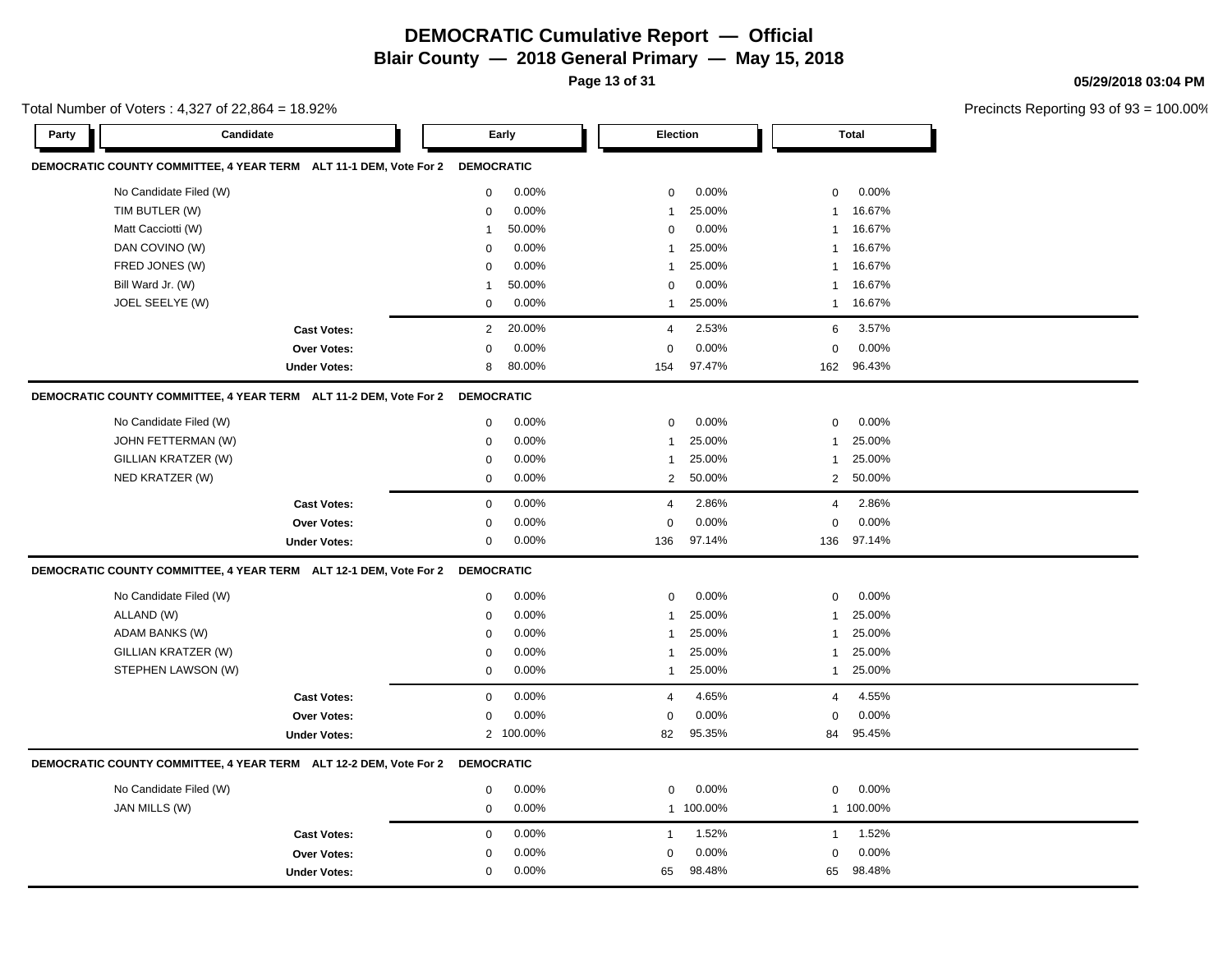**Page 14 of 31**

**05/29/2018 03:04 PM**

| Total Number of Voters: 4,327 of 22,864 = 18.92% |                                                                              |                                                                              |             |           |                |           |                | Precincts Reporting 93 of 93 |  |
|--------------------------------------------------|------------------------------------------------------------------------------|------------------------------------------------------------------------------|-------------|-----------|----------------|-----------|----------------|------------------------------|--|
| Party                                            | Candidate                                                                    |                                                                              |             | Early     |                | Election  |                | <b>Total</b>                 |  |
|                                                  | DEMOCRATIC COUNTY COMMITTEE, 4 YEAR TERM ALT 12-3 DEM, Vote For 2 DEMOCRATIC |                                                                              |             |           |                |           |                |                              |  |
|                                                  | No Candidate Filed (W)                                                       |                                                                              | 0           | 0.00%     | 0              | 0.00%     | $\mathbf 0$    | 0.00%                        |  |
|                                                  | ROGAN ALLEN (W)                                                              |                                                                              | 0           | 0.00%     | 1              | 11.11%    | -1             | 11.11%                       |  |
|                                                  | ANTHONY SABATINO (W)                                                         |                                                                              | $\Omega$    | 0.00%     | 4              | 44.44%    | 4              | 44.44%                       |  |
|                                                  | SHERRI SABATINO (W)                                                          |                                                                              | $\mathbf 0$ | 0.00%     | 4              | 44.44%    | $\overline{4}$ | 44.44%                       |  |
|                                                  |                                                                              | <b>Cast Votes:</b>                                                           | $\mathbf 0$ | 0.00%     | 9              | 16.07%    |                | 9 16.07%                     |  |
|                                                  |                                                                              | Over Votes:                                                                  | $\mathbf 0$ | 0.00%     | $\mathbf 0$    | 0.00%     | $\mathbf 0$    | 0.00%                        |  |
|                                                  |                                                                              | <b>Under Votes:</b>                                                          | 0           | 0.00%     | 47             | 83.93%    | 47             | 83.93%                       |  |
|                                                  |                                                                              | DEMOCRATIC COUNTY COMMITTEE, 4 YEAR TERM ALT 12-4 DEM, Vote For 2 DEMOCRATIC |             |           |                |           |                |                              |  |
|                                                  | No Candidate Filed (W)                                                       |                                                                              | 0           | 0.00%     | 0              | 0.00%     | $\mathbf 0$    | 0.00%                        |  |
|                                                  | TRACEY TOMASETTI (W)                                                         |                                                                              | $\mathbf 0$ | 0.00%     | $\overline{1}$ | 50.00%    | -1             | 50.00%                       |  |
|                                                  | M ZUPON (W)                                                                  |                                                                              | $\mathbf 0$ | 0.00%     | $\mathbf{1}$   | 50.00%    | -1             | 50.00%                       |  |
|                                                  |                                                                              | <b>Cast Votes:</b>                                                           | $\mathbf 0$ | 0.00%     | 2              | 1.61%     | $\overline{2}$ | 1.61%                        |  |
|                                                  |                                                                              | <b>Over Votes:</b>                                                           | 0           | 0.00%     | $\mathbf 0$    | 0.00%     | $\mathbf 0$    | 0.00%                        |  |
|                                                  |                                                                              | <b>Under Votes:</b>                                                          | $\mathbf 0$ | 0.00%     | 122            | 98.39%    | 122            | 98.39%                       |  |
|                                                  |                                                                              | DEMOCRATIC COUNTY COMMITTEE, 4 YEAR TERM ALT 13-1 DEM, Vote For 2 DEMOCRATIC |             |           |                |           |                |                              |  |
|                                                  | No Candidate Filed (W)                                                       |                                                                              | $\mathbf 0$ | 0.00%     | 0              | 0.00%     | $\mathbf 0$    | 0.00%                        |  |
|                                                  | TERRI TOMMASETTI (W)                                                         |                                                                              | $\mathbf 0$ | 0.00%     | 1              | 50.00%    | -1             | 50.00%                       |  |
|                                                  | WOLESLAGLE (W)                                                               |                                                                              | $\mathbf 0$ | 0.00%     | $\mathbf{1}$   | 50.00%    | $\mathbf{1}$   | 50.00%                       |  |
|                                                  |                                                                              | <b>Cast Votes:</b>                                                           | $\mathbf 0$ | 0.00%     | 2              | 1.64%     | $\overline{2}$ | 1.61%                        |  |
|                                                  |                                                                              | Over Votes:                                                                  | $\mathbf 0$ | 0.00%     | $\mathbf 0$    | 0.00%     | $\mathbf 0$    | 0.00%                        |  |
|                                                  |                                                                              | <b>Under Votes:</b>                                                          |             | 2 100.00% | 120            | 98.36%    | 122            | 98.39%                       |  |
|                                                  |                                                                              | DEMOCRATIC COUNTY COMMITTEE, 4 YEAR TERM ALT 13-2 DEM, Vote For 2 DEMOCRATIC |             |           |                |           |                |                              |  |
|                                                  | No Candidate Filed (W)                                                       |                                                                              | $\mathbf 0$ | 0.00%     | $\Omega$       | 0.00%     | 0              | 0.00%                        |  |
|                                                  | PAT STALTERR (W)                                                             |                                                                              | $\mathbf 0$ | 0.00%     |                | 1 100.00% |                | 1 100.00%                    |  |
|                                                  |                                                                              | <b>Cast Votes:</b>                                                           | $\mathbf 0$ | 0.00%     | $\mathbf{1}$   | 1.22%     | $\mathbf{1}$   | 1.22%                        |  |
|                                                  |                                                                              | <b>Over Votes:</b>                                                           | $\Omega$    | 0.00%     | $\mathbf 0$    | 0.00%     | $\mathbf 0$    | 0.00%                        |  |
|                                                  |                                                                              | <b>Under Votes:</b>                                                          | 0           | 0.00%     | 81             | 98.78%    | 81             | 98.78%                       |  |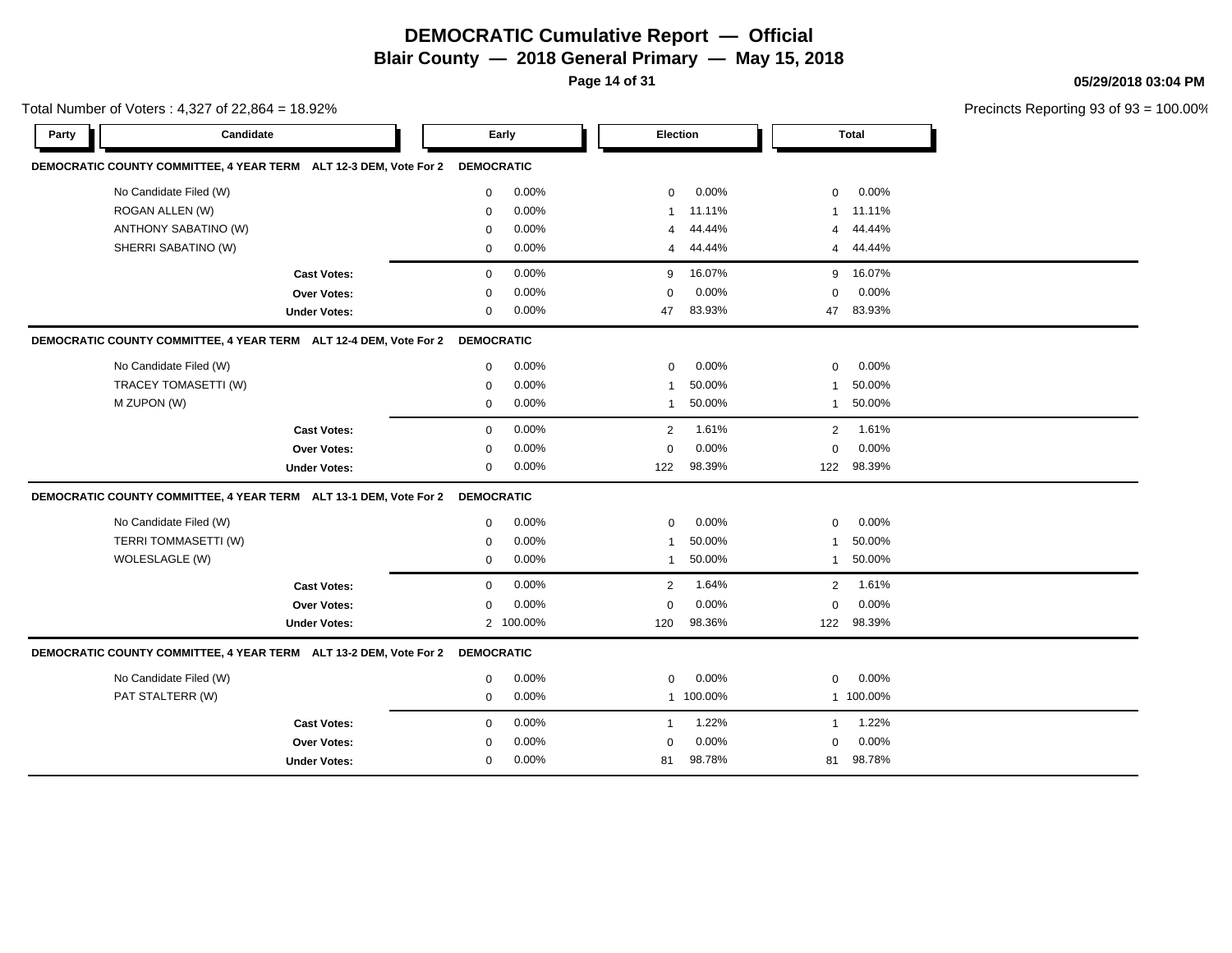**Page 15 of 31**

**05/29/2018 03:04 PM**

|            | Total Number of Voters: 4,327 of 22,864 = 18.92%                             |                     |                   |        |                |        |              |              | Precincts Reporting 93 of 93 |
|------------|------------------------------------------------------------------------------|---------------------|-------------------|--------|----------------|--------|--------------|--------------|------------------------------|
| Party      | Candidate                                                                    |                     |                   | Early  | Election       |        |              | <b>Total</b> |                              |
|            | DEMOCRATIC COUNTY COMMITTEE, 4 YEAR TERM ALT 13-3 DEM, Vote For 2 DEMOCRATIC |                     |                   |        |                |        |              |              |                              |
|            | No Candidate Filed (W)                                                       |                     | 0                 | 0.00%  | $\mathbf 0$    | 0.00%  | $\mathbf 0$  | 0.00%        |                              |
|            | <b>JOSH ABOUD (W)</b>                                                        |                     | $\mathbf 0$       | 0.00%  | $\mathbf{1}$   | 25.00% | 1            | 25.00%       |                              |
|            | MICHAEL FALCHINI (W)                                                         |                     | $\mathbf 0$       | 0.00%  | $\mathbf{1}$   | 25.00% | $\mathbf{1}$ | 25.00%       |                              |
|            | NANCY HEAD (W)                                                               |                     | $\mathbf 0$       | 0.00%  | $\mathbf 1$    | 25.00% | $\mathbf{1}$ | 25.00%       |                              |
|            | BILL WARD JR (W)                                                             |                     | $\mathbf 0$       | 0.00%  | -1             | 25.00% | $\mathbf{1}$ | 25.00%       |                              |
|            |                                                                              | <b>Cast Votes:</b>  | $\mathbf 0$       | 0.00%  | $\overline{4}$ | 3.92%  | 4            | 3.92%        |                              |
|            |                                                                              | Over Votes:         | $\mathbf 0$       | 0.00%  | 0              | 0.00%  | $\mathbf 0$  | 0.00%        |                              |
|            |                                                                              | <b>Under Votes:</b> | $\mathbf 0$       | 0.00%  | 98             | 96.08% | 98           | 96.08%       |                              |
|            | DEMOCRATIC COUNTY COMMITTEE, 4 YEAR TERM ALT 13-4 DEM, Vote For 2            |                     | <b>DEMOCRATIC</b> |        |                |        |              |              |                              |
|            | No Candidate Filed (W)                                                       |                     | $\mathbf 0$       | 0.00%  | $\mathbf 0$    | 0.00%  | $\mathbf 0$  | 0.00%        |                              |
|            | TRACI GIBBONEY (W)                                                           |                     | $\mathbf 0$       | 0.00%  | $\mathbf{1}$   | 33.33% | $\mathbf{1}$ | 33.33%       |                              |
|            | GILLIAN KRATZER (W)                                                          |                     | $\mathbf 0$       | 0.00%  | -1             | 33.33% | 1            | 33.33%       |                              |
|            | <b>GEORGE THOMPSON (W)</b>                                                   |                     | $\mathbf 0$       | 0.00%  | $\mathbf{1}$   | 33.33% | $\mathbf{1}$ | 33.33%       |                              |
|            |                                                                              | <b>Cast Votes:</b>  | $\mathbf 0$       | 0.00%  | 3              | 3.19%  | 3            | 3.19%        |                              |
|            |                                                                              | <b>Over Votes:</b>  | $\mathbf 0$       | 0.00%  | $\Omega$       | 0.00%  | $\Omega$     | 0.00%        |                              |
|            |                                                                              | <b>Under Votes:</b> | $\mathbf 0$       | 0.00%  | 91             | 96.81% | 91           | 96.81%       |                              |
|            | DEMOCRATIC COUNTY COMMITTEE, 4 YEAR TERM ALT 14-1 DEM, Vote For 2 DEMOCRATIC |                     |                   |        |                |        |              |              |                              |
|            | No Candidate Filed (W)                                                       |                     | $\mathbf 0$       | 0.00%  | $\mathbf 0$    | 0.00%  | $\mathbf 0$  | 0.00%        |                              |
|            | SHARON L BREAM (W)                                                           |                     | $\mathbf 0$       | 0.00%  | $\mathbf{1}$   | 16.67% | 1            | 16.67%       |                              |
|            | FRANK ROSENHOOVER (W)                                                        |                     | $\mathbf 0$       | 0.00%  | -1             | 16.67% | 1            | 16.67%       |                              |
|            | JOSHUA SHULTZ (W)                                                            |                     | $\mathbf 0$       | 0.00%  | $\mathbf{1}$   | 16.67% | 1            | 16.67%       |                              |
|            | <b>BRIAN STACEY (W)</b>                                                      |                     | $\mathbf 0$       | 0.00%  | 2              | 33.33% | 2            | 33.33%       |                              |
|            | SAMUEL THOMPSON (W)                                                          |                     | $\mathbf 0$       | 0.00%  | $\mathbf{1}$   | 16.67% | $\mathbf{1}$ | 16.67%       |                              |
|            |                                                                              | <b>Cast Votes:</b>  | $\mathbf 0$       | 0.00%  | 6              | 4.00%  | 6            | 4.00%        |                              |
|            |                                                                              | <b>Over Votes:</b>  | $\mathbf 0$       | 0.00%  | 0              | 0.00%  | $\mathbf 0$  | 0.00%        |                              |
|            |                                                                              | <b>Under Votes:</b> | $\mathbf 0$       | 0.00%  | 144            | 96.00% | 144          | 96.00%       |                              |
|            | DEMOCRATIC COUNTY COMMITTEE, 4 YEAR TERM ALT 14-2 DEM, Vote For 2 DEMOCRATIC |                     |                   |        |                |        |              |              |                              |
| <b>DEM</b> | ROBERT F. HOUSEMAN                                                           |                     | 3                 | 50.00% | 67             | 47.18% | 70           | 47.30%       |                              |
| DEM        | <b>KATHRINE MULLER</b>                                                       |                     | 3                 | 50.00% | 74             | 52.11% | 77           | 52.03%       |                              |
|            | JOHN ANTHONY (W)                                                             |                     | $\mathbf 0$       | 0.00%  | -1             | 0.70%  | $\mathbf{1}$ | 0.68%        |                              |
|            |                                                                              | <b>Cast Votes:</b>  | 6                 | 75.00% | 142            | 76.34% | 148          | 76.29%       |                              |
|            |                                                                              | Over Votes:         | $\mathbf 0$       | 0.00%  | $\mathbf 0$    | 0.00%  | $\mathbf 0$  | 0.00%        |                              |
|            |                                                                              | <b>Under Votes:</b> | $\overline{2}$    | 25.00% | 44             | 23.66% | 46           | 23.71%       |                              |
|            |                                                                              |                     |                   |        |                |        |              |              |                              |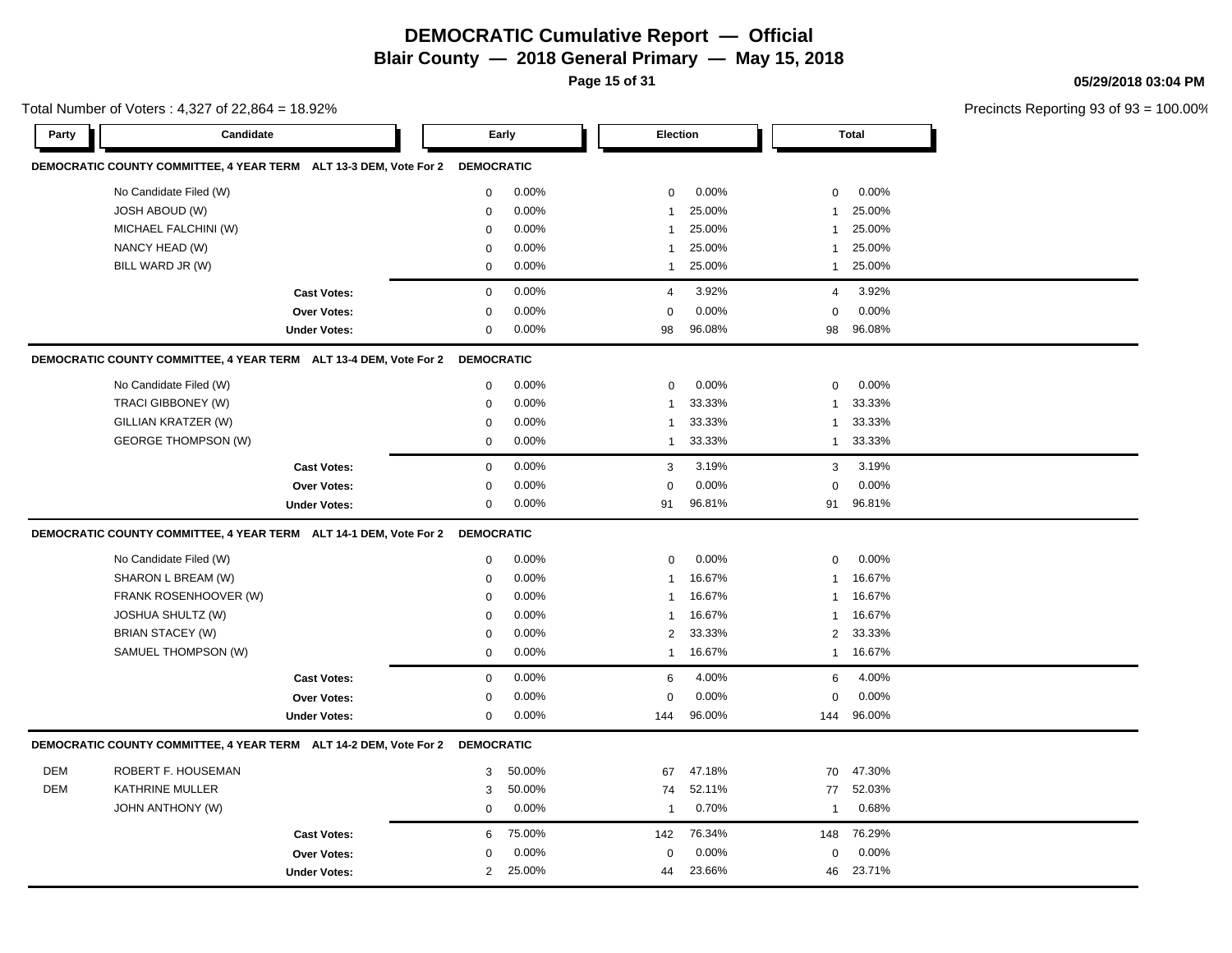**Page 16 of 31**

**05/29/2018 03:04 PM**

| Total Number of Voters : 4,327 of 22,864 = 18.92% |  |
|---------------------------------------------------|--|
|---------------------------------------------------|--|

| DEMOCRATIC COUNTY COMMITTEE, 4 YEAR TERM ALT 14-3 DEM, Vote For 2<br><b>DEMOCRATIC</b><br>No Candidate Filed (W)<br>0.00%<br>0.00%<br>0.00%<br>$\mathbf 0$<br>0<br>0<br>HILLARY BAUGHMAN (W)<br>0.00%<br>10.00%<br>10.00%<br>$\mathbf 0$<br>$\mathbf{1}$<br>$\mathbf{1}$<br>0.00%<br>10.00%<br>10.00%<br>MARY BETTWY (W)<br>$\mathbf 0$<br>$\mathbf{1}$<br>1<br>10.00%<br>10.00%<br>STEVE BETTWY (W)<br>0.00%<br>$\mathbf 0$<br>-1<br>-1<br>STEVE KINONEN (W)<br>$\mathbf 0$<br>0.00%<br>10.00%<br>10.00%<br>-1<br>1<br>10.00%<br>MARY J PATTERSON (W)<br>0.00%<br>10.00%<br>0<br>-1<br>$\mathbf{1}$<br>0.00%<br>10.00%<br>10.00%<br>THOMAS L PATTERSON (W)<br>$\mathbf 0$<br>$\mathbf 1$<br>$\mathbf{1}$<br>JILL RHOA (W)<br>0.00%<br>10.00%<br>10.00%<br>$\mathbf 0$<br>$\mathbf{1}$<br>1<br>LOU SCHMIDT (W)<br>0.00%<br>10.00%<br>10.00%<br>$\mathbf 0$<br>-1<br>1<br>JUDY WARD (W)<br>10.00%<br>10.00%<br>0.00%<br>$\mathbf 0$<br>$\mathbf{1}$<br>1<br>MAKENZIE WILT (W)<br>0.00%<br>10.00%<br>10.00%<br>$\mathbf 0$<br>$\mathbf{1}$<br>$\mathbf{1}$<br>6.58%<br>0.00%<br>6.25%<br>$\mathbf 0$<br>10<br>10<br><b>Cast Votes:</b><br>$\mathbf 0$<br>0.00%<br>0.00%<br>0.00%<br>Over Votes:<br>$\mathbf 0$<br>$\Omega$<br>8 100.00%<br>93.42%<br>93.75%<br>142<br>150<br><b>Under Votes:</b><br>DEMOCRATIC COUNTY COMMITTEE, 4 YEAR TERM ALLEGHENY 1 DEM, Vote For 2 DEMOCRATIC<br><b>DEM</b><br>98.51%<br>98.55%<br>PATRICIA CARNELL<br>2 100.00%<br>66<br>68<br>1.49%<br>JAMES SNIVELY (W)<br>0.00%<br>1.45%<br>0<br>$\mathbf{1}$<br>$\mathbf{1}$<br>50.00%<br>41.36%<br>41.57%<br>$\overline{2}$<br>67<br>69<br><b>Cast Votes:</b><br>0.00%<br>0.00%<br>0.00%<br>Over Votes:<br>$\mathbf 0$<br>$\mathbf 0$<br>0<br>50.00%<br>58.64%<br>58.43%<br><b>Under Votes:</b><br>2<br>95<br>97<br>DEMOCRATIC COUNTY COMMITTEE, 4 YEAR TERM ALLEGHENY 2 DEM, Vote For 2<br><b>DEMOCRATIC</b><br><b>DEM</b><br><b>MARSHA HUNTER</b><br>1 100.00%<br>63 100.00%<br>64 100.00%<br>50.00%<br>46.32%<br>46.38%<br>63<br>64<br><b>Cast Votes:</b><br>$\mathbf{1}$<br>0.00%<br>0.00%<br>0.00%<br>Over Votes:<br>$\mathbf 0$<br>$\mathsf 0$<br>$\mathbf 0$<br>53.68%<br>53.62%<br>50.00%<br><b>Under Votes:</b><br>73<br>74<br>1<br>DEMOCRATIC COUNTY COMMITTEE, 4 YEAR TERM ALLEGHENY 3 DEM, Vote For 2 DEMOCRATIC<br>0.00%<br>0.00%<br>0.00%<br>No Candidate Filed (W)<br>$\mathbf 0$<br>$\Omega$<br>$\mathbf 0$<br>ASHTON ROMANO (W)<br>$\mathbf 0$<br>0.00%<br>50.00%<br>50.00%<br>1<br>$\mathbf{1}$<br>SANDRA S ROMANO (W)<br>0.00%<br>50.00%<br>50.00%<br>$\mathbf 0$<br>$\mathbf{1}$<br>$\mathbf{1}$<br>0.00%<br>6.67%<br>4.76%<br>2<br>2<br><b>Cast Votes:</b><br>$\mathbf 0$<br>0.00%<br>0.00%<br>0.00%<br><b>Over Votes:</b><br>$\mathbf 0$<br>$\Omega$<br>$\Omega$<br>95.24%<br>12 100.00%<br>93.33%<br>28<br>40<br><b>Under Votes:</b> | Party | Candidate | Early |  | Election | Total |
|---------------------------------------------------------------------------------------------------------------------------------------------------------------------------------------------------------------------------------------------------------------------------------------------------------------------------------------------------------------------------------------------------------------------------------------------------------------------------------------------------------------------------------------------------------------------------------------------------------------------------------------------------------------------------------------------------------------------------------------------------------------------------------------------------------------------------------------------------------------------------------------------------------------------------------------------------------------------------------------------------------------------------------------------------------------------------------------------------------------------------------------------------------------------------------------------------------------------------------------------------------------------------------------------------------------------------------------------------------------------------------------------------------------------------------------------------------------------------------------------------------------------------------------------------------------------------------------------------------------------------------------------------------------------------------------------------------------------------------------------------------------------------------------------------------------------------------------------------------------------------------------------------------------------------------------------------------------------------------------------------------------------------------------------------------------------------------------------------------------------------------------------------------------------------------------------------------------------------------------------------------------------------------------------------------------------------------------------------------------------------------------------------------------------------------------------------------------------------------------------------------------------------------------------------------------------------------------------------------------------------------------------------------------------------------------------------------------------------------------------------------------------------------------------------------------------------------------|-------|-----------|-------|--|----------|-------|
|                                                                                                                                                                                                                                                                                                                                                                                                                                                                                                                                                                                                                                                                                                                                                                                                                                                                                                                                                                                                                                                                                                                                                                                                                                                                                                                                                                                                                                                                                                                                                                                                                                                                                                                                                                                                                                                                                                                                                                                                                                                                                                                                                                                                                                                                                                                                                                                                                                                                                                                                                                                                                                                                                                                                                                                                                                       |       |           |       |  |          |       |
|                                                                                                                                                                                                                                                                                                                                                                                                                                                                                                                                                                                                                                                                                                                                                                                                                                                                                                                                                                                                                                                                                                                                                                                                                                                                                                                                                                                                                                                                                                                                                                                                                                                                                                                                                                                                                                                                                                                                                                                                                                                                                                                                                                                                                                                                                                                                                                                                                                                                                                                                                                                                                                                                                                                                                                                                                                       |       |           |       |  |          |       |
|                                                                                                                                                                                                                                                                                                                                                                                                                                                                                                                                                                                                                                                                                                                                                                                                                                                                                                                                                                                                                                                                                                                                                                                                                                                                                                                                                                                                                                                                                                                                                                                                                                                                                                                                                                                                                                                                                                                                                                                                                                                                                                                                                                                                                                                                                                                                                                                                                                                                                                                                                                                                                                                                                                                                                                                                                                       |       |           |       |  |          |       |
|                                                                                                                                                                                                                                                                                                                                                                                                                                                                                                                                                                                                                                                                                                                                                                                                                                                                                                                                                                                                                                                                                                                                                                                                                                                                                                                                                                                                                                                                                                                                                                                                                                                                                                                                                                                                                                                                                                                                                                                                                                                                                                                                                                                                                                                                                                                                                                                                                                                                                                                                                                                                                                                                                                                                                                                                                                       |       |           |       |  |          |       |
|                                                                                                                                                                                                                                                                                                                                                                                                                                                                                                                                                                                                                                                                                                                                                                                                                                                                                                                                                                                                                                                                                                                                                                                                                                                                                                                                                                                                                                                                                                                                                                                                                                                                                                                                                                                                                                                                                                                                                                                                                                                                                                                                                                                                                                                                                                                                                                                                                                                                                                                                                                                                                                                                                                                                                                                                                                       |       |           |       |  |          |       |
|                                                                                                                                                                                                                                                                                                                                                                                                                                                                                                                                                                                                                                                                                                                                                                                                                                                                                                                                                                                                                                                                                                                                                                                                                                                                                                                                                                                                                                                                                                                                                                                                                                                                                                                                                                                                                                                                                                                                                                                                                                                                                                                                                                                                                                                                                                                                                                                                                                                                                                                                                                                                                                                                                                                                                                                                                                       |       |           |       |  |          |       |
|                                                                                                                                                                                                                                                                                                                                                                                                                                                                                                                                                                                                                                                                                                                                                                                                                                                                                                                                                                                                                                                                                                                                                                                                                                                                                                                                                                                                                                                                                                                                                                                                                                                                                                                                                                                                                                                                                                                                                                                                                                                                                                                                                                                                                                                                                                                                                                                                                                                                                                                                                                                                                                                                                                                                                                                                                                       |       |           |       |  |          |       |
|                                                                                                                                                                                                                                                                                                                                                                                                                                                                                                                                                                                                                                                                                                                                                                                                                                                                                                                                                                                                                                                                                                                                                                                                                                                                                                                                                                                                                                                                                                                                                                                                                                                                                                                                                                                                                                                                                                                                                                                                                                                                                                                                                                                                                                                                                                                                                                                                                                                                                                                                                                                                                                                                                                                                                                                                                                       |       |           |       |  |          |       |
|                                                                                                                                                                                                                                                                                                                                                                                                                                                                                                                                                                                                                                                                                                                                                                                                                                                                                                                                                                                                                                                                                                                                                                                                                                                                                                                                                                                                                                                                                                                                                                                                                                                                                                                                                                                                                                                                                                                                                                                                                                                                                                                                                                                                                                                                                                                                                                                                                                                                                                                                                                                                                                                                                                                                                                                                                                       |       |           |       |  |          |       |
|                                                                                                                                                                                                                                                                                                                                                                                                                                                                                                                                                                                                                                                                                                                                                                                                                                                                                                                                                                                                                                                                                                                                                                                                                                                                                                                                                                                                                                                                                                                                                                                                                                                                                                                                                                                                                                                                                                                                                                                                                                                                                                                                                                                                                                                                                                                                                                                                                                                                                                                                                                                                                                                                                                                                                                                                                                       |       |           |       |  |          |       |
|                                                                                                                                                                                                                                                                                                                                                                                                                                                                                                                                                                                                                                                                                                                                                                                                                                                                                                                                                                                                                                                                                                                                                                                                                                                                                                                                                                                                                                                                                                                                                                                                                                                                                                                                                                                                                                                                                                                                                                                                                                                                                                                                                                                                                                                                                                                                                                                                                                                                                                                                                                                                                                                                                                                                                                                                                                       |       |           |       |  |          |       |
|                                                                                                                                                                                                                                                                                                                                                                                                                                                                                                                                                                                                                                                                                                                                                                                                                                                                                                                                                                                                                                                                                                                                                                                                                                                                                                                                                                                                                                                                                                                                                                                                                                                                                                                                                                                                                                                                                                                                                                                                                                                                                                                                                                                                                                                                                                                                                                                                                                                                                                                                                                                                                                                                                                                                                                                                                                       |       |           |       |  |          |       |
|                                                                                                                                                                                                                                                                                                                                                                                                                                                                                                                                                                                                                                                                                                                                                                                                                                                                                                                                                                                                                                                                                                                                                                                                                                                                                                                                                                                                                                                                                                                                                                                                                                                                                                                                                                                                                                                                                                                                                                                                                                                                                                                                                                                                                                                                                                                                                                                                                                                                                                                                                                                                                                                                                                                                                                                                                                       |       |           |       |  |          |       |
|                                                                                                                                                                                                                                                                                                                                                                                                                                                                                                                                                                                                                                                                                                                                                                                                                                                                                                                                                                                                                                                                                                                                                                                                                                                                                                                                                                                                                                                                                                                                                                                                                                                                                                                                                                                                                                                                                                                                                                                                                                                                                                                                                                                                                                                                                                                                                                                                                                                                                                                                                                                                                                                                                                                                                                                                                                       |       |           |       |  |          |       |
|                                                                                                                                                                                                                                                                                                                                                                                                                                                                                                                                                                                                                                                                                                                                                                                                                                                                                                                                                                                                                                                                                                                                                                                                                                                                                                                                                                                                                                                                                                                                                                                                                                                                                                                                                                                                                                                                                                                                                                                                                                                                                                                                                                                                                                                                                                                                                                                                                                                                                                                                                                                                                                                                                                                                                                                                                                       |       |           |       |  |          |       |
|                                                                                                                                                                                                                                                                                                                                                                                                                                                                                                                                                                                                                                                                                                                                                                                                                                                                                                                                                                                                                                                                                                                                                                                                                                                                                                                                                                                                                                                                                                                                                                                                                                                                                                                                                                                                                                                                                                                                                                                                                                                                                                                                                                                                                                                                                                                                                                                                                                                                                                                                                                                                                                                                                                                                                                                                                                       |       |           |       |  |          |       |
|                                                                                                                                                                                                                                                                                                                                                                                                                                                                                                                                                                                                                                                                                                                                                                                                                                                                                                                                                                                                                                                                                                                                                                                                                                                                                                                                                                                                                                                                                                                                                                                                                                                                                                                                                                                                                                                                                                                                                                                                                                                                                                                                                                                                                                                                                                                                                                                                                                                                                                                                                                                                                                                                                                                                                                                                                                       |       |           |       |  |          |       |
|                                                                                                                                                                                                                                                                                                                                                                                                                                                                                                                                                                                                                                                                                                                                                                                                                                                                                                                                                                                                                                                                                                                                                                                                                                                                                                                                                                                                                                                                                                                                                                                                                                                                                                                                                                                                                                                                                                                                                                                                                                                                                                                                                                                                                                                                                                                                                                                                                                                                                                                                                                                                                                                                                                                                                                                                                                       |       |           |       |  |          |       |
|                                                                                                                                                                                                                                                                                                                                                                                                                                                                                                                                                                                                                                                                                                                                                                                                                                                                                                                                                                                                                                                                                                                                                                                                                                                                                                                                                                                                                                                                                                                                                                                                                                                                                                                                                                                                                                                                                                                                                                                                                                                                                                                                                                                                                                                                                                                                                                                                                                                                                                                                                                                                                                                                                                                                                                                                                                       |       |           |       |  |          |       |
|                                                                                                                                                                                                                                                                                                                                                                                                                                                                                                                                                                                                                                                                                                                                                                                                                                                                                                                                                                                                                                                                                                                                                                                                                                                                                                                                                                                                                                                                                                                                                                                                                                                                                                                                                                                                                                                                                                                                                                                                                                                                                                                                                                                                                                                                                                                                                                                                                                                                                                                                                                                                                                                                                                                                                                                                                                       |       |           |       |  |          |       |
|                                                                                                                                                                                                                                                                                                                                                                                                                                                                                                                                                                                                                                                                                                                                                                                                                                                                                                                                                                                                                                                                                                                                                                                                                                                                                                                                                                                                                                                                                                                                                                                                                                                                                                                                                                                                                                                                                                                                                                                                                                                                                                                                                                                                                                                                                                                                                                                                                                                                                                                                                                                                                                                                                                                                                                                                                                       |       |           |       |  |          |       |
|                                                                                                                                                                                                                                                                                                                                                                                                                                                                                                                                                                                                                                                                                                                                                                                                                                                                                                                                                                                                                                                                                                                                                                                                                                                                                                                                                                                                                                                                                                                                                                                                                                                                                                                                                                                                                                                                                                                                                                                                                                                                                                                                                                                                                                                                                                                                                                                                                                                                                                                                                                                                                                                                                                                                                                                                                                       |       |           |       |  |          |       |
|                                                                                                                                                                                                                                                                                                                                                                                                                                                                                                                                                                                                                                                                                                                                                                                                                                                                                                                                                                                                                                                                                                                                                                                                                                                                                                                                                                                                                                                                                                                                                                                                                                                                                                                                                                                                                                                                                                                                                                                                                                                                                                                                                                                                                                                                                                                                                                                                                                                                                                                                                                                                                                                                                                                                                                                                                                       |       |           |       |  |          |       |
|                                                                                                                                                                                                                                                                                                                                                                                                                                                                                                                                                                                                                                                                                                                                                                                                                                                                                                                                                                                                                                                                                                                                                                                                                                                                                                                                                                                                                                                                                                                                                                                                                                                                                                                                                                                                                                                                                                                                                                                                                                                                                                                                                                                                                                                                                                                                                                                                                                                                                                                                                                                                                                                                                                                                                                                                                                       |       |           |       |  |          |       |
|                                                                                                                                                                                                                                                                                                                                                                                                                                                                                                                                                                                                                                                                                                                                                                                                                                                                                                                                                                                                                                                                                                                                                                                                                                                                                                                                                                                                                                                                                                                                                                                                                                                                                                                                                                                                                                                                                                                                                                                                                                                                                                                                                                                                                                                                                                                                                                                                                                                                                                                                                                                                                                                                                                                                                                                                                                       |       |           |       |  |          |       |
|                                                                                                                                                                                                                                                                                                                                                                                                                                                                                                                                                                                                                                                                                                                                                                                                                                                                                                                                                                                                                                                                                                                                                                                                                                                                                                                                                                                                                                                                                                                                                                                                                                                                                                                                                                                                                                                                                                                                                                                                                                                                                                                                                                                                                                                                                                                                                                                                                                                                                                                                                                                                                                                                                                                                                                                                                                       |       |           |       |  |          |       |
|                                                                                                                                                                                                                                                                                                                                                                                                                                                                                                                                                                                                                                                                                                                                                                                                                                                                                                                                                                                                                                                                                                                                                                                                                                                                                                                                                                                                                                                                                                                                                                                                                                                                                                                                                                                                                                                                                                                                                                                                                                                                                                                                                                                                                                                                                                                                                                                                                                                                                                                                                                                                                                                                                                                                                                                                                                       |       |           |       |  |          |       |
|                                                                                                                                                                                                                                                                                                                                                                                                                                                                                                                                                                                                                                                                                                                                                                                                                                                                                                                                                                                                                                                                                                                                                                                                                                                                                                                                                                                                                                                                                                                                                                                                                                                                                                                                                                                                                                                                                                                                                                                                                                                                                                                                                                                                                                                                                                                                                                                                                                                                                                                                                                                                                                                                                                                                                                                                                                       |       |           |       |  |          |       |
|                                                                                                                                                                                                                                                                                                                                                                                                                                                                                                                                                                                                                                                                                                                                                                                                                                                                                                                                                                                                                                                                                                                                                                                                                                                                                                                                                                                                                                                                                                                                                                                                                                                                                                                                                                                                                                                                                                                                                                                                                                                                                                                                                                                                                                                                                                                                                                                                                                                                                                                                                                                                                                                                                                                                                                                                                                       |       |           |       |  |          |       |
|                                                                                                                                                                                                                                                                                                                                                                                                                                                                                                                                                                                                                                                                                                                                                                                                                                                                                                                                                                                                                                                                                                                                                                                                                                                                                                                                                                                                                                                                                                                                                                                                                                                                                                                                                                                                                                                                                                                                                                                                                                                                                                                                                                                                                                                                                                                                                                                                                                                                                                                                                                                                                                                                                                                                                                                                                                       |       |           |       |  |          |       |
|                                                                                                                                                                                                                                                                                                                                                                                                                                                                                                                                                                                                                                                                                                                                                                                                                                                                                                                                                                                                                                                                                                                                                                                                                                                                                                                                                                                                                                                                                                                                                                                                                                                                                                                                                                                                                                                                                                                                                                                                                                                                                                                                                                                                                                                                                                                                                                                                                                                                                                                                                                                                                                                                                                                                                                                                                                       |       |           |       |  |          |       |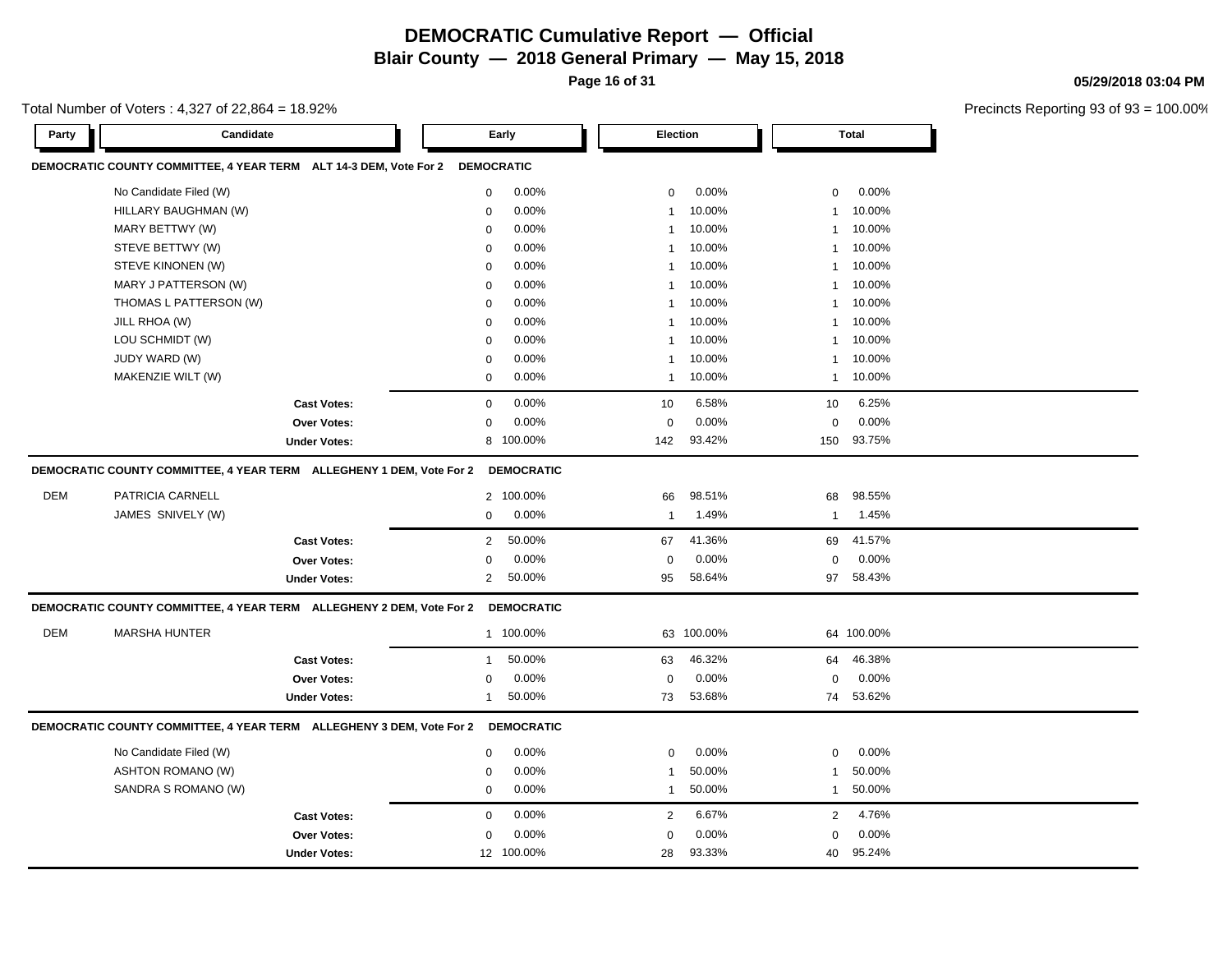# **DEMOCRATIC Cumulative Report — Official**

**Blair County — 2018 General Primary — May 15, 2018**

**Page 17 of 31**

**05/29/2018 03:04 PM**

|       | Total Number of Voters: 4,327 of 22,864 = 18.92% |                                                                      |              |                   |                |          |              | Precincts Reporting 93 of 93 |  |
|-------|--------------------------------------------------|----------------------------------------------------------------------|--------------|-------------------|----------------|----------|--------------|------------------------------|--|
| Party | Candidate                                        |                                                                      |              | Early             |                | Election |              | <b>Total</b>                 |  |
|       |                                                  | DEMOCRATIC COUNTY COMMITTEE, 4 YEAR TERM ALLEGHENY 4 DEM, Vote For 2 |              | <b>DEMOCRATIC</b> |                |          |              |                              |  |
|       | No Candidate Filed (W)                           |                                                                      | $\mathbf 0$  | 0.00%             | 0              | 0.00%    | 0            | 0.00%                        |  |
|       | <b>GERALD MARK WARING (W)</b>                    |                                                                      | 1            | 100.00%           | 1              | 50.00%   | 2            | 66.67%                       |  |
|       | PATRICIA A WARING (W)                            |                                                                      | $\mathbf 0$  | 0.00%             | $\mathbf{1}$   | 50.00%   | $\mathbf{1}$ | 33.33%                       |  |
|       |                                                  | <b>Cast Votes:</b>                                                   | $\mathbf{1}$ | 16.67%            | $\overline{2}$ | 2.56%    | 3            | 3.57%                        |  |
|       |                                                  | <b>Over Votes:</b>                                                   | 0            | 0.00%             | 0              | 0.00%    | $\mathbf 0$  | 0.00%                        |  |
|       |                                                  | <b>Under Votes:</b>                                                  | 5            | 83.33%            | 76             | 97.44%   | 81           | 96.43%                       |  |
|       |                                                  | DEMOCRATIC COUNTY COMMITTEE, 4 YEAR TERM ANTIS TWP 1 DEM, Vote For 2 |              | <b>DEMOCRATIC</b> |                |          |              |                              |  |
|       | No Candidate Filed (W)                           |                                                                      | $\mathbf 0$  | 0.00%             | $\Omega$       | 0.00%    | $\Omega$     | 0.00%                        |  |
|       | CHESTERCALDWELLL (W)                             |                                                                      | 0            | 0.00%             | 1              | 50.00%   | $\mathbf{1}$ | 50.00%                       |  |
|       | DAN KISS (W)                                     |                                                                      | $\mathbf 0$  | 0.00%             | 1              | 50.00%   | $\mathbf{1}$ | 50.00%                       |  |
|       |                                                  | <b>Cast Votes:</b>                                                   | $\mathbf 0$  | 0.00%             | 2              | 1.75%    | 2            | 1.72%                        |  |
|       |                                                  | Over Votes:                                                          | $\mathbf 0$  | 0.00%             | 0              | 0.00%    | $\mathbf 0$  | 0.00%                        |  |
|       |                                                  | <b>Under Votes:</b>                                                  |              | 2 100.00%         | 112            | 98.25%   | 114          | 98.28%                       |  |
|       |                                                  | DEMOCRATIC COUNTY COMMITTEE, 4 YEAR TERM ANTIS TWP 2 DEM, Vote For 2 |              | <b>DEMOCRATIC</b> |                |          |              |                              |  |
|       | No Candidate Filed (W)                           |                                                                      | $\mathbf 0$  | 0.00%             | 0              | 0.00%    | 0            | 0.00%                        |  |
|       | EMILY BEST (W)                                   |                                                                      | 0            | 0.00%             | $\mathbf{1}$   | 20.00%   | 1            | 20.00%                       |  |
|       | LAURA BURK (W)                                   |                                                                      | $\mathbf 0$  | 0.00%             | -1             | 20.00%   | 1            | 20.00%                       |  |
|       | TODD DAVIS (W)                                   |                                                                      | $\mathbf 0$  | 0.00%             | $\mathbf{1}$   | 20.00%   | 1            | 20.00%                       |  |
|       | JIM GREGORY (W)                                  |                                                                      | $\mathbf 0$  | 0.00%             | 1              | 20.00%   | 1            | 20.00%                       |  |
|       | MATTHEW YARNELL (W)                              |                                                                      | $\mathbf 0$  | 0.00%             | $\mathbf{1}$   | 20.00%   | $\mathbf{1}$ | 20.00%                       |  |
|       |                                                  | <b>Cast Votes:</b>                                                   | $\mathbf 0$  | 0.00%             | 5              | 3.62%    | 5            | 3.62%                        |  |
|       |                                                  | Over Votes:                                                          | 0            | 0.00%             | 0              | 0.00%    | 0            | 0.00%                        |  |
|       |                                                  | <b>Under Votes:</b>                                                  | $\mathbf 0$  | 0.00%             | 133            | 96.38%   |              | 133 96.38%                   |  |
|       |                                                  | DEMOCRATIC COUNTY COMMITTEE, 4 YEAR TERM ANTIS TWP 3 DEM, Vote For 2 |              | <b>DEMOCRATIC</b> |                |          |              |                              |  |
|       | No Candidate Filed (W)                           |                                                                      | $\mathbf 0$  | 0.00%             | $\mathbf 0$    | 0.00%    | $\mathbf 0$  | 0.00%                        |  |
|       | DR HALL (W)                                      |                                                                      | 0            | 0.00%             | $\mathbf{1}$   | 25.00%   | 1            | 25.00%                       |  |
|       | PAULA HALL (W)                                   |                                                                      | $\mathbf 0$  | 0.00%             | -1             | 25.00%   | 1            | 25.00%                       |  |
|       | JOHN LUKE JR (W)                                 |                                                                      | $\mathbf 0$  | 0.00%             | -1             | 25.00%   | 1            | 25.00%                       |  |
|       | JANET LANTZ (W)                                  |                                                                      | $\mathbf 0$  | 0.00%             | $\mathbf{1}$   | 25.00%   | $\mathbf{1}$ | 25.00%                       |  |
|       |                                                  | <b>Cast Votes:</b>                                                   | $\mathbf 0$  | 0.00%             | 4              | 3.17%    | 4            | 3.17%                        |  |
|       |                                                  | <b>Over Votes:</b>                                                   | $\mathbf 0$  | 0.00%             | 0              | 0.00%    | 0            | 0.00%                        |  |
|       |                                                  | <b>Under Votes:</b>                                                  | $\mathbf 0$  | 0.00%             | 122            | 96.83%   | 122          | 96.83%                       |  |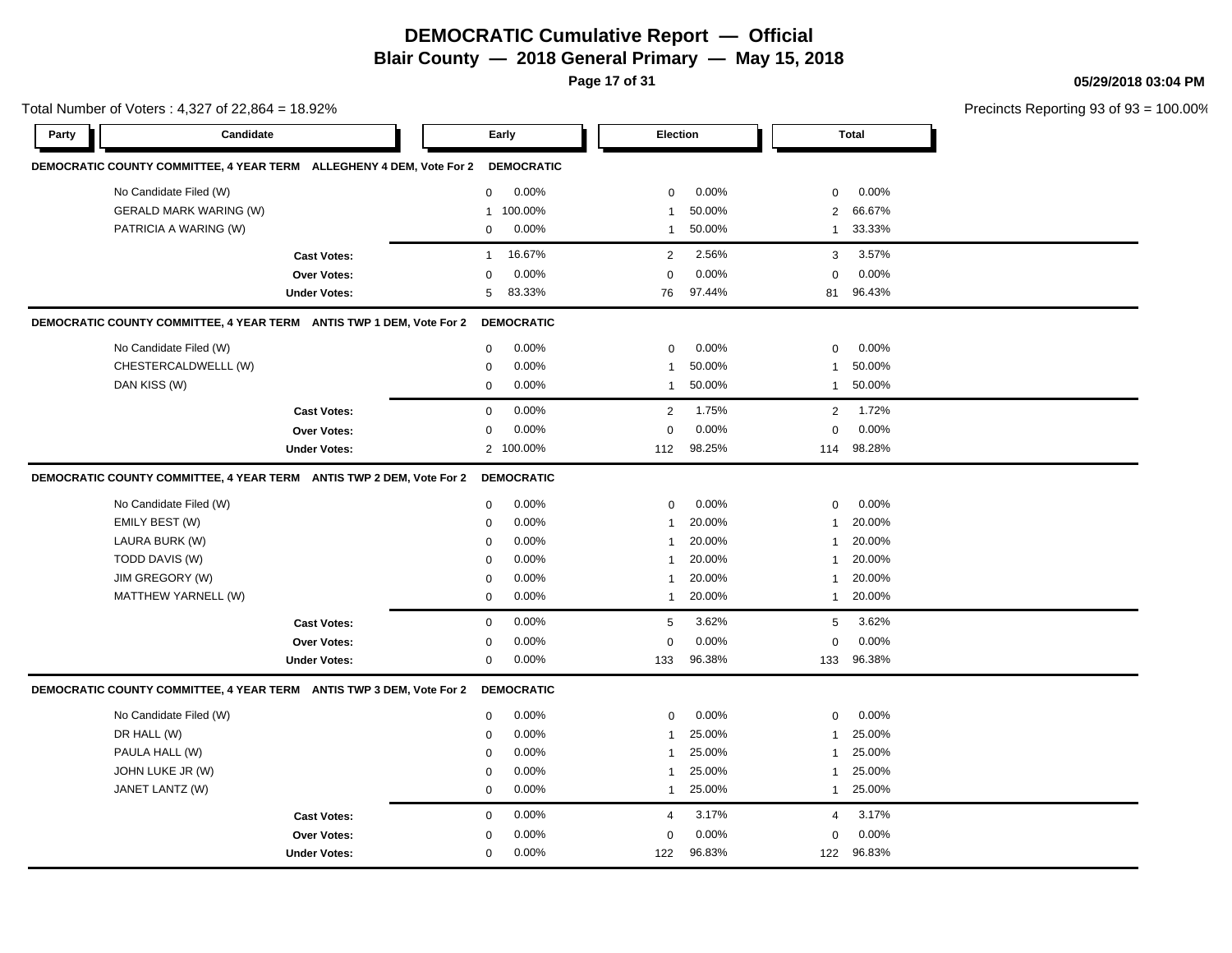# **DEMOCRATIC Cumulative Report — Official**

**Blair County — 2018 General Primary — May 15, 2018**

**Page 18 of 31**

**05/29/2018 03:04 PM**

|       | Total Number of Voters: 4,327 of 22,864 = 18.92%                                |                     |              |                   |                |        |                | Precincts Reporting 93 of 93 |  |
|-------|---------------------------------------------------------------------------------|---------------------|--------------|-------------------|----------------|--------|----------------|------------------------------|--|
| Party | Candidate                                                                       |                     |              | Early             | Election       |        |                | <b>Total</b>                 |  |
|       | DEMOCRATIC COUNTY COMMITTEE, 4 YEAR TERM BELLWOOD BORO DEM, Vote For 2          |                     |              | <b>DEMOCRATIC</b> |                |        |                |                              |  |
|       | No Candidate Filed (W)                                                          |                     | $\mathbf 0$  | 0.00%             | $\mathbf 0$    | 0.00%  | $\mathbf 0$    | 0.00%                        |  |
|       | ANDY STOWELL (W)                                                                |                     | 0            | 0.00%             | 1              | 50.00% | 1              | 50.00%                       |  |
|       | TERRY TOMASETTI (W)                                                             |                     | $\mathbf 0$  | 0.00%             | -1             | 50.00% | 1              | 50.00%                       |  |
|       |                                                                                 | <b>Cast Votes:</b>  | $\mathbf 0$  | 0.00%             | 2              | 2.00%  | 2              | 2.00%                        |  |
|       |                                                                                 | Over Votes:         | $\mathbf 0$  | 0.00%             | $\mathbf 0$    | 0.00%  | $\mathbf 0$    | 0.00%                        |  |
|       |                                                                                 | <b>Under Votes:</b> | $\mathbf 0$  | $0.00\%$          | 98             | 98.00% | 98             | 98.00%                       |  |
|       | DEMOCRATIC COUNTY COMMITTEE, 4 YEAR TERM BLAIR TWP 1 DEM, Vote For 2 DEMOCRATIC |                     |              |                   |                |        |                |                              |  |
| DEM   | <b>JOSEPH MELUSKY</b>                                                           |                     |              | 3 100.00%         | 69             | 95.83% | 72             | 96.00%                       |  |
|       | MARINA MOSES (W)                                                                |                     | $\mathbf 0$  | 0.00%             | $\mathbf{1}$   | 1.39%  | $\mathbf{1}$   | 1.33%                        |  |
|       | CAROL TAYLOR (W)                                                                |                     | $\mathbf 0$  | 0.00%             | $\overline{2}$ | 2.78%  | $\overline{2}$ | 2.67%                        |  |
|       |                                                                                 | <b>Cast Votes:</b>  | 3            | 50.00%            | 72             | 44.44% | 75             | 44.64%                       |  |
|       |                                                                                 | Over Votes:         | 0            | 0.00%             | $\mathbf 0$    | 0.00%  | $\mathbf 0$    | 0.00%                        |  |
|       |                                                                                 | <b>Under Votes:</b> | 3            | 50.00%            | 90             | 55.56% | 93             | 55.36%                       |  |
|       | DEMOCRATIC COUNTY COMMITTEE, 4 YEAR TERM BLAIR TWP 2 DEM, Vote For 2            |                     |              | <b>DEMOCRATIC</b> |                |        |                |                              |  |
|       | No Candidate Filed (W)                                                          |                     | $\mathbf 0$  | 0.00%             | $\mathbf 0$    | 0.00%  | $\mathbf 0$    | 0.00%                        |  |
|       | V RENEE MISSOURI (W)                                                            |                     | 0            | 0.00%             | $\mathbf{1}$   | 33.33% | $\mathbf{1}$   | 33.33%                       |  |
|       | MIKE MCKAIL (W)                                                                 |                     | 0            | 0.00%             | -1             | 33.33% | 1              | 33.33%                       |  |
|       | FRANK ROSENHOOVER (W)                                                           |                     | $\mathbf 0$  | 0.00%             | $\mathbf{1}$   | 33.33% | $\mathbf{1}$   | 33.33%                       |  |
|       |                                                                                 | <b>Cast Votes:</b>  | $\mathbf 0$  | 0.00%             | 3              | 2.27%  | 3              | 2.21%                        |  |
|       |                                                                                 | Over Votes:         | $\mathbf 0$  | 0.00%             | 0              | 0.00%  | $\mathbf 0$    | 0.00%                        |  |
|       |                                                                                 | <b>Under Votes:</b> |              | 4 100.00%         | 129            | 97.73% |                | 133 97.79%                   |  |
|       | DEMOCRATIC COUNTY COMMITTEE, 4 YEAR TERM BLAIR 3 DEM, Vote For 2 DEMOCRATIC     |                     |              |                   |                |        |                |                              |  |
|       | No Candidate Filed (W)                                                          |                     | $\mathbf 0$  | 0.00%             | $\Omega$       | 0.00%  | $\Omega$       | 0.00%                        |  |
|       | MICHELE GROVE (W)                                                               |                     | 0            | 0.00%             | -1             | 25.00% | 1              | 20.00%                       |  |
|       | CYNTHIA HARMON (W)                                                              |                     | $\mathbf 0$  | 0.00%             | $\mathbf{1}$   | 25.00% | $\mathbf{1}$   | 20.00%                       |  |
|       | GILLIAN KRATZER (W)                                                             |                     | $\mathbf 0$  | 0.00%             | $\mathbf{1}$   | 25.00% | $\mathbf{1}$   | 20.00%                       |  |
|       | Bob Solomon (W)                                                                 |                     | $\mathbf{1}$ | 100.00%           | $\mathbf 0$    | 0.00%  | $\mathbf{1}$   | 20.00%                       |  |
|       | SHAWN WERTZ (W)                                                                 |                     | 0            | 0.00%             | 1              | 25.00% | $\mathbf{1}$   | 20.00%                       |  |
|       |                                                                                 | <b>Cast Votes:</b>  | 1            | 50.00%            | 4              | 5.88%  | 5              | 7.14%                        |  |
|       |                                                                                 | Over Votes:         | $\mathbf 0$  | 0.00%             | 0              | 0.00%  | $\mathbf 0$    | 0.00%                        |  |
|       |                                                                                 | <b>Under Votes:</b> | 1            | 50.00%            | 64             | 94.12% |                | 65 92.86%                    |  |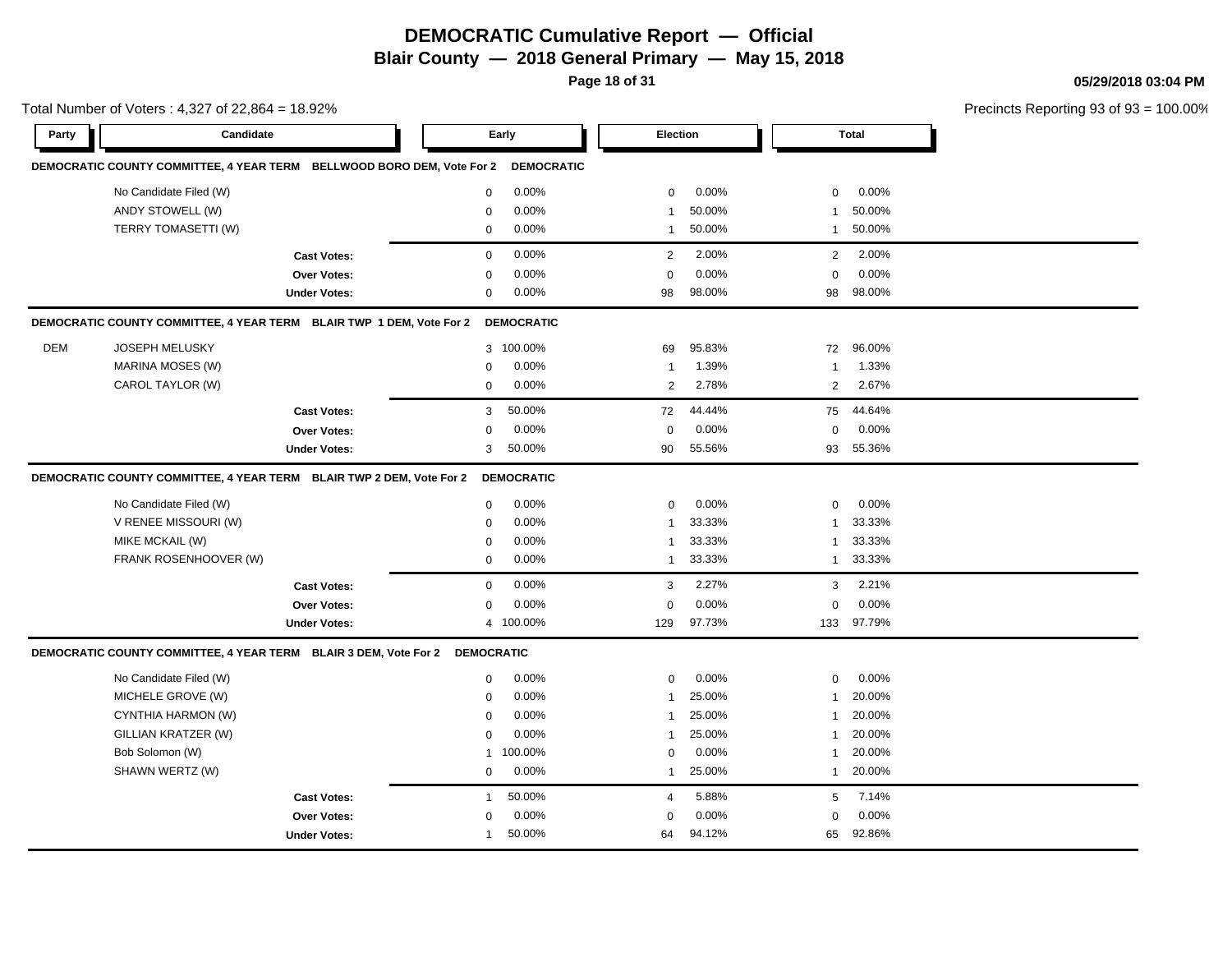**Page 19 of 31**

**05/29/2018 03:04 PM**

|            | Total Number of Voters: $4,327$ of 22,864 = 18.92%                        |                     |              |                   |                |                 |                | Precincts Reporting 93 of 93 |  |
|------------|---------------------------------------------------------------------------|---------------------|--------------|-------------------|----------------|-----------------|----------------|------------------------------|--|
| Party      | Candidate                                                                 |                     |              | Early             |                | <b>Election</b> |                | Total                        |  |
|            | DEMOCRATIC COUNTY COMMITTEE, 4 YEAR TERM CATHARINE TWP DEM, Vote For 2    |                     |              | <b>DEMOCRATIC</b> |                |                 |                |                              |  |
|            | No Candidate Filed (W)                                                    |                     | 0            | 0.00%             | $\mathbf 0$    | 0.00%           | $\mathbf 0$    | 0.00%                        |  |
|            | TERRY TOMASETTII (W)                                                      |                     | $\mathbf 0$  | 0.00%             | 2              | 50.00%          | $\overline{2}$ | 50.00%                       |  |
|            | ELAINE SHAFER STROUD (W)                                                  |                     | $\mathbf{0}$ | 0.00%             | $\overline{2}$ | 50.00%          | $\overline{2}$ | 50.00%                       |  |
|            |                                                                           | <b>Cast Votes:</b>  | $\mathbf{0}$ | 0.00%             | 4              | 11.76%          | $\overline{4}$ | 11.76%                       |  |
|            |                                                                           | Over Votes:         | 0            | 0.00%             | $\Omega$       | 0.00%           | 0              | 0.00%                        |  |
|            |                                                                           | <b>Under Votes:</b> | 0            | 0.00%             | 30             | 88.24%          | 30             | 88.24%                       |  |
|            | DEMOCRATIC COUNTY COMMITTEE, 4 YEAR TERM DUNCANSVILLE DEM, Vote For 2     |                     |              | <b>DEMOCRATIC</b> |                |                 |                |                              |  |
|            | No Candidate Filed (W)                                                    |                     | $\mathbf{0}$ | 0.00%             | $\mathbf 0$    | 0.00%           | $\mathbf 0$    | 0.00%                        |  |
|            | MICKEY AMARO (W)                                                          |                     | 0            | 0.00%             | -1             | 16.67%          | 1              | 16.67%                       |  |
|            | DON DROBNOEK (W)                                                          |                     | $\mathbf 0$  | 0.00%             | -1             | 16.67%          | 1              | 16.67%                       |  |
|            | NANCY EBERSOLE (W)                                                        |                     | $\mathbf 0$  | 0.00%             |                | 16.67%          | 1              | 16.67%                       |  |
|            | JIM GREGORY (W)                                                           |                     | 0            | 0.00%             |                | 16.67%          | 1              | 16.67%                       |  |
|            | LUCA LARDIERI (W)                                                         |                     | 0            | 0.00%             |                | 16.67%          | 1              | 16.67%                       |  |
|            | BILL WARD (W)                                                             |                     | $\mathbf{0}$ | 0.00%             | -1             | 16.67%          | $\mathbf{1}$   | 16.67%                       |  |
|            |                                                                           | <b>Cast Votes:</b>  | 0            | 0.00%             | 6              | 5.88%           | 6              | 5.66%                        |  |
|            |                                                                           | Over Votes:         | $\mathbf 0$  | 0.00%             | $\mathbf 0$    | 0.00%           | $\mathbf 0$    | 0.00%                        |  |
|            |                                                                           | <b>Under Votes:</b> |              | 4 100.00%         | 96             | 94.12%          | 100            | 94.34%                       |  |
|            | DEMOCRATIC COUNTY COMMITTEE, 4 YEAR TERM FRANKSTOWN TWP 1 DEM, Vote For 2 |                     |              | <b>DEMOCRATIC</b> |                |                 |                |                              |  |
| <b>DEM</b> | JUDITH C. BROWN                                                           |                     |              | 2 100.00%         |                | 39 100.00%      |                | 41 100.00%                   |  |
|            |                                                                           | <b>Cast Votes:</b>  | 2            | 50.00%            | 39             | 43.33%          | 41             | 43.62%                       |  |
|            |                                                                           | Over Votes:         | 0            | 0.00%             | $\mathbf 0$    | 0.00%           | 0              | 0.00%                        |  |
|            |                                                                           | <b>Under Votes:</b> | 2            | 50.00%            | 51             | 56.67%          | 53             | 56.38%                       |  |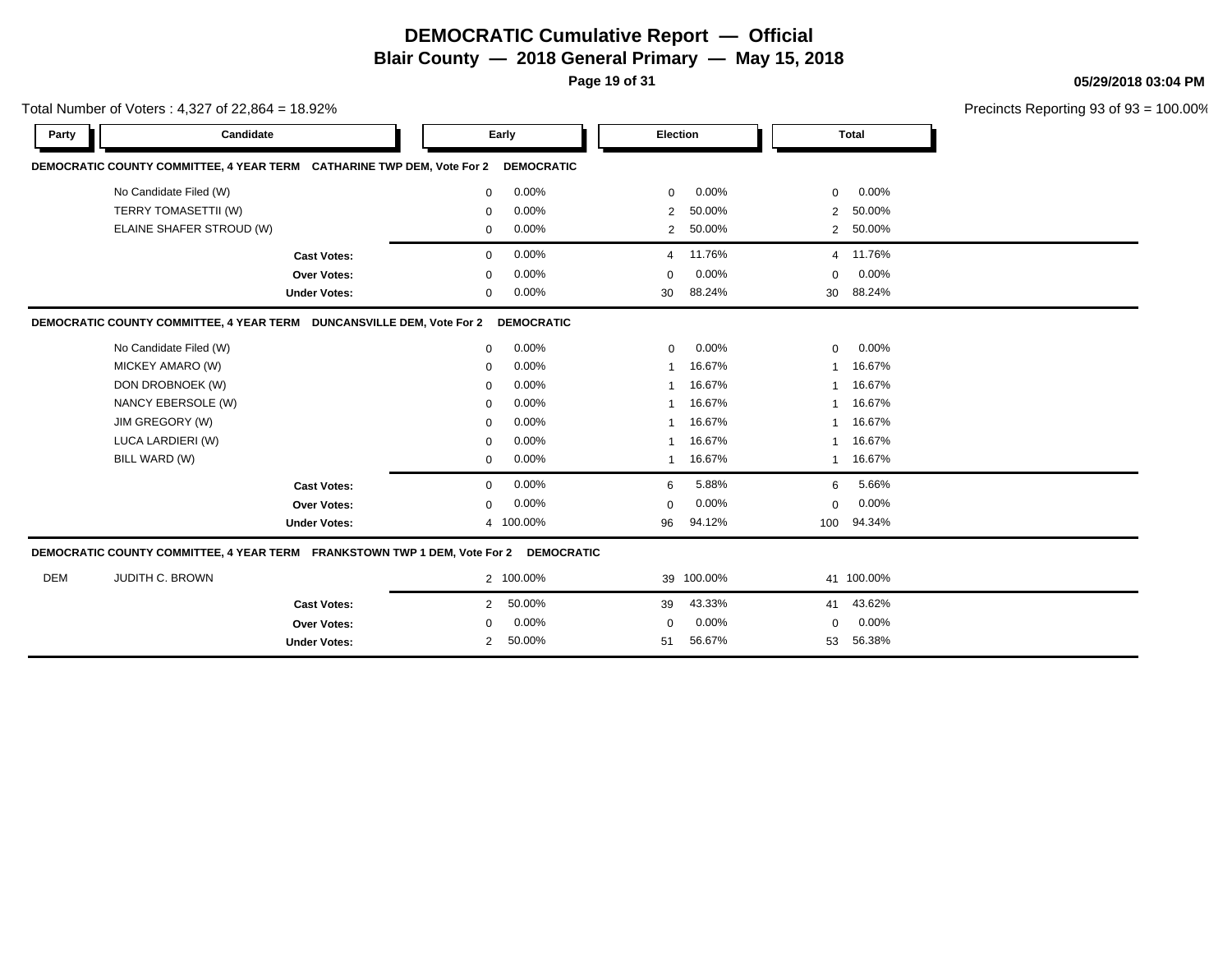**Cast Votes:** 0 0.00% 3 3.49% 3 3.26%

0.00%

83 89 96.51% 96.74%

0.00% 0 0.00%

0.00% 100.00% **05/29/2018 03:04 PM**

Precincts Reporting 93 of 93 = 100.00%

| Party | Total Number of Voters: 4,327 of 22,864 = 18.92%<br>Candidate             |                     | Early       |                   | <b>Election</b> |        |                | <b>Total</b> | <b>Precincts Reportin</b> |
|-------|---------------------------------------------------------------------------|---------------------|-------------|-------------------|-----------------|--------|----------------|--------------|---------------------------|
|       | DEMOCRATIC COUNTY COMMITTEE, 4 YEAR TERM FRANKSTOWN TWP 2 DEM, Vote For 2 |                     |             | <b>DEMOCRATIC</b> |                 |        |                |              |                           |
|       | No Candidate Filed (W)                                                    |                     | 0           | 0.00%             | 0               | 0.00%  | $\mathbf 0$    | 0.00%        |                           |
|       | JAMES BACON (W)                                                           |                     | 0           | 0.00%             | $\mathbf{1}$    | 10.00% | $\mathbf{1}$   | 10.00%       |                           |
|       | KATHY CHABALA (W)                                                         |                     | 0           | 0.00%             | 1               | 10.00% | $\mathbf{1}$   | 10.00%       |                           |
|       | DAWN GARRITY (W)                                                          |                     | 0           | 0.00%             | 1               | 10.00% | $\mathbf{1}$   | 10.00%       |                           |
|       | <b>MOLLY GARRITY (W)</b>                                                  |                     | 0           | 0.00%             | $\mathbf{1}$    | 10.00% | -1             | 10.00%       |                           |
|       | GILLIAN KRATZAR (W)                                                       |                     | 0           | 0.00%             | 1               | 10.00% | -1             | 10.00%       |                           |
|       | NED KRATZER (W)                                                           |                     | 0           | 0.00%             | 1               | 10.00% | -1             | 10.00%       |                           |
|       | MARINA MOSES (W)                                                          |                     | 0           | 0.00%             | 1               | 10.00% | -1             | 10.00%       |                           |
|       | JANE PETROSKI (W)                                                         |                     | 0           | 0.00%             | 1               | 10.00% | -1             | 10.00%       |                           |
|       | NICHOLAS PYEATT (W)                                                       |                     | $\Omega$    | 0.00%             | 2               | 20.00% | $\overline{2}$ | 20.00%       |                           |
|       |                                                                           | <b>Cast Votes:</b>  | $\mathbf 0$ | 0.00%             | 10              | 8.33%  | 10             | 8.33%        |                           |
|       |                                                                           | <b>Over Votes:</b>  | $\mathbf 0$ | 0.00%             | $\Omega$        | 0.00%  | $\Omega$       | 0.00%        |                           |
|       |                                                                           | <b>Under Votes:</b> | 0           | 0.00%             | 110             | 91.67% | 110            | 91.67%       |                           |
|       | DEMOCRATIC COUNTY COMMITTEE, 4 YEAR TERM FRANKSTOWN TWP 3 DEM, Vote For 2 |                     |             | <b>DEMOCRATIC</b> |                 |        |                |              |                           |
|       | No Candidate Filed (W)                                                    |                     | $\mathbf 0$ | 0.00%             | 0               | 0.00%  | $\mathbf 0$    | 0.00%        |                           |
|       | ROBERT ANTHONY (W)                                                        |                     | 0           | 0.00%             | $\overline{1}$  | 12.50% | $\mathbf{1}$   | 12.50%       |                           |
|       | TTRISH HAIGHT (W)                                                         |                     | 0           | 0.00%             | $\mathbf{1}$    | 12.50% | $\mathbf{1}$   | 12.50%       |                           |
|       | JENNIFER HEINLEIN (W)                                                     |                     | $\mathbf 0$ | 0.00%             | 1               | 12.50% | $\mathbf{1}$   | 12.50%       |                           |
|       | JAN MCCREADY (W)                                                          |                     | $\mathbf 0$ | 0.00%             | 1               | 12.50% | $\mathbf{1}$   | 12.50%       |                           |
|       | DEVIN MULLEN (W)                                                          |                     | 0           | 0.00%             | 1               | 12.50% | -1             | 12.50%       |                           |
|       | MICHAEL RAWLINS (W)                                                       |                     | 0           | 0.00%             | 1               | 12.50% | $\mathbf{1}$   | 12.50%       |                           |
|       | PAUL PLUMMER SR (W)                                                       |                     | 0           | 0.00%             | 1               | 12.50% | $\mathbf{1}$   | 12.50%       |                           |
|       | TOMESETTI (W)                                                             |                     | 0           | 0.00%             | $\mathbf{1}$    | 12.50% | $\mathbf{1}$   | 12.50%       |                           |
|       |                                                                           | <b>Cast Votes:</b>  | $\mathbf 0$ | 0.00%             | 8               | 7.69%  | 8              | 7.14%        |                           |
|       |                                                                           | <b>Over Votes:</b>  | 0           | 0.00%             | 0               | 0.00%  | $\mathbf 0$    | $0.00\%$     |                           |
|       |                                                                           | <b>Under Votes:</b> |             | 8 100.00%         | 96              | 92.31% | 104            | 92.86%       |                           |
|       | DEMOCRATIC COUNTY COMMITTEE, 4 YEAR TERM FRANKSTOWN 4 DEM, Vote For 2     |                     |             | <b>DEMOCRATIC</b> |                 |        |                |              |                           |
|       | No Candidate Filed (W)                                                    |                     | $\mathbf 0$ | 0.00%             | 0               | 0.00%  | $\Omega$       | 0.00%        |                           |
|       | SCOTT BRENNEMAN (W)                                                       |                     | $\mathbf 0$ | 0.00%             | 1               | 33.33% | $\mathbf{1}$   | 33.33%       |                           |
|       | <b>BOB FERGUSON (W)</b>                                                   |                     | $\mathbf 0$ | 0.00%             |                 | 33.33% | $\mathbf{1}$   | 33.33%       |                           |
|       | TERRY TOMASETTI (W)                                                       |                     | $\mathbf 0$ | 0.00%             | $\mathbf{1}$    | 33.33% | $\mathbf{1}$   | 33.33%       |                           |

**Over Votes:** 0

**Under Votes:**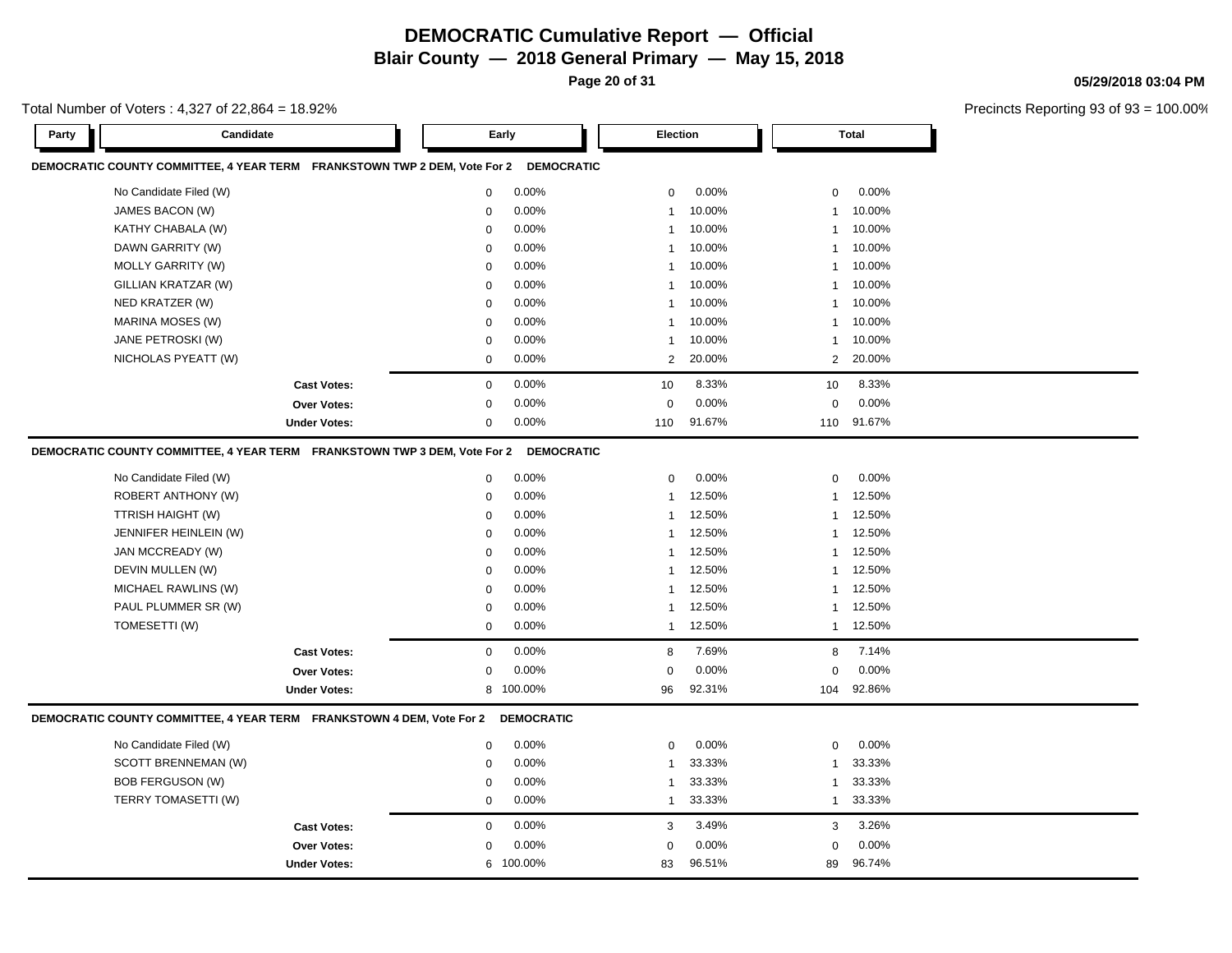**Page 21 of 31**

**Cast Votes:** 0 0.00% 4 3.64% 4 3.64%

0.00% 106 106

96.36% 96.36%

0.00% 0 0.00%

0.00% 0

**05/29/2018 03:04 PM**

Precincts Reporting 93 of 93 = 100.00%

|       | <b>Precincts Reportin</b><br>Total Number of Voters: 4,327 of 22,864 = 18.92%                                                                             |                                          |  |                                                     |                                                             |                                   |                                                                   |                                                               |                                                                   |  |  |  |  |
|-------|-----------------------------------------------------------------------------------------------------------------------------------------------------------|------------------------------------------|--|-----------------------------------------------------|-------------------------------------------------------------|-----------------------------------|-------------------------------------------------------------------|---------------------------------------------------------------|-------------------------------------------------------------------|--|--|--|--|
| Party | Candidate                                                                                                                                                 |                                          |  | Early                                               |                                                             | Election                          |                                                                   |                                                               | <b>Total</b>                                                      |  |  |  |  |
|       | DEMOCRATIC COUNTY COMMITTEE, 4 YEAR TERM FRANKTOWN 5 DEM, Vote For 2                                                                                      |                                          |  |                                                     | <b>DEMOCRATIC</b>                                           |                                   |                                                                   |                                                               |                                                                   |  |  |  |  |
|       | No Candidate Filed (W)                                                                                                                                    |                                          |  | 0                                                   | 0.00%                                                       | 0                                 | $0.00\%$                                                          | $\mathbf 0$                                                   | 0.00%                                                             |  |  |  |  |
|       | STEVE ELFELT (W)                                                                                                                                          |                                          |  | 0                                                   | 0.00%                                                       | $\mathbf{1}$                      | 16.67%                                                            | 1                                                             | 16.67%                                                            |  |  |  |  |
|       | ANNHARVEY MYERS (W)                                                                                                                                       |                                          |  | $\mathbf 0$                                         | 0.00%                                                       |                                   | 16.67%                                                            | $\mathbf 1$                                                   | 16.67%                                                            |  |  |  |  |
|       | FRED NORRIS (W)                                                                                                                                           |                                          |  | $\mathbf 0$                                         | 0.00%                                                       |                                   | 16.67%                                                            | $\mathbf 1$                                                   | 16.67%                                                            |  |  |  |  |
|       | KAREN RHYNE (W)                                                                                                                                           |                                          |  | 0                                                   | 0.00%                                                       | 1                                 | 16.67%                                                            | -1                                                            | 16.67%                                                            |  |  |  |  |
|       | HOWARD STERN (W)                                                                                                                                          |                                          |  | 0                                                   | 0.00%                                                       |                                   | 16.67%                                                            | -1                                                            | 16.67%                                                            |  |  |  |  |
|       | RACHEL WAGNER (W)                                                                                                                                         |                                          |  | $\mathbf 0$                                         | 0.00%                                                       | 1                                 | 16.67%                                                            | 1                                                             | 16.67%                                                            |  |  |  |  |
|       |                                                                                                                                                           | <b>Cast Votes:</b>                       |  | $\mathbf 0$                                         | 0.00%                                                       | 6                                 | 4.76%                                                             | 6                                                             | 4.62%                                                             |  |  |  |  |
|       |                                                                                                                                                           | <b>Over Votes:</b>                       |  | $\mathbf 0$                                         | 0.00%                                                       | $\Omega$                          | 0.00%                                                             | $\Omega$                                                      | 0.00%                                                             |  |  |  |  |
|       |                                                                                                                                                           | <b>Under Votes:</b>                      |  |                                                     | 4 100.00%                                                   | 120                               | 95.24%                                                            | 124                                                           | 95.38%                                                            |  |  |  |  |
|       | No Candidate Filed (W)<br>PHILLIP MENTZER (W)<br>MONTE MICHAELANGELO (W)<br>JOHN MURTHA (W)<br>PHILLIPMENTZER (W)<br>FRED RODGERS (W)<br>APRIL WEAVER (W) |                                          |  | $\mathbf 0$<br>0<br>$\mathbf 0$<br>0<br>0<br>0<br>0 | 0.00%<br>0.00%<br>0.00%<br>0.00%<br>0.00%<br>0.00%<br>0.00% | 0<br>$\mathbf{1}$<br>$\mathbf{1}$ | 0.00%<br>16.67%<br>16.67%<br>16.67%<br>16.67%<br>16.67%<br>16.67% | $\Omega$<br>-1<br>$\mathbf 1$<br>$\mathbf 1$<br>-1<br>-1<br>1 | 0.00%<br>16.67%<br>16.67%<br>16.67%<br>16.67%<br>16.67%<br>16.67% |  |  |  |  |
|       |                                                                                                                                                           | <b>Cast Votes:</b><br><b>Over Votes:</b> |  | 0<br>0                                              | 0.00%<br>0.00%                                              | 6<br>$\mathbf 0$                  | 7.50%<br>0.00%                                                    | 6<br>$\mathbf 0$                                              | 7.50%<br>0.00%                                                    |  |  |  |  |
|       |                                                                                                                                                           | <b>Under Votes:</b>                      |  | 0                                                   | 0.00%                                                       | 74                                | 92.50%                                                            | 74                                                            | 92.50%                                                            |  |  |  |  |
|       | DEMOCRATIC COUNTY COMMITTEE, 4 YEAR TERM FREEDOM TWP 2 DEM, Vote For 2                                                                                    |                                          |  |                                                     | <b>DEMOCRATIC</b>                                           |                                   |                                                                   |                                                               |                                                                   |  |  |  |  |
|       | No Candidate Filed (W)                                                                                                                                    |                                          |  | 0                                                   | 0.00%                                                       | 0                                 | 0.00%                                                             | $\mathbf 0$                                                   | 0.00%                                                             |  |  |  |  |
|       | LACEY CESCHINI (W)                                                                                                                                        |                                          |  | 0                                                   | 0.00%                                                       |                                   | 25.00%                                                            | -1                                                            | 25.00%                                                            |  |  |  |  |
|       | DONALD HAZENSTAB (W)                                                                                                                                      |                                          |  | 0                                                   | 0.00%                                                       |                                   | 25.00%                                                            | -1                                                            | 25.00%                                                            |  |  |  |  |
|       | TIMOTHY HAZENSTAB (W)                                                                                                                                     |                                          |  | 0                                                   | 0.00%                                                       |                                   | 25.00%                                                            | $\mathbf 1$                                                   | 25.00%                                                            |  |  |  |  |
|       | JOYCE (W)                                                                                                                                                 |                                          |  | 0                                                   | 0.00%                                                       | 1                                 | 25.00%                                                            | 1                                                             | 25.00%                                                            |  |  |  |  |

**Over Votes:** 0 0.00% **Under Votes:** 0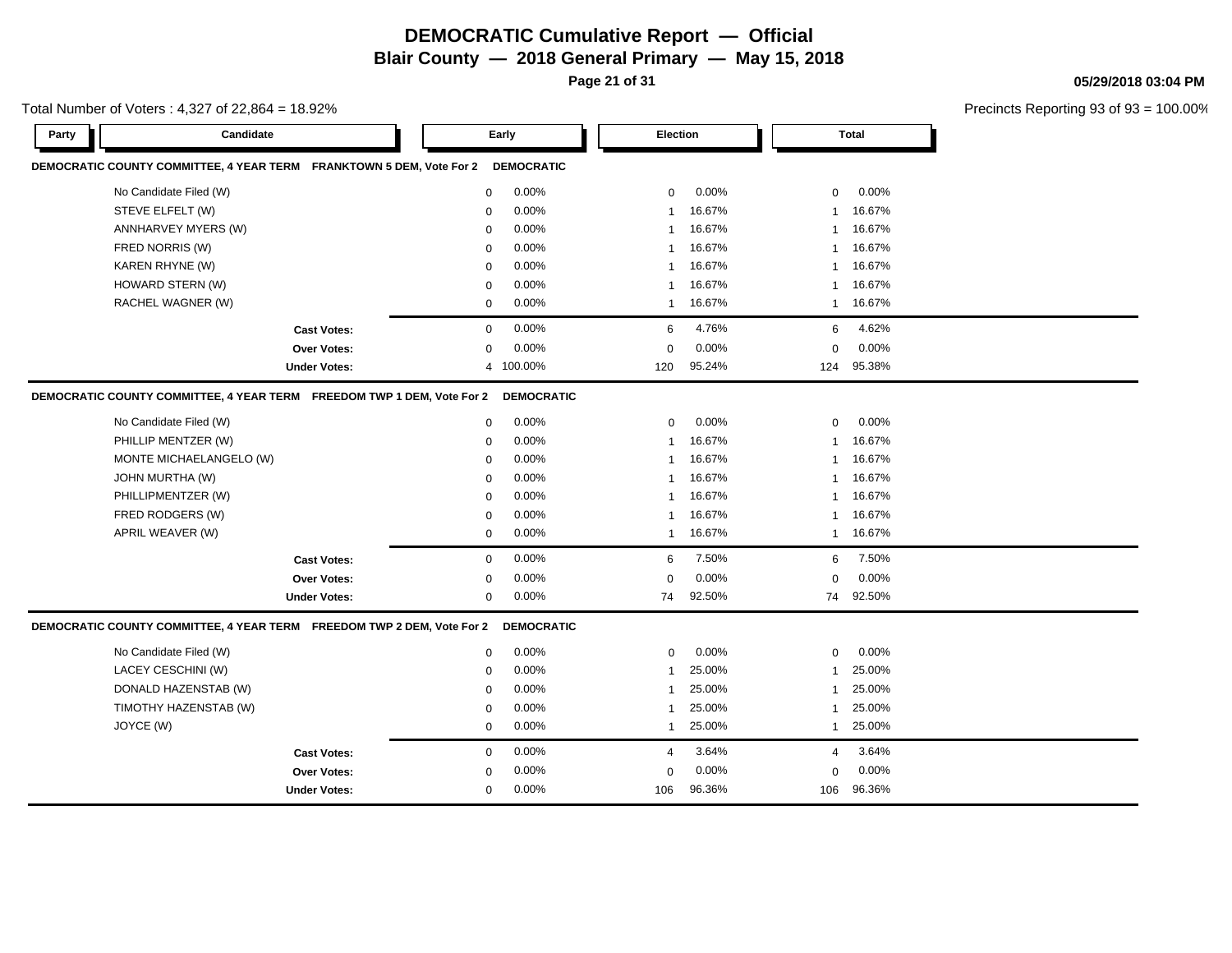**Page 22 of 31**

**05/29/2018 03:04 PM**

 $pf$  93 = 100.00%

|            | Total Number of Voters: 4,327 of 22,864 = 18.92%                          |                     |                           |                         |                        |  |  |  |  |
|------------|---------------------------------------------------------------------------|---------------------|---------------------------|-------------------------|------------------------|--|--|--|--|
| Party      | Candidate                                                                 |                     | Early                     | <b>Election</b>         | <b>Total</b>           |  |  |  |  |
|            | DEMOCRATIC COUNTY COMMITTEE, 4 YEAR TERM GREENFIELD TWP 1 DEM, Vote For 2 |                     | <b>DEMOCRATIC</b>         |                         |                        |  |  |  |  |
|            | No Candidate Filed (W)                                                    |                     | 0.00%<br>$\mathbf 0$      | 0.00%<br>0              | 0.00%<br>$\mathbf 0$   |  |  |  |  |
|            | ANTHONY BARR (W)                                                          |                     | 0.00%<br>$\mathbf 0$      | 20.00%<br>-1            | 20.00%<br>1            |  |  |  |  |
|            | CESCHINI (W)                                                              |                     | 0.00%<br>$\mathbf 0$      | 20.00%                  | 20.00%<br>1            |  |  |  |  |
|            | ELIZABETH BARR (W)                                                        |                     | 0.00%<br>$\mathbf 0$      | 40.00%<br>2             | 40.00%<br>2            |  |  |  |  |
|            | JORDAN OLDHAM (W)                                                         |                     | 0.00%<br>$\mathbf 0$      | 20.00%<br>-1            | 20.00%<br>$\mathbf{1}$ |  |  |  |  |
|            |                                                                           | <b>Cast Votes:</b>  | $\mathbf 0$<br>0.00%      | 5.95%<br>5              | 5.81%<br>5             |  |  |  |  |
|            |                                                                           | Over Votes:         | 0.00%<br>$\mathbf 0$      | 0.00%<br>$\Omega$       | 0.00%<br>$\mathbf 0$   |  |  |  |  |
|            |                                                                           | <b>Under Votes:</b> | 2 100.00%                 | 79<br>94.05%            | 94.19%<br>81           |  |  |  |  |
|            | DEMOCRATIC COUNTY COMMITTEE, 4 YEAR TERM GREENFIELD TWP 2 DEM, Vote For 2 |                     | <b>DEMOCRATIC</b>         |                         |                        |  |  |  |  |
|            | No Candidate Filed (W)                                                    |                     | 0.00%<br>$\mathbf 0$      | 0.00%<br>$\mathbf 0$    | 0.00%<br>0             |  |  |  |  |
|            |                                                                           | <b>Cast Votes:</b>  | 0.00%<br>$\mathbf 0$      | 0.00%<br>$\mathbf 0$    | 0.00%<br>0             |  |  |  |  |
|            |                                                                           | <b>Over Votes:</b>  | 0.00%<br>$\Omega$         | 0.00%<br>$\Omega$       | 0.00%<br>$\pmb{0}$     |  |  |  |  |
|            |                                                                           | <b>Under Votes:</b> | 0.00%<br>$\mathbf 0$      | 12 100.00%              | 12 100.00%             |  |  |  |  |
|            | DEMOCRATIC COUNTY COMMITTEE, 4 YEAR TERM GREENFIELD TWP 3 DEM, Vote For 2 |                     | <b>DEMOCRATIC</b>         |                         |                        |  |  |  |  |
|            | No Candidate Filed (W)                                                    |                     | 0.00%<br>$\mathbf 0$      | 0.00%<br>0              | 0.00%<br>$\mathbf 0$   |  |  |  |  |
|            | GUY MAURO (W)                                                             |                     | 0.00%<br>$\mathbf 0$      | 50.00%<br>$\mathbf{1}$  | 50.00%<br>$\mathbf{1}$ |  |  |  |  |
|            | TONY BARR (W)                                                             |                     | 0.00%<br>$\mathbf 0$      | 50.00%<br>-1            | 50.00%<br>1            |  |  |  |  |
|            |                                                                           | <b>Cast Votes:</b>  | $\mathsf 0$<br>0.00%      | $\overline{2}$<br>1.79% | 2<br>1.79%             |  |  |  |  |
|            |                                                                           | <b>Over Votes:</b>  | 0.00%<br>$\mathbf 0$      | 0.00%<br>$\Omega$       | 0.00%<br>$\mathbf 0$   |  |  |  |  |
|            |                                                                           | <b>Under Votes:</b> | 0.00%<br>$\mathbf 0$      | 98.21%<br>110           | 98.21%<br>110          |  |  |  |  |
|            | DEMOCRATIC COUNTY COMMITTEE, 4 YEAR TERM HOLLIDAYSBURG 1 DEM, Vote For 2  |                     | <b>DEMOCRATIC</b>         |                         |                        |  |  |  |  |
|            | No Candidate Filed (W)                                                    |                     | 0.00%<br>$\mathsf 0$      | 0.00%<br>0              | 0.00%<br>0             |  |  |  |  |
|            | LOUIS SCHMITT (W)                                                         |                     | 0.00%<br>$\mathbf 0$      | 1 100.00%               | 1 100.00%              |  |  |  |  |
|            |                                                                           | <b>Cast Votes:</b>  | 0.00%<br>$\mathbf 0$      | 2.27%<br>-1             | 2.17%<br>$\mathbf{1}$  |  |  |  |  |
|            |                                                                           | Over Votes:         | 0.00%<br>$\Omega$         | 0.00%<br>$\Omega$       | 0.00%<br>$\mathbf 0$   |  |  |  |  |
|            |                                                                           | <b>Under Votes:</b> | 100.00%<br>$\overline{2}$ | 97.73%<br>43            | 97.83%<br>45           |  |  |  |  |
|            | DEMOCRATIC COUNTY COMMITTEE, 4 YEAR TERM HOLLIDAYSBURG 2 DEM, Vote For 2  |                     | <b>DEMOCRATIC</b>         |                         |                        |  |  |  |  |
| <b>DEM</b> | JOANNE ABOUD MCGAHAGAN                                                    |                     | 100.00%<br>$\overline{4}$ | 95.65%<br>44            | 96.00%<br>48           |  |  |  |  |
|            | DAVID B BAILEY (W)                                                        |                     | 0.00%<br>$\mathbf 0$      | 2.17%<br>$\overline{1}$ | 2.00%<br>1             |  |  |  |  |
|            | MATTHEW EVANS (W)                                                         |                     | 0.00%<br>$\mathbf 0$      | 2.17%<br>$\mathbf{1}$   | 2.00%<br>$\mathbf{1}$  |  |  |  |  |
|            |                                                                           | <b>Cast Votes:</b>  | 50.00%<br>4               | 44.23%<br>46            | 44.64%<br>50           |  |  |  |  |
|            |                                                                           | <b>Over Votes:</b>  | 0.00%<br>$\Omega$         | 0.00%<br>$\Omega$       | 0.00%<br>$\mathbf 0$   |  |  |  |  |
|            |                                                                           | <b>Under Votes:</b> | 50.00%<br>$\overline{4}$  | 55.77%<br>58            | 55.36%<br>62           |  |  |  |  |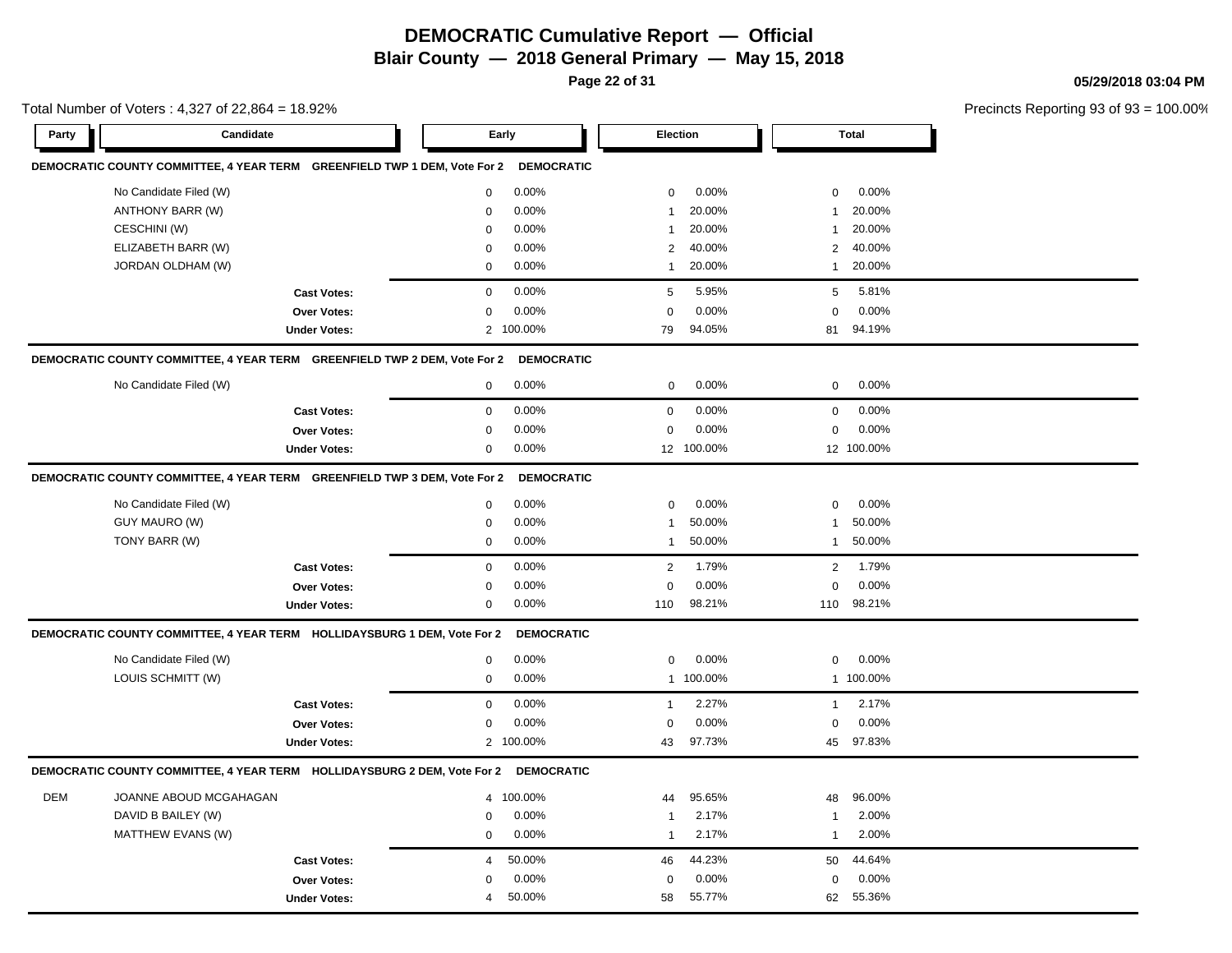**Page 23 of 31**

**05/29/2018 03:04 PM**

|       | Total Number of Voters: 4,327 of 22,864 = 18.92%                         |                     |                |                   |                |           |                |              | Precincts Reporting 93 of 93 |
|-------|--------------------------------------------------------------------------|---------------------|----------------|-------------------|----------------|-----------|----------------|--------------|------------------------------|
| Party | Candidate                                                                |                     |                | Early             | Election       |           |                | <b>Total</b> |                              |
|       | DEMOCRATIC COUNTY COMMITTEE, 4 YEAR TERM HOLLIDAYSBURG 3 DEM, Vote For 2 |                     |                | <b>DEMOCRATIC</b> |                |           |                |              |                              |
|       | No Candidate Filed (W)                                                   |                     | $\mathbf 0$    | 0.00%             | 0              | 0.00%     | 0              | $0.00\%$     |                              |
|       | SHAWN LEYDIG (W)                                                         |                     | 0              | 0.00%             |                | 1 100.00% |                | 1 100.00%    |                              |
|       |                                                                          | <b>Cast Votes:</b>  | $\mathbf 0$    | 0.00%             | $\mathbf{1}$   | 1.28%     | $\overline{1}$ | 1.14%        |                              |
|       |                                                                          | Over Votes:         | $\mathbf 0$    | 0.00%             | $\Omega$       | 0.00%     | $\mathbf 0$    | 0.00%        |                              |
|       |                                                                          | <b>Under Votes:</b> | 10             | 100.00%           | 77             | 98.72%    | 87             | 98.86%       |                              |
|       | DEMOCRATIC COUNTY COMMITTEE, 4 YEAR TERM HOLLIDAYSBURG 4 DEM, Vote For 2 |                     |                | <b>DEMOCRATIC</b> |                |           |                |              |                              |
| DEM   | <b>LESLIE LONG</b>                                                       |                     |                | 2 100.00%         | 59             | 89.39%    | 61             | 89.71%       |                              |
|       | CAROL TAYLOR (W)                                                         |                     | $\mathbf 0$    | 0.00%             | $\overline{2}$ | 3.03%     | $\overline{2}$ | 2.94%        |                              |
|       | ETHAN IMHOFF (W)                                                         |                     | 0              | 0.00%             | $\mathbf{1}$   | 1.52%     | 1              | 1.47%        |                              |
|       | JOE DUMM (W)                                                             |                     | $\mathbf 0$    | 0.00%             | $\mathbf{1}$   | 1.52%     | 1              | 1.47%        |                              |
|       | LAURA BURKE (W)                                                          |                     | $\mathbf 0$    | 0.00%             | 1              | 1.52%     | 1              | 1.47%        |                              |
|       | NIKKI IMHOFF (W)                                                         |                     | $\mathbf 0$    | 0.00%             | -1             | 1.52%     | 1              | 1.47%        |                              |
|       | STU ROBERTS (W)                                                          |                     | $\mathbf 0$    | 0.00%             | $\mathbf{1}$   | 1.52%     | 1              | 1.47%        |                              |
|       |                                                                          | <b>Cast Votes:</b>  | $\overline{2}$ | 50.00%            | 66             | 50.77%    | 68             | 50.75%       |                              |
|       |                                                                          | Over Votes:         | $\mathbf 0$    | 0.00%             | $\mathbf 0$    | 0.00%     | 0              | 0.00%        |                              |
|       |                                                                          | <b>Under Votes:</b> | $\overline{2}$ | 50.00%            | 64             | 49.23%    | 66             | 49.25%       |                              |
|       | DEMOCRATIC COUNTY COMMITTEE, 4 YEAR TERM HOLLIDAYSBURG 5 DEM, Vote For 2 |                     |                | <b>DEMOCRATIC</b> |                |           |                |              |                              |
|       | No Candidate Filed (W)                                                   |                     | $\mathbf 0$    | 0.00%             | $\mathbf 0$    | 0.00%     | 0              | 0.00%        |                              |
|       | DAVID C NOKER (W)                                                        |                     | $\mathbf 0$    | 0.00%             | 1              | 50.00%    | 1              | 50.00%       |                              |
|       | TOMASETTI (W)                                                            |                     | $\mathbf 0$    | 0.00%             | $\mathbf{1}$   | 50.00%    | $\mathbf{1}$   | 50.00%       |                              |
|       |                                                                          | <b>Cast Votes:</b>  | $\mathbf 0$    | 0.00%             | 2              | 2.38%     | $\overline{2}$ | 2.33%        |                              |
|       |                                                                          | Over Votes:         | 0              | 0.00%             | $\mathbf 0$    | 0.00%     | 0              | 0.00%        |                              |
|       |                                                                          | <b>Under Votes:</b> |                | 2 100.00%         | 82             | 97.62%    | 84             | 97.67%       |                              |
|       | DEMOCRATIC COUNTY COMMITTEE, 4 YEAR TERM HOLLIDAYSBURG 6 DEM, Vote For 2 |                     |                | <b>DEMOCRATIC</b> |                |           |                |              |                              |
|       | No Candidate Filed (W)                                                   |                     | $\mathbf 0$    | 0.00%             | $\mathbf 0$    | 0.00%     | 0              | 0.00%        |                              |
|       | <b>BRADLEY BARRONER (W)</b>                                              |                     | $\mathbf 0$    | 0.00%             | $\mathbf{1}$   | 50.00%    | 1              | 50.00%       |                              |
|       | CHARLES JUN (W)                                                          |                     | $\mathbf 0$    | 0.00%             | $\mathbf{1}$   | 50.00%    | $\overline{1}$ | 50.00%       |                              |
|       |                                                                          | <b>Cast Votes:</b>  | $\mathbf 0$    | 0.00%             | 2              | 3.70%     | $\overline{2}$ | 3.57%        |                              |
|       |                                                                          | Over Votes:         | 0              | 0.00%             | 0              | 0.00%     | 0              | 0.00%        |                              |
|       |                                                                          | <b>Under Votes:</b> |                | 2 100.00%         | 52             | 96.30%    | 54             | 96.43%       |                              |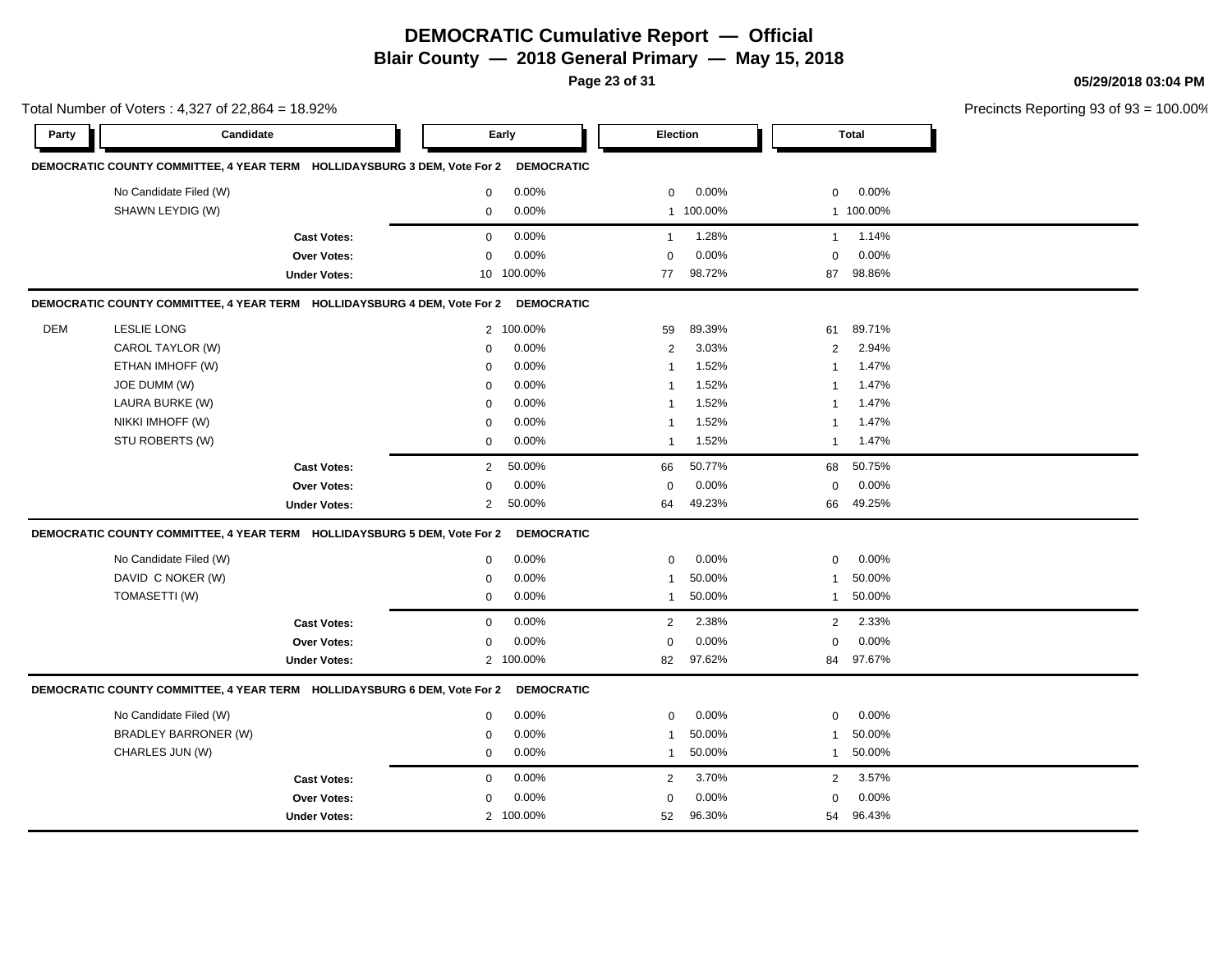**Page 24 of 31**

**05/29/2018 03:04 PM**

|           | Total Number of Voters: 4,327 of 22,864 = 18.92%                         |                |                   |                |             |                |             | Precincts Reporting 93 of |
|-----------|--------------------------------------------------------------------------|----------------|-------------------|----------------|-------------|----------------|-------------|---------------------------|
| Party     | Candidate                                                                | Early          |                   | Election       |             |                | Total       |                           |
|           | DEMOCRATIC COUNTY COMMITTEE, 4 YEAR TERM HOLLIDAYSBURG 7 DEM, Vote For 2 |                | <b>DEMOCRATIC</b> |                |             |                |             |                           |
|           | No Candidate Filed (W)                                                   | $\mathbf 0$    | 0.00%             | $\mathbf 0$    | 0.00%       | $\mathbf 0$    | 0.00%       |                           |
| BURKE (W) |                                                                          | $\mathbf 0$    | 0.00%             | 1              | 20.00%      | 1              | 20.00%      |                           |
|           | DAN JOSEPH (W)                                                           | $\mathbf 0$    | 0.00%             | $\mathbf{1}$   | 20.00%      | $\mathbf{1}$   | 20.00%      |                           |
|           | DONALD HOFFMAN (W)                                                       | $\mathbf 0$    | 0.00%             | $\mathbf{1}$   | 20.00%      | $\overline{1}$ | 20.00%      |                           |
|           | JEFF MILLER (W)                                                          | $\mathbf 0$    | 0.00%             | $\mathbf{1}$   | 20.00%      | $\mathbf{1}$   | 20.00%      |                           |
|           | MIKE STUBLER (W)                                                         | $\mathbf 0$    | 0.00%             | $\mathbf{1}$   | 20.00%      | $\mathbf{1}$   | 20.00%      |                           |
|           | <b>Cast Votes:</b>                                                       | $\mathbf 0$    | 0.00%             | 5              | 6.94%       | 5              | 6.94%       |                           |
|           | Over Votes:                                                              | $\Omega$       | 0.00%             | 0              | 0.00%       | $\mathbf 0$    | 0.00%       |                           |
|           | <b>Under Votes:</b>                                                      | $\mathbf 0$    | 0.00%             | 67             | 93.06%      | 67             | 93.06%      |                           |
|           | DEMOCRATIC COUNTY COMMITTEE, 4 YEAR TERM HUSTON TWP DEM, Vote For 2      |                | <b>DEMOCRATIC</b> |                |             |                |             |                           |
|           | No Candidate Filed (W)                                                   | $\mathbf 0$    | 0.00%             | 0              | 0.00%       | $\mathbf 0$    | 0.00%       |                           |
|           | DAVID CITRON (W)                                                         | $\mathbf 0$    | 0.00%             | $\mathbf{1}$   | 25.00%      | $\mathbf{1}$   | 25.00%      |                           |
|           | ROY RHODES (W)                                                           | $\mathbf 0$    | 0.00%             | $\overline{2}$ | 50.00%      | 2              | 50.00%      |                           |
|           | STACEY KENSINGER (W)                                                     | $\mathbf 0$    | 0.00%             | $\mathbf{1}$   | 25.00%      | $\mathbf{1}$   | 25.00%      |                           |
|           | <b>Cast Votes:</b>                                                       | $\mathbf 0$    | 0.00%             | $\overline{4}$ | 7.14%       | $\overline{4}$ | 6.67%       |                           |
|           | Over Votes:                                                              | $\Omega$       | 0.00%             | 0              | 0.00%       | $\mathbf 0$    | 0.00%       |                           |
|           | <b>Under Votes:</b>                                                      | $\overline{4}$ | 100.00%           | 52             | 92.86%      | 56             | 93.33%      |                           |
|           | DEMOCRATIC COUNTY COMMITTEE, 4 YEAR TERM JUNIATA TWP DEM, Vote For 2     |                | <b>DEMOCRATIC</b> |                |             |                |             |                           |
| EBER (W)  |                                                                          | $\mathbf 0$    | 0.00%             | $\mathbf{1}$   | 50.00%      | $\mathbf{1}$   | 50.00%      |                           |
|           | No Candidate Filed (W)                                                   | $\mathbf 0$    | 0.00%             | $\mathbf 0$    | 0.00%       | $\mathbf 0$    | 0.00%       |                           |
|           | JOHNJOYCE (W)                                                            | $\mathbf 0$    | 0.00%             | $\mathbf{1}$   | 50.00%      | $\mathbf{1}$   | 50.00%      |                           |
|           | <b>Cast Votes:</b>                                                       | $\mathbf 0$    | 0.00%             | $\overline{c}$ | 5.26%       | $\overline{2}$ | 4.55%       |                           |
|           | Over Votes:                                                              | $\Omega$       | 0.00%             | $\mathbf 0$    | 0.00%       | $\mathbf 0$    | 0.00%       |                           |
|           | <b>Under Votes:</b>                                                      |                | 6 100.00%         | 36             | 94.74%      |                | 42 95.45%   |                           |
|           | DEMOCRATIC COUNTY COMMITTEE, 4 YEAR TERM LOGAN TWP 1 DEM, Vote For 2     |                | <b>DEMOCRATIC</b> |                |             |                |             |                           |
|           | No Candidate Filed (W)                                                   | $\mathbf 0$    | 0.00%             | $\mathbf 0$    | 0.00%       | 0              | 0.00%       |                           |
|           | <b>Cast Votes:</b>                                                       | $\mathbf 0$    | 0.00%             | $\mathbf 0$    | 0.00%       | $\mathbf 0$    | 0.00%       |                           |
|           | Over Votes:                                                              | $\Omega$       | 0.00%             | 0              | 0.00%       | $\mathbf 0$    | 0.00%       |                           |
|           | <b>Under Votes:</b>                                                      | $\overline{4}$ | 100.00%           |                | 150 100.00% |                | 154 100.00% |                           |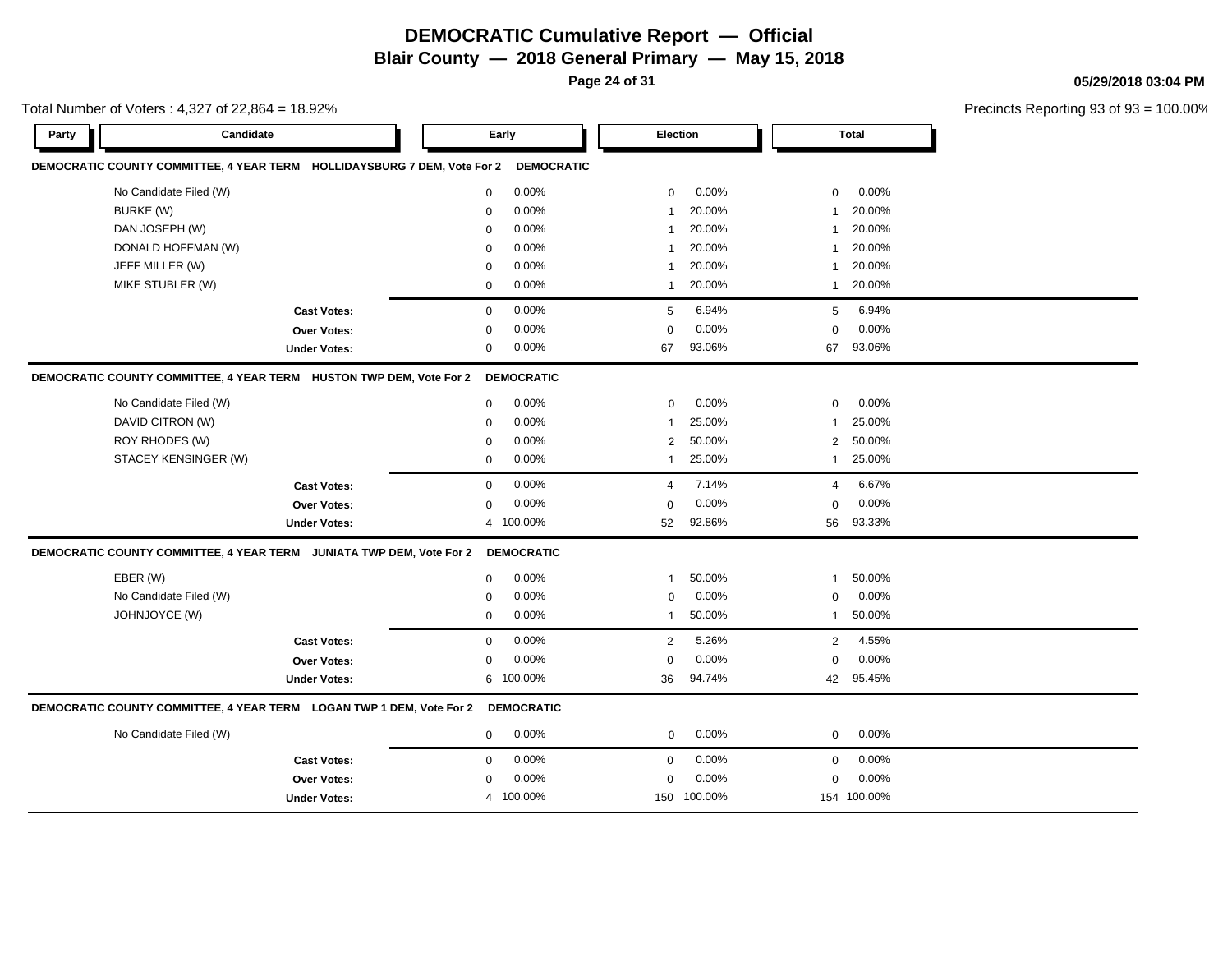**Page 25 of 31**

**05/29/2018 03:04 PM**

|       | Total Number of Voters: 4,327 of 22,864 = 18.92%                     |                     |             |                   |                 |        |                | Precincts Reporting 93 of 93 |  |
|-------|----------------------------------------------------------------------|---------------------|-------------|-------------------|-----------------|--------|----------------|------------------------------|--|
| Party | Candidate                                                            |                     | Early       |                   | <b>Election</b> |        |                | <b>Total</b>                 |  |
|       | DEMOCRATIC COUNTY COMMITTEE, 4 YEAR TERM LOGAN TWP 2 DEM, Vote For 2 |                     |             | <b>DEMOCRATIC</b> |                 |        |                |                              |  |
|       | No Candidate Filed (W)                                               |                     | $\mathbf 0$ | 0.00%             | 0               | 0.00%  | 0              | 0.00%                        |  |
|       | CHRIS HORTON (W)                                                     |                     | $\mathbf 0$ | 0.00%             | $\mathbf{1}$    | 20.00% | $\mathbf{1}$   | 20.00%                       |  |
|       | DICK MORAN (W)                                                       |                     | 0           | 0.00%             | $\mathbf{1}$    | 20.00% | $\mathbf{1}$   | 20.00%                       |  |
|       | JACK RAWLINGS (W)                                                    |                     | $\mathbf 0$ | 0.00%             | 3               | 60.00% | 3              | 60.00%                       |  |
|       |                                                                      | <b>Cast Votes:</b>  | 0           | 0.00%             | 5               | 2.60%  | 5              | 2.50%                        |  |
|       |                                                                      | <b>Over Votes:</b>  | $\mathbf 0$ | 0.00%             | $\mathbf 0$     | 0.00%  | $\mathbf 0$    | 0.00%                        |  |
|       |                                                                      | <b>Under Votes:</b> | 8           | 100.00%           | 187             | 97.40% | 195            | 97.50%                       |  |
|       | DEMOCRATIC COUNTY COMMITTEE, 4 YEAR TERM LOGAN TWP 3 DEM, Vote For 2 |                     |             | <b>DEMOCRATIC</b> |                 |        |                |                              |  |
|       | No Candidate Filed (W)                                               |                     | $\mathbf 0$ | 0.00%             | $\mathbf 0$     | 0.00%  | $\mathbf 0$    | 0.00%                        |  |
|       | DAVE SWANGER (W)                                                     |                     | 0           | 0.00%             | $\mathbf{1}$    | 14.29% | -1             | 14.29%                       |  |
|       | DONALD SWANGER (W)                                                   |                     | $\mathbf 0$ | 0.00%             | 1               | 14.29% | $\mathbf{1}$   | 14.29%                       |  |
|       | HOLDREN HOLLY (W)                                                    |                     | 0           | 0.00%             | $\mathbf{1}$    | 14.29% | -1             | 14.29%                       |  |
|       | HOLLY HOLDREN (W)                                                    |                     | $\mathbf 0$ | 0.00%             | $\overline{2}$  | 28.57% | $\overline{2}$ | 28.57%                       |  |
|       | JASON IMLER (W)                                                      |                     | $\mathbf 0$ | 0.00%             | $\mathbf{1}$    | 14.29% | $\mathbf{1}$   | 14.29%                       |  |
|       | TERRY TOMESTI (W)                                                    |                     | $\mathbf 0$ | 0.00%             | $\mathbf{1}$    | 14.29% | $\mathbf{1}$   | 14.29%                       |  |
|       |                                                                      | <b>Cast Votes:</b>  | 0           | 0.00%             | $\overline{7}$  | 5.47%  | $\overline{7}$ | 5.30%                        |  |
|       |                                                                      | Over Votes:         | $\mathbf 0$ | 0.00%             | $\mathbf 0$     | 0.00%  | $\mathbf 0$    | 0.00%                        |  |
|       |                                                                      | <b>Under Votes:</b> |             | 4 100.00%         | 121             | 94.53% | 125            | 94.70%                       |  |
|       | DEMOCRATIC COUNTY COMMITTEE, 4 YEAR TERM LOGAN TWP 4 DEM, Vote For 2 |                     |             | <b>DEMOCRATIC</b> |                 |        |                |                              |  |
|       | No Candidate Filed (W)                                               |                     | 0           | 0.00%             | 0               | 0.00%  | 0              | 0.00%                        |  |
|       | GILLIAN KRATZNER (W)                                                 |                     | 0           | 0.00%             | $\mathbf{1}$    | 50.00% | $\mathbf{1}$   | 50.00%                       |  |
|       | JERRY MILLIRON (W)                                                   |                     | $\mathbf 0$ | 0.00%             | 1               | 50.00% | $\mathbf{1}$   | 50.00%                       |  |
|       |                                                                      | <b>Cast Votes:</b>  | $\mathbf 0$ | 0.00%             | 2               | 1.96%  | $\overline{2}$ | 1.96%                        |  |
|       |                                                                      | Over Votes:         | 0           | 0.00%             | $\mathbf 0$     | 0.00%  | $\mathbf 0$    | 0.00%                        |  |
|       |                                                                      | <b>Under Votes:</b> | 0           | 0.00%             | 100             | 98.04% | 100            | 98.04%                       |  |
|       | DEMOCRATIC COUNTY COMMITTEE, 4 YEAR TERM LOGAN TWP 5 DEM, Vote For 2 |                     |             | <b>DEMOCRATIC</b> |                 |        |                |                              |  |
|       | No Candidate Filed (W)                                               |                     | $\mathbf 0$ | 0.00%             | $\mathbf 0$     | 0.00%  | $\mathbf 0$    | 0.00%                        |  |
|       | ALLEN R MITCHELL (W)                                                 |                     | $\mathbf 0$ | 0.00%             | $\mathbf{1}$    | 25.00% | -1             | 25.00%                       |  |
|       | <b>BRENDA CLAPPER (W)</b>                                            |                     | $\mathbf 0$ | 0.00%             | $\mathbf{1}$    | 25.00% | -1             | 25.00%                       |  |
|       | JOEL SEELYE (W)                                                      |                     | 0           | 0.00%             | $\mathbf{1}$    | 25.00% | $\mathbf{1}$   | 25.00%                       |  |
|       | JOHN DONLEY (W)                                                      |                     | $\mathbf 0$ | 0.00%             | 1               | 25.00% | $\mathbf{1}$   | 25.00%                       |  |
|       |                                                                      | <b>Cast Votes:</b>  | 0           | 0.00%             | $\overline{4}$  | 3.70%  | $\overline{4}$ | 3.64%                        |  |
|       |                                                                      | <b>Over Votes:</b>  | 0           | 0.00%             | 0               | 0.00%  | 0              | 0.00%                        |  |
|       |                                                                      | <b>Under Votes:</b> |             | 2 100.00%         | 104             | 96.30% | 106            | 96.36%                       |  |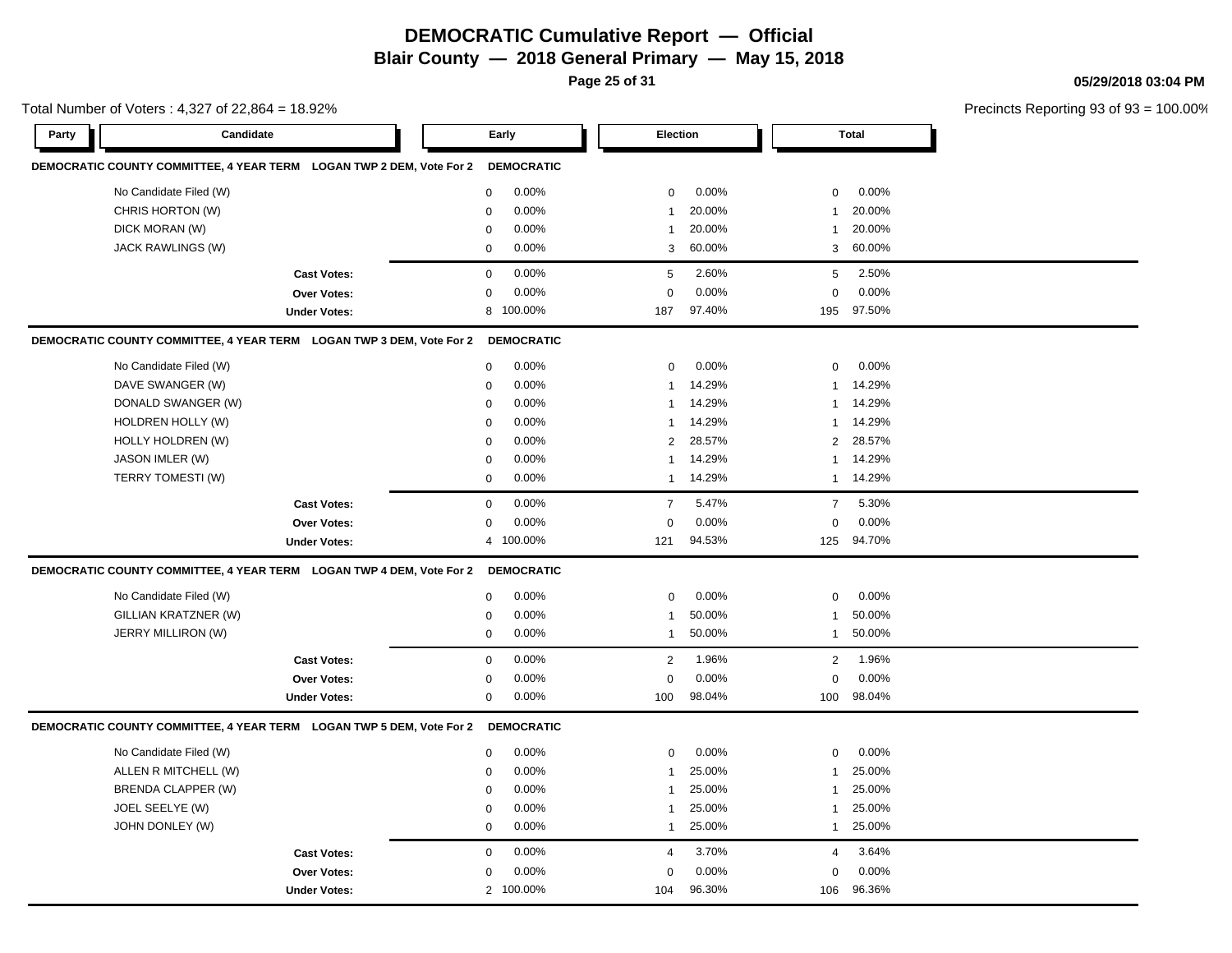**Page 26 of 31**

**05/29/2018 03:04 PM**

|       | Total Number of Voters: 4,327 of 22,864 = 18.92% |                                                                        |              |                   |                         |                 |                |            | Precincts Reporting 93 of 9: |
|-------|--------------------------------------------------|------------------------------------------------------------------------|--------------|-------------------|-------------------------|-----------------|----------------|------------|------------------------------|
| Party | Candidate                                        |                                                                        |              | Early             |                         | <b>Election</b> |                | Total      |                              |
|       |                                                  | DEMOCRATIC COUNTY COMMITTEE, 4 YEAR TERM LOGAN TWP 6 DEM, Vote For 2   |              | <b>DEMOCRATIC</b> |                         |                 |                |            |                              |
|       | No Candidate Filed (W)                           |                                                                        | 0            | 0.00%             | 0                       | $0.00\%$        | 0              | 0.00%      |                              |
|       | DENNIS WALTER (W)                                |                                                                        | $\mathbf 0$  | 0.00%             | $\overline{\mathbf{1}}$ | 20.00%          | $\overline{1}$ | 20.00%     |                              |
|       | ERIC ZOLNAK (W)                                  |                                                                        | $\mathbf 0$  | 0.00%             | $\overline{\mathbf{1}}$ | 20.00%          | -1             | 20.00%     |                              |
|       | GARY ZAJAC (W)                                   |                                                                        | $\mathbf 0$  | 0.00%             | -1                      | 20.00%          | -1             | 20.00%     |                              |
|       | MONICA ZAJAC (W)                                 |                                                                        | $\mathbf 0$  | 0.00%             | $\overline{\mathbf{1}}$ | 20.00%          | $\mathbf{1}$   | 20.00%     |                              |
|       | NOAH ZOLNAK (W)                                  |                                                                        | $\mathbf 0$  | 0.00%             | $\mathbf{1}$            | 20.00%          | $\mathbf{1}$   | 20.00%     |                              |
|       |                                                  | <b>Cast Votes:</b>                                                     | $\mathbf 0$  | 0.00%             | 5                       | 2.98%           | 5              | 2.84%      |                              |
|       |                                                  | Over Votes:                                                            | $\Omega$     | 0.00%             | $\Omega$                | 0.00%           | $\mathbf 0$    | 0.00%      |                              |
|       |                                                  | <b>Under Votes:</b>                                                    | 8            | 100.00%           | 163                     | 97.02%          | 171            | 97.16%     |                              |
|       |                                                  | DEMOCRATIC COUNTY COMMITTEE, 4 YEAR TERM LOGAN TWP 7 DEM, Vote For 2   |              | <b>DEMOCRATIC</b> |                         |                 |                |            |                              |
|       | No Candidate Filed (W)                           |                                                                        | $\mathbf{0}$ | 0.00%             | $\mathbf 0$             | 0.00%           | $\mathbf 0$    | 0.00%      |                              |
|       | <b>ASHTON ROMANO (W)</b>                         |                                                                        | $\mathbf 0$  | 0.00%             | $\overline{1}$          | 50.00%          | $\mathbf{1}$   | 50.00%     |                              |
|       | ED FRONTINO (W)                                  |                                                                        | 0            | 0.00%             | $\mathbf{1}$            | 50.00%          | $\mathbf{1}$   | 50.00%     |                              |
|       |                                                  | <b>Cast Votes:</b>                                                     | $\mathbf 0$  | 0.00%             | $\overline{2}$          | 2.94%           | 2              | 2.70%      |                              |
|       |                                                  | <b>Over Votes:</b>                                                     | $\mathbf 0$  | 0.00%             | $\mathbf 0$             | 0.00%           | $\mathbf 0$    | 0.00%      |                              |
|       |                                                  | <b>Under Votes:</b>                                                    |              | 6 100.00%         | 66                      | 97.06%          |                | 72 97.30%  |                              |
|       |                                                  | DEMOCRATIC COUNTY COMMITTEE, 4 YEAR TERM MARTINSBURG 1 DEM, Vote For 2 |              | <b>DEMOCRATIC</b> |                         |                 |                |            |                              |
|       | No Candidate Filed (W)                           |                                                                        | $\mathbf 0$  | 0.00%             | $\mathbf 0$             | 0.00%           | $\mathbf 0$    | 0.00%      |                              |
|       |                                                  | <b>Cast Votes:</b>                                                     | $\mathbf 0$  | 0.00%             | $\mathbf 0$             | 0.00%           | $\mathbf 0$    | 0.00%      |                              |
|       |                                                  | <b>Over Votes:</b>                                                     | $\mathbf 0$  | 0.00%             | $\Omega$                | 0.00%           | $\mathbf 0$    | 0.00%      |                              |
|       |                                                  | <b>Under Votes:</b>                                                    | 4            | 100.00%           | 50                      | 100.00%         |                | 54 100.00% |                              |
|       |                                                  | DEMOCRATIC COUNTY COMMITTEE, 4 YEAR TERM MARTINSBURG 2 DEM, Vote For 2 |              | <b>DEMOCRATIC</b> |                         |                 |                |            |                              |
|       | No Candidate Filed (W)                           |                                                                        | 0            | 0.00%             | $\mathbf 0$             | 0.00%           | 0              | 0.00%      |                              |
|       | JIMGREGORY (W)                                   |                                                                        | $\mathbf 0$  | 0.00%             | $\overline{\mathbf{1}}$ | 50.00%          | $\overline{1}$ | 50.00%     |                              |
|       | TERRYTOMASETE (W)                                |                                                                        | $\mathbf{0}$ | 0.00%             | $\overline{1}$          | 50.00%          | $\overline{1}$ | 50.00%     |                              |
|       |                                                  | <b>Cast Votes:</b>                                                     | $\mathbf{0}$ | 0.00%             | $\overline{2}$          | 2.86%           | 2              | 2.78%      |                              |
|       |                                                  | <b>Over Votes:</b>                                                     | $\mathbf 0$  | 0.00%             | $\Omega$                | 0.00%           | $\mathbf 0$    | 0.00%      |                              |
|       |                                                  | <b>Under Votes:</b>                                                    |              | 2 100.00%         | 68                      | 97.14%          | 70             | 97.22%     |                              |
|       |                                                  |                                                                        |              |                   |                         |                 |                |            |                              |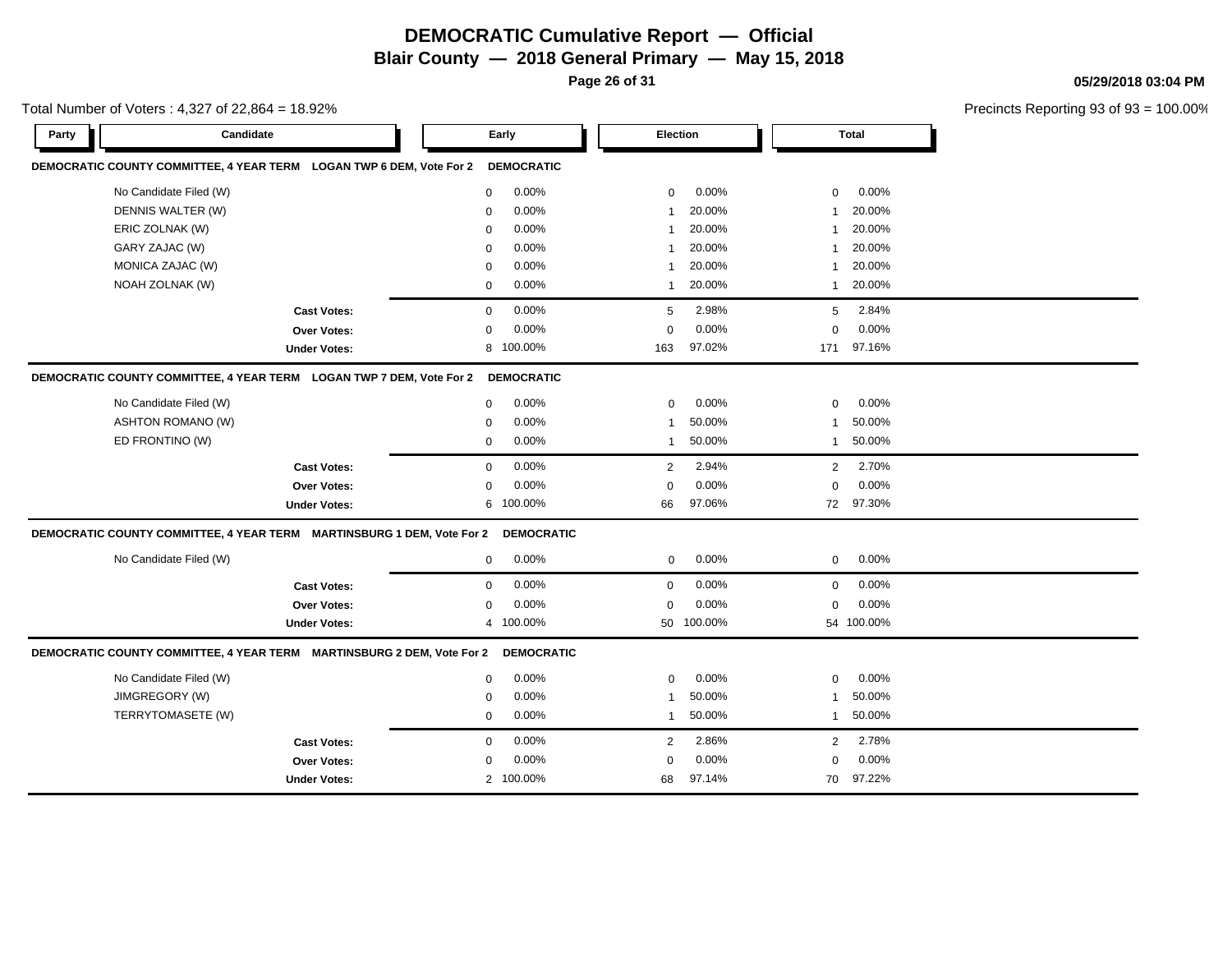**Page 27 of 31**

**05/29/2018 03:04 PM**

|       | Total Number of Voters: $4,327$ of 22,864 = 18.92%                        |                     |              |                   |              |            |              |              | Precincts Reporting 93 of 93 = 100.00% |
|-------|---------------------------------------------------------------------------|---------------------|--------------|-------------------|--------------|------------|--------------|--------------|----------------------------------------|
| Party | Candidate                                                                 |                     |              | Early             | Election     |            |              | <b>Total</b> |                                        |
|       | DEMOCRATIC COUNTY COMMITTEE, 4 YEAR TERM NEWRY BORO DEM, Vote For 2       |                     |              | <b>DEMOCRATIC</b> |              |            |              |              |                                        |
|       | No Candidate Filed (W)                                                    |                     | $\mathbf 0$  | 0.00%             | $\mathbf 0$  | 0.00%      | $\mathbf 0$  | 0.00%        |                                        |
|       | ANNETTA GONSMAN (W)                                                       |                     | 0            | 0.00%             |              | 50.00%     | $\mathbf{1}$ | 50.00%       |                                        |
|       | DONALD GONSMAN (W)                                                        |                     | $\mathbf 0$  | 0.00%             | -1           | 50.00%     | $\mathbf{1}$ | 50.00%       |                                        |
|       |                                                                           | <b>Cast Votes:</b>  | $\mathbf 0$  | 0.00%             | 2            | 5.56%      | 2            | 5.56%        |                                        |
|       |                                                                           | <b>Over Votes:</b>  | $\mathbf 0$  | 0.00%             | $\Omega$     | 0.00%      | $\mathbf 0$  | 0.00%        |                                        |
|       |                                                                           | <b>Under Votes:</b> | $\mathbf 0$  | 0.00%             | 34           | 94.44%     | 34           | 94.44%       |                                        |
|       | DEMOCRATIC COUNTY COMMITTEE, 4 YEAR TERM NORTH WOODBURY DEM, Vote For 2   |                     |              | <b>DEMOCRATIC</b> |              |            |              |              |                                        |
|       | No Candidate Filed (W)                                                    |                     | $\mathbf 0$  | 0.00%             | $\Omega$     | 0.00%      | $\mathbf 0$  | 0.00%        |                                        |
|       | ANN MYERS (W)                                                             |                     | $\mathbf 0$  | 0.00%             | $\mathbf 1$  | 16.67%     | $\mathbf{1}$ | 16.67%       |                                        |
|       | BRETT JOHNSTON (W)                                                        |                     | $\mathbf 0$  | 0.00%             | $\mathbf 1$  | 16.67%     | $\mathbf{1}$ | 16.67%       |                                        |
|       | ERB (W)                                                                   |                     | $\Omega$     | 0.00%             |              | 16.67%     | $\mathbf{1}$ | 16.67%       |                                        |
|       | FRANK MCKAY (W)                                                           |                     | $\Omega$     | 0.00%             |              | 16.67%     | -1           | 16.67%       |                                        |
|       | STEVEN MYERS (W)                                                          |                     | $\mathbf 0$  | 0.00%             |              | 16.67%     | $\mathbf{1}$ | 16.67%       |                                        |
|       | TOMESITTI (W)                                                             |                     | $\mathbf 0$  | 0.00%             | -1           | 16.67%     | $\mathbf{1}$ | 16.67%       |                                        |
|       |                                                                           | <b>Cast Votes:</b>  | $\mathbf 0$  | 0.00%             | 6            | 7.89%      | 6            | 7.14%        |                                        |
|       |                                                                           | <b>Over Votes:</b>  | $\mathbf 0$  | 0.00%             | $\Omega$     | 0.00%      | $\mathbf 0$  | 0.00%        |                                        |
|       |                                                                           | <b>Under Votes:</b> | 8            | 100.00%           | 70           | 92.11%     | 78           | 92.86%       |                                        |
|       | DEMOCRATIC COUNTY COMMITTEE, 4 YEAR TERM ROARING SPRING 1 DEM, Vote For 2 |                     |              | <b>DEMOCRATIC</b> |              |            |              |              |                                        |
|       | No Candidate Filed (W)                                                    |                     | $\mathbf 0$  | 0.00%             | $\mathbf{0}$ | 0.00%      | $\mathbf 0$  | 0.00%        |                                        |
|       |                                                                           | <b>Cast Votes:</b>  | $\mathbf 0$  | 0.00%             | $\mathbf 0$  | 0.00%      | $\mathbf 0$  | 0.00%        |                                        |
|       |                                                                           | <b>Over Votes:</b>  | 0            | 0.00%             | $\mathbf 0$  | 0.00%      | $\mathbf 0$  | 0.00%        |                                        |
|       |                                                                           | <b>Under Votes:</b> |              | 2 100.00%         |              | 32 100.00% |              | 34 100.00%   |                                        |
|       | DEMOCRATIC COUNTY COMMITTEE, 4 YEAR TERM ROARING SPRING 2 DEM, Vote For 2 |                     |              | <b>DEMOCRATIC</b> |              |            |              |              |                                        |
|       | No Candidate Filed (W)                                                    |                     | $\mathbf 0$  | 0.00%             | $\mathbf 0$  | 0.00%      | $\mathsf 0$  | 0.00%        |                                        |
|       | ELAINE SHAFER STROUD (W)                                                  |                     | $\mathbf 0$  | 0.00%             |              | 1 100.00%  |              | 1 100.00%    |                                        |
|       |                                                                           | <b>Cast Votes:</b>  | $\mathbf 0$  | 0.00%             | -1           | 1.52%      | $\mathbf{1}$ | 1.52%        |                                        |
|       |                                                                           | <b>Over Votes:</b>  | $\mathbf 0$  | 0.00%             | $\Omega$     | 0.00%      | $\mathbf 0$  | 0.00%        |                                        |
|       |                                                                           | <b>Under Votes:</b> | $\mathbf{0}$ | 0.00%             | 65           | 98.48%     | 65           | 98.48%       |                                        |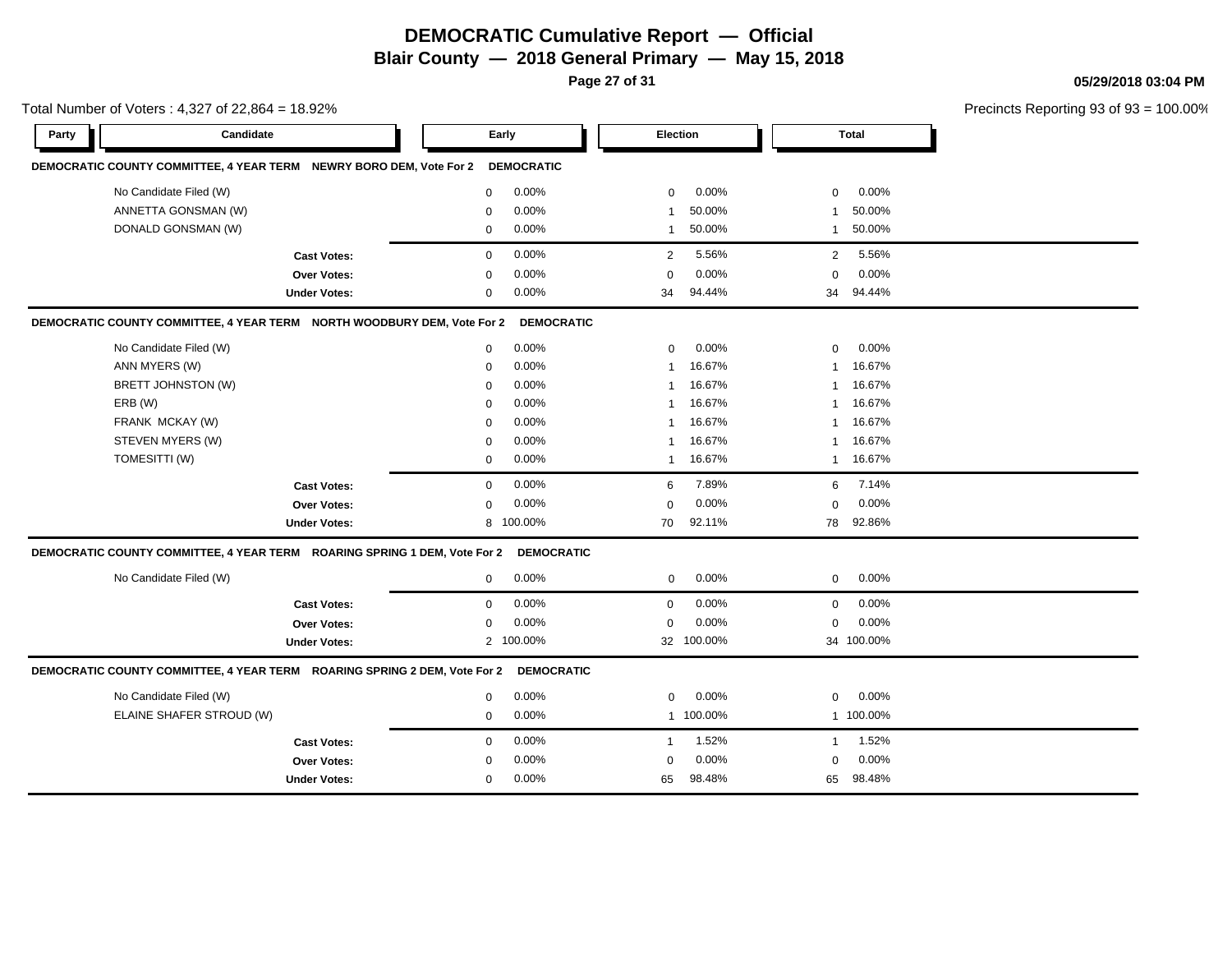**Page 28 of 31**

**05/29/2018 03:04 PM**

|       | Total Number of Voters: $4,327$ of 22,864 = 18.92%                        |             |                   |                |           |                |              | Precincts Reporting 93 of 9 |
|-------|---------------------------------------------------------------------------|-------------|-------------------|----------------|-----------|----------------|--------------|-----------------------------|
| Party | Candidate                                                                 | Early       |                   |                | Election  |                | <b>Total</b> |                             |
|       | DEMOCRATIC COUNTY COMMITTEE, 4 YEAR TERM ROARING SPRING 3 DEM, Vote For 2 |             | <b>DEMOCRATIC</b> |                |           |                |              |                             |
|       | No Candidate Filed (W)                                                    | $\Omega$    | 0.00%             | $\mathbf 0$    | 0.00%     | $\mathbf 0$    | 0.00%        |                             |
|       | <b>BETH THOMAS (W)</b>                                                    | $\mathbf 0$ | 0.00%             | -1             | 25.00%    | -1             | 25.00%       |                             |
|       | MARC CUBIN (W)                                                            | $\mathbf 0$ | 0.00%             | -1             | 25.00%    | -1             | 25.00%       |                             |
|       | RICHARD THOMAS (W)                                                        | $\Omega$    | 0.00%             | -1             | 25.00%    | -1             | 25.00%       |                             |
|       | WILLIAM MILLER (W)                                                        | $\mathbf 0$ | 0.00%             | $\mathbf{1}$   | 25.00%    | $\mathbf{1}$   | 25.00%       |                             |
|       | <b>Cast Votes:</b>                                                        | $\mathbf 0$ | 0.00%             | 4              | 6.90%     | $\overline{4}$ | 6.90%        |                             |
|       | Over Votes:                                                               | $\mathbf 0$ | 0.00%             | $\mathbf 0$    | 0.00%     | $\mathbf 0$    | 0.00%        |                             |
|       | <b>Under Votes:</b>                                                       | 0           | 0.00%             | 54             | 93.10%    | 54             | 93.10%       |                             |
|       | DEMOCRATIC COUNTY COMMITTEE, 4 YEAR TERM SNYDER TWP 1 DEM, Vote For 2     |             | <b>DEMOCRATIC</b> |                |           |                |              |                             |
|       | No Candidate Filed (W)                                                    | $\mathbf 0$ | 0.00%             | $\mathbf 0$    | 0.00%     | $\mathbf 0$    | 0.00%        |                             |
|       | BOB ROSS (W)                                                              | $\mathbf 0$ | 0.00%             |                | 1 100.00% |                | 1 100.00%    |                             |
|       | <b>Cast Votes:</b>                                                        | $\mathbf 0$ | 0.00%             | $\mathbf{1}$   | 1.39%     | $\mathbf{1}$   | 1.35%        |                             |
|       | Over Votes:                                                               | $\mathbf 0$ | 0.00%             | $\mathbf 0$    | 0.00%     | $\mathbf 0$    | 0.00%        |                             |
|       | <b>Under Votes:</b>                                                       |             | 2 100.00%         | 71             | 98.61%    | 73             | 98.65%       |                             |
|       | DEMOCRATIC COUNTY COMMITTEE, 4 YEAR TERM SNYDER TWP 2 DEM, Vote For 2     |             | <b>DEMOCRATIC</b> |                |           |                |              |                             |
|       | No Candidate Filed (W)                                                    | 0           | 0.00%             | $\mathbf 0$    | 0.00%     | $\mathbf 0$    | 0.00%        |                             |
|       | <b>Cast Votes:</b>                                                        | $\mathbf 0$ | 0.00%             | $\mathbf 0$    | 0.00%     | $\mathbf 0$    | 0.00%        |                             |
|       | Over Votes:                                                               | $\Omega$    | 0.00%             | $\mathbf 0$    | 0.00%     | $\mathbf 0$    | 0.00%        |                             |
|       | <b>Under Votes:</b>                                                       | 4           | 100.00%           | 96             | 100.00%   |                | 100 100.00%  |                             |
|       | DEMOCRATIC COUNTY COMMITTEE, 4 YEAR TERM TAYLOR TWP DEM, Vote For 2       |             | <b>DEMOCRATIC</b> |                |           |                |              |                             |
|       | No Candidate Filed (W)                                                    | 0           | 0.00%             | $\mathbf 0$    | 0.00%     | $\mathbf 0$    | 0.00%        |                             |
|       | BEAM (W)                                                                  | $\mathbf 0$ | 0.00%             |                | 16.67%    | -1             | 16.67%       |                             |
|       | LEVI STEWARD (W)                                                          | $\Omega$    | 0.00%             | -1             | 16.67%    | -1             | 16.67%       |                             |
|       | ROBIN DODSON (W)                                                          | $\Omega$    | 0.00%             | -1             | 16.67%    | 1              | 16.67%       |                             |
|       | TONY BARR (W)                                                             | $\mathbf 0$ | 0.00%             | $\mathbf 1$    | 16.67%    | -1             | 16.67%       |                             |
|       | WILLIAM KIRSCH (W)                                                        | $\mathsf 0$ | 0.00%             | $\overline{2}$ | 33.33%    | $\overline{2}$ | 33.33%       |                             |
|       | <b>Cast Votes:</b>                                                        | $\mathbf 0$ | 0.00%             | 6              | 6.52%     | 6              | 6.12%        |                             |
|       | Over Votes:                                                               | $\Omega$    | 0.00%             | $\Omega$       | 0.00%     | $\mathbf 0$    | 0.00%        |                             |
|       | <b>Under Votes:</b>                                                       | 6           | 100.00%           | 86             | 93.48%    | 92             | 93.88%       |                             |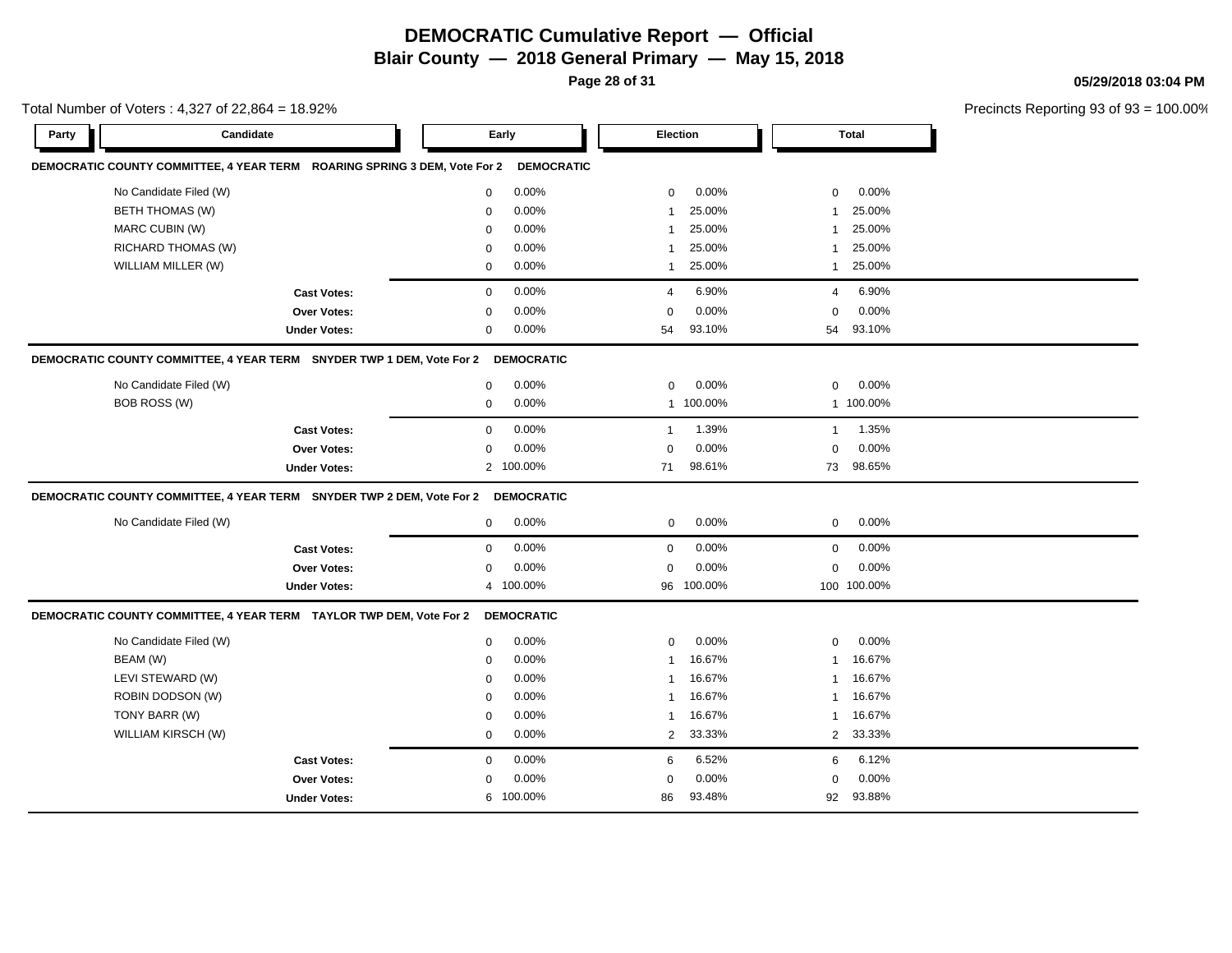**Page 29 of 31**

**05/29/2018 03:04 PM**

Total Number of Voters : 4,327 of 22,864 = 18.92% Precincts Reporting 93 of 93 = 100.00% **Party Candidate Early Election Total DEMOCRATIC COUNTY COMMITTEE, 4 YEAR TERM TYRONE TWP 1 DEM, Vote For 2 DEMOCRATIC** No Candidate Filed (W)  $0.00\%$  0.00% 0 0.00% 0 0.00% 0 0.00% **Cast Votes:** 0 0.00% 0 0.00% 0 0.00% **Over Votes:** 0 **Under Votes:** 0 0.00% 0 0.00% 58 58 0.00% 0 100.00% 100.00% 0.00% **DEMOCRATIC COUNTY COMMITTEE, 4 YEAR TERM TYRONE TWP 2 DEM, Vote For 2 DEMOCRATIC** No Candidate Filed (W)  $0.00\%$  0.00% 0 0.00% 0 0.00% 0 0.00% BARRY F SINGLETON (W) 0 0.00% 1 33.33% 1 33.33% ROSEANN LANE (W) 0 0.00% 1 33.33% 1 33.33% WADE BAUMGARTNER (W)  $0.00\%$  1 33.33% 1 33.33% 1 33.33% **Cast Votes:** 0 0.00% 3 4.41% 3 4.41% **Over Votes:** 0 0.00% **Under Votes:** 0 0.00% 0 0.00% 65 65 0.00% 0 0.00% 95.59% 95.59% **DEMOCRATIC COUNTY COMMITTEE, 4 YEAR TERM TYRONE BORO 1 DEM, Vote For 2 DEMOCRATIC** No Candidate Filed (W) 0 0.00% 0 0.00% 0 0.00% ANTHONY DISTLER (W)  $0.00\%$  0.00% 1 25.00% 1 25.00% 1 25.00% BRANDON KANE (W) 0 0.00% 1 25.00% 1 25.00% CHARLES BANAS (W) 0 0.00% 1 25.00% 1 25.00% JOHN P CONRAD (W) 0 0.00% 1 25.00% 1 25.00% **Cast Votes:** 0 0.00% 4 8.70% 4 8.70% **Over Votes:** 0 0.00% **Under Votes:** 0 0.00% 0 42 91.30% 42 42 91.30% 91.30% 0.00% 0 0.00% **DEMOCRATIC COUNTY COMMITTEE, 4 YEAR TERM TYRONE BORO 2 DEM, Vote For 2 DEMOCRATIC** DEM JAROD A. SATHER 0 0.00% 20 100.00% 20 100.00% **Cast Votes:** 0 0.00% 20 47.62% 20 47.62% **Over Votes:** 0 0.00% **Under Votes:** 0 0.00% 0 22 52.38% 22 22 52.38% 52.38% 0.00% 0 0.00% **DEMOCRATIC COUNTY COMMITTEE, 4 YEAR TERM TYRONE BORO 3 DEM, Vote For 2 DEMOCRATIC** No Candidate Filed (W) 0 0.00% 0 0.00% 0 0.00% MIKE SIMPSON (W) 0 0.00% 1 100.00% 1 100.00% **Cast Votes:** 0 0.00% 1 1.79% 1 1.67% **Over Votes:** 0 0.00% 0.00% 0 0.00% 0 0.00%

55 59

98.21% 98.33%

**Under Votes:** 4 100.00%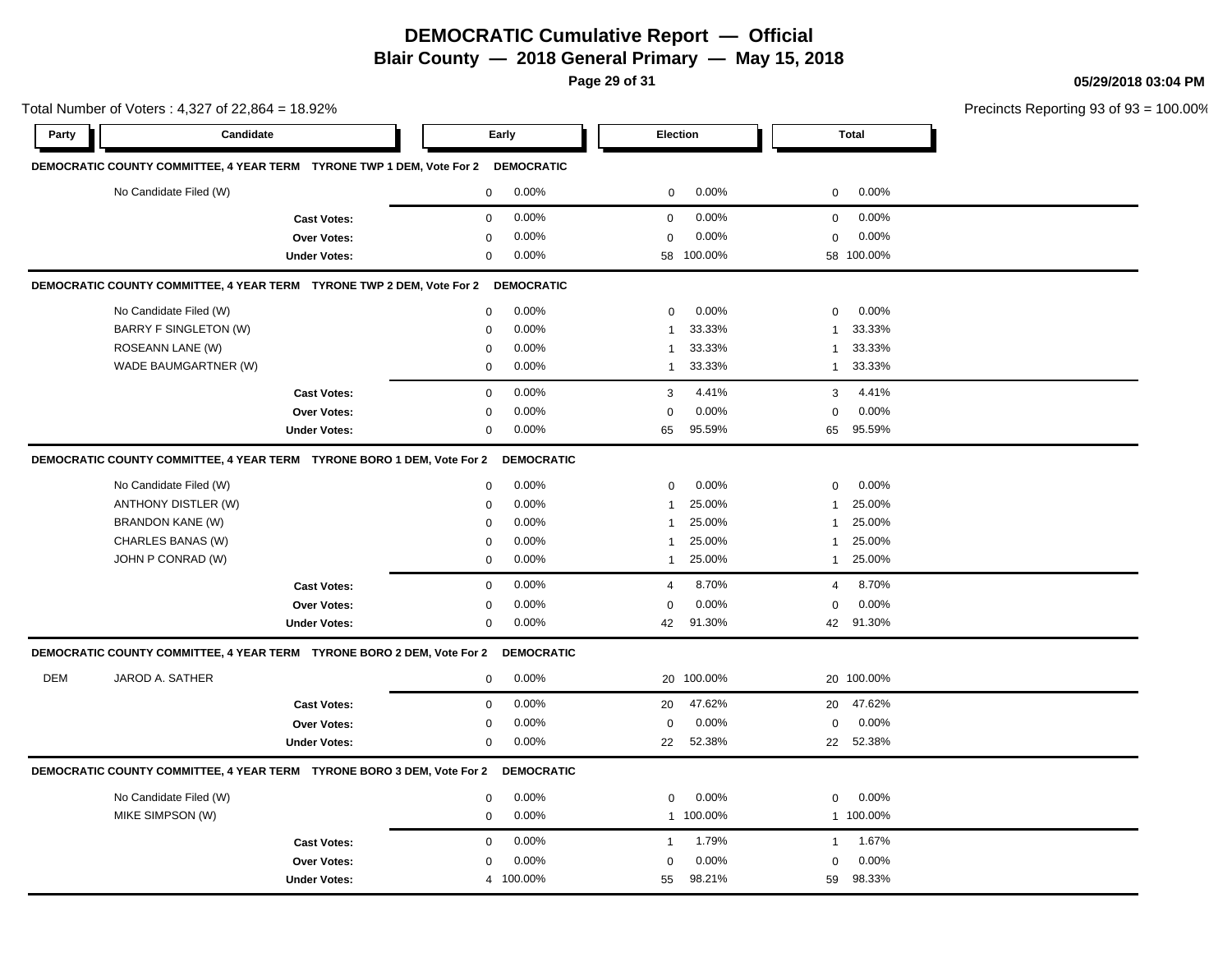**Page 30 of 31**

**05/29/2018 03:04 PM**

|       | Total Number of Voters: 4,327 of 22,864 = 18.92%                       |                     |             |                   |                 |            |                | Precincts Reporting 93 of 93 |  |
|-------|------------------------------------------------------------------------|---------------------|-------------|-------------------|-----------------|------------|----------------|------------------------------|--|
| Party | Candidate                                                              |                     |             | Early             | <b>Election</b> |            |                | <b>Total</b>                 |  |
|       | DEMOCRATIC COUNTY COMMITTEE, 4 YEAR TERM TYRONE BORO 4 DEM, Vote For 2 |                     |             | <b>DEMOCRATIC</b> |                 |            |                |                              |  |
|       | No Candidate Filed (W)                                                 |                     | $\mathbf 0$ | 0.00%             | 0               | 0.00%      | 0              | 0.00%                        |  |
|       |                                                                        | <b>Cast Votes:</b>  | $\mathbf 0$ | 0.00%             | $\mathbf 0$     | 0.00%      | 0              | 0.00%                        |  |
|       |                                                                        | Over Votes:         | $\mathbf 0$ | 0.00%             | $\mathbf 0$     | 0.00%      | 0              | 0.00%                        |  |
|       |                                                                        | <b>Under Votes:</b> |             | 2 100.00%         |                 | 18 100.00% |                | 20 100.00%                   |  |
|       | DEMOCRATIC COUNTY COMMITTEE, 4 YEAR TERM TYRONE BORO 5 DEM, Vote For 2 |                     |             | <b>DEMOCRATIC</b> |                 |            |                |                              |  |
|       | No Candidate Filed (W)                                                 |                     | 0           | 0.00%             | $\mathbf 0$     | 0.00%      | 0              | 0.00%                        |  |
|       | JIM GREGORY (W)                                                        |                     | 0           | 0.00%             | $\mathbf 1$     | 50.00%     | -1             | 50.00%                       |  |
|       | RON SALYERS (W)                                                        |                     | $\mathbf 0$ | 0.00%             | $\mathbf{1}$    | 50.00%     | $\mathbf{1}$   | 50.00%                       |  |
|       |                                                                        | <b>Cast Votes:</b>  | $\mathbf 0$ | 0.00%             | 2               | 5.00%      | $\overline{2}$ | 5.00%                        |  |
|       |                                                                        | <b>Over Votes:</b>  | $\mathbf 0$ | 0.00%             | $\mathbf 0$     | 0.00%      | 0              | 0.00%                        |  |
|       |                                                                        | <b>Under Votes:</b> | $\mathbf 0$ | 0.00%             | 38              | 95.00%     | 38             | 95.00%                       |  |
|       | DEMOCRATIC COUNTY COMMITTEE, 4 YEAR TERM TYRONE BORO 6 DEM, Vote For 2 |                     |             | <b>DEMOCRATIC</b> |                 |            |                |                              |  |
|       | No Candidate Filed (W)                                                 |                     | $\mathbf 0$ | 0.00%             | $\mathbf 0$     | 0.00%      | 0              | 0.00%                        |  |
|       | CAROLE GILL (W)                                                        |                     | $\mathbf 0$ | 0.00%             | $\mathbf{1}$    | 16.67%     | 1              | 16.67%                       |  |
|       | CREEK (W)                                                              |                     | $\mathbf 0$ | 0.00%             | 1               | 16.67%     | 1              | 16.67%                       |  |
|       | CYNTHIA L CALVIN VANDERG (W)                                           |                     | 0           | 0.00%             | 1               | 16.67%     | 1              | 16.67%                       |  |
|       | KISS (W)                                                               |                     | $\mathbf 0$ | 0.00%             | $\mathbf{1}$    | 16.67%     | 1              | 16.67%                       |  |
|       | SAMANTHA VANDERGLAS (W)                                                |                     | $\mathbf 0$ | 0.00%             | 1               | 16.67%     | 1              | 16.67%                       |  |
|       | SHAWN WILSON (W)                                                       |                     | 0           | 0.00%             | $\mathbf{1}$    | 16.67%     | $\mathbf 1$    | 16.67%                       |  |
|       |                                                                        | <b>Cast Votes:</b>  | $\mathbf 0$ | 0.00%             | 6               | 8.82%      | 6              | 8.82%                        |  |
|       |                                                                        | Over Votes:         | $\mathbf 0$ | 0.00%             | $\mathbf 0$     | 0.00%      | 0              | 0.00%                        |  |
|       |                                                                        | <b>Under Votes:</b> | $\mathbf 0$ | 0.00%             | 62              | 91.18%     | 62             | 91.18%                       |  |
|       | DEMOCRATIC COUNTY COMMITTEE, 4 YEAR TERM TYRONE BORO 7 DEM, Vote For 2 |                     |             | <b>DEMOCRATIC</b> |                 |            |                |                              |  |
|       | No Candidate Filed (W)                                                 |                     | $\mathbf 0$ | 0.00%             | $\mathbf 0$     | 0.00%      | 0              | 0.00%                        |  |
|       | JIM GREGORY (W)                                                        |                     | $\mathbf 0$ | 0.00%             | 1               | 50.00%     | -1             | 50.00%                       |  |
|       | MARILYN BOYTIM (W)                                                     |                     | $\mathbf 0$ | 0.00%             | $\mathbf{1}$    | 50.00%     | $\overline{1}$ | 50.00%                       |  |
|       |                                                                        | <b>Cast Votes:</b>  | $\mathbf 0$ | 0.00%             | 2               | 3.33%      | $\overline{2}$ | 3.33%                        |  |
|       |                                                                        | Over Votes:         | $\mathbf 0$ | 0.00%             | $\mathbf 0$     | 0.00%      | 0              | 0.00%                        |  |
|       |                                                                        | <b>Under Votes:</b> | $\mathbf 0$ | 0.00%             | 58              | 96.67%     | 58             | 96.67%                       |  |